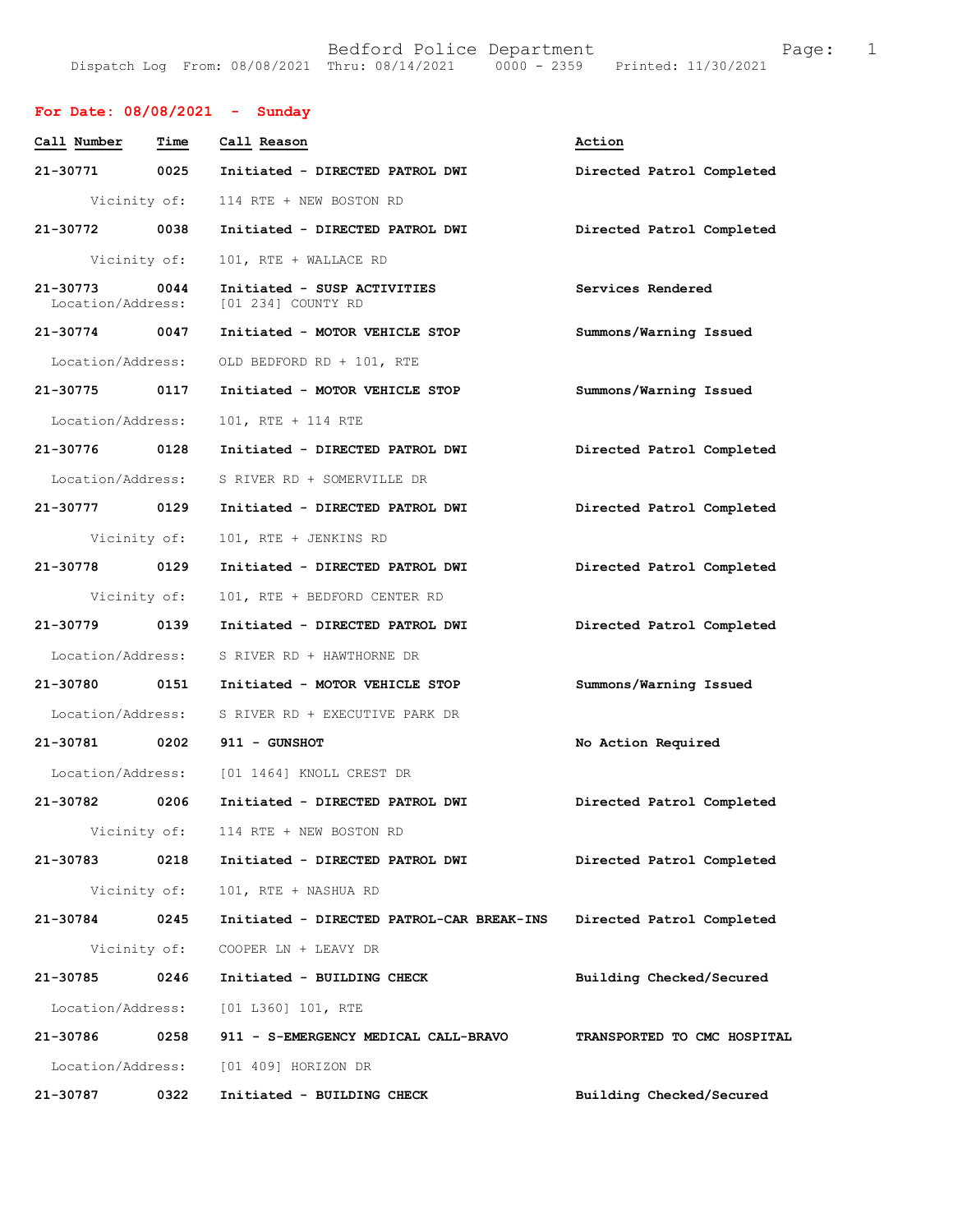|                                   |              | Bedford Police Department<br>Dispatch Log From: 08/08/2021 Thru: 08/14/2021 0000 - 2359 Printed: 11/30/2021 | 2<br>Page:                     |
|-----------------------------------|--------------|-------------------------------------------------------------------------------------------------------------|--------------------------------|
| Location/Address:                 |              | [01 L357] WHITE AVE                                                                                         |                                |
| 21-30788                          | 0336         | Initiated - BUILDING CHECK                                                                                  | Building Checked/Secured       |
| Location/Address:                 |              | [01 192] NEW BOSTON RD                                                                                      |                                |
| 21-30789 0343                     |              | Initiated - DIRECTED PATROL BURGLARY                                                                        | Directed Patrol Completed      |
|                                   | Vicinity of: | WALLACE RD + CAMBRIDGE RD                                                                                   |                                |
| 21-30790                          | 0344         | Initiated - MOTOR VEHICLE STOP                                                                              | Summons/Warning Issued         |
| Location/Address:                 |              | MEETINGHOUSE RD + COBBLER LN                                                                                |                                |
| 21-30791                          | 0356         | Initiated - BUILDING CHECK                                                                                  | Building Checked/Secured       |
| Location/Address:                 |              | [01 182] CHUBBUCK RD                                                                                        |                                |
| 21-30792                          | 0413         | Initiated - DIRECTED PATROL BURGLARY                                                                        | Directed Patrol Completed      |
| Location/Address:                 |              | 101, RTE + WALLACE RD                                                                                       |                                |
| $21 - 30793$<br>Location/Address: | 0415         | Phone - ALARM, BURGLAR<br>[01 2311] WRIGHT ACRES RD                                                         | Alarm - False                  |
| 21-30794                          | 0442         | Initiated - DIRECTED PATROL BURGLARY                                                                        | Directed Patrol Completed      |
| Location/Address:                 |              | COUNTY RD + NASHUA RD                                                                                       |                                |
| 21-30795                          | 0444         | Initiated - DIRECTED PATROL BURGLARY                                                                        | Directed Patrol Completed      |
| Location/Address:                 |              | [01 308] COLBY CT                                                                                           |                                |
| 21-30796                          | 0445         | Initiated - BUILDING CHECK                                                                                  | Building Checked/Secured       |
| Location/Address:                 |              | [01 231] OLD BEDFORD RD                                                                                     |                                |
| 21-30797                          | 0523         | Initiated - DIRECTED PATROL-CAR BREAK-INS                                                                   | Directed Patrol Completed      |
| Location/Address:                 |              | BEALS RD + JENKINS RD                                                                                       |                                |
| 21-30798 0535                     |              | Initiated - BUILDING CHECK                                                                                  | Directed Patrol Completed      |
| Location/Address:                 |              | [01 1235] S RIVER RD                                                                                        |                                |
| 21-30799                          | 0545         | Initiated - DIRECTED PATROL TRAFFIC ENF                                                                     | Directed Patrol Completed      |
|                                   | Vicinity of: | 101, RTE + 114 RTE                                                                                          |                                |
| 21-30800                          | 0606         | Initiated - DIRECTED PATROL TRAFFIC ENF                                                                     | Directed Patrol Completed      |
| Location/Address:                 |              | 101, RTE + KAHLIKO LN                                                                                       |                                |
| 21-30801                          | 0626         | Initiated - MOTOR VEHICLE STOP                                                                              | Summons/Warning Issued         |
| Location/Address:                 |              | 101, RTE + PINECREST DR                                                                                     |                                |
| 21-30802                          | 0638         | Phone - S-MOTOR VEHICLE ACCIDENT INJ                                                                        | Transported to Elliot Hospital |
| Location/Address:                 |              | F.E. EVERETT SOUTH TPKE                                                                                     |                                |
| 21-30803                          | 0659         | Initiated - MOTOR VEHICLE STOP                                                                              | Summons/Warning Issued         |
| Location/Address:                 |              | 101, RTE + PLUMMER ROAD OVERPASS                                                                            |                                |
| 21-30804                          | 0808         | Initiated - DIRECTED PATROL TRAFFIC ENF                                                                     | Directed Patrol Completed      |
|                                   | Vicinity of: | 101, RTE + JENKINS RD                                                                                       |                                |
| 21-30805                          | 0810         | Initiated - DIRECTED PATROL TRAFFIC ENF                                                                     | Directed Patrol Completed      |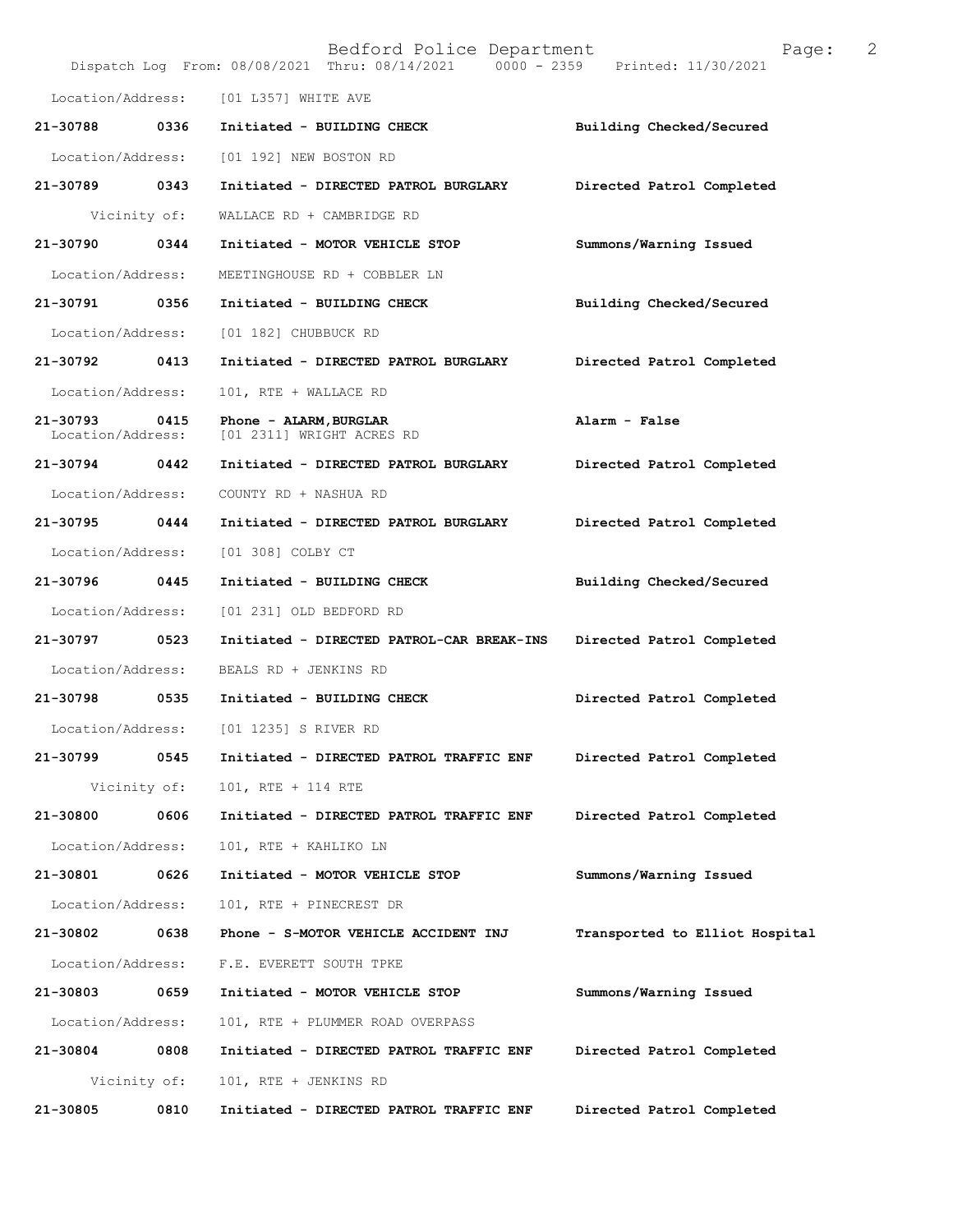Location/Address: DONALD ST + 114 RTE 21-30806 0812 Initiated - DIRECTED PATROL TRAFFIC ENF Directed Patrol Completed Location/Address: S RIVER RD + MEETINGHOUSE RD 21-30807 0825 Phone - CIVIL STANDBY Services Rendered<br>
Location/Address: CORTLAND DR Location/Address: 21-30808 0834 Initiated - DIRECTED PATROL TRAFFIC ENF Directed Patrol Completed Location/Address: S RIVER RD + MOORES CROSSING RD 21-30809 0851 Initiated - DIRECTED PATROL TRAFFIC ENF Directed Patrol Completed Location/Address: WALLACERD + 101, RTE 21-30810 0901 Initiated - MOTOR VEHICLE STOP Summons/Warning Issued Location/Address: S RIVER RD 21-30811 0902 Initiated - MOTOR VEHICLE STOP Summons/Warning Issued Location/Address: 101, RTE 21-30812 0915 Phone - ASSIST CITIZEN Directed Patrol Completed Location/Address: [01 L0000816] IRON HORSE DR 21-30813 0920 Initiated - MOTOR VEHICLE STOP Summons/Warning Issued Location/Address: 101, RTE + BOYNTON ST 21-30814 0929 911 - S-EMERGENCY MEDICAL CALL-CHARL Transported to Elliot Hospital Location/Address: [01 1489] LEAVY DR 21-30815 0953 Phone-S-MUTUAL AID-MEDICAL LIFT ASSIST<br>Location/Address: [03] RIVER LEDGE DR [03] RIVER LEDGE DR 21-30816 0958 Initiated - MOTOR VEHICLE STOP Arrest(s) Made **Location/Address:** 101, RTE + MEETINGHOUSE RD OFF RAMP 101, RTE + MEETINGHOUSE RD OFF RAMP<br>ns: 21-433-AR Refer To Summons:<br>Summons: NAZ Directed Patrol Completed Transported to Elliot Hospital Directed Patrol Completed  $21 - 707 - OF$ TRANSPORTED TO CMC HOSPITAL No Action Required Summons: NAZARIO, ANTHONY L<br>Address: MANCHESTER, NH MANCHESTER, NH Age:<br>Charges: License Reqd; Op w/Expired License, subsqt 21-30817 1011 Initiated - DIRECTED PATROL TRAFFIC ENF Location/Address: DONALD ST + MERRY ST 21-30818 1022 911 - S-EMERGENCY MEDICAL CALL-ALPHA Location/Address: WILDWOOD DR 21-30819 1027 Initiated - INVESTIGATION-FOLLOW UP Location/Address: [01 L1562] KILTON RD Refer To Incident: 21-30820 1037 Phone - S-MUTUAL AID-MEDICAL Location/Address: [03] DONALD DR 21-30821 1046 Phone - LOST PROPERTY

Dispatch Log From: 08/08/2021 Thru: 08/14/2021

Location/Address: [01 1033] COUNTY RD

Bedford Police Department<br>Thru: 08/14/2021 0000 - 2359 Printed: 11/30/2021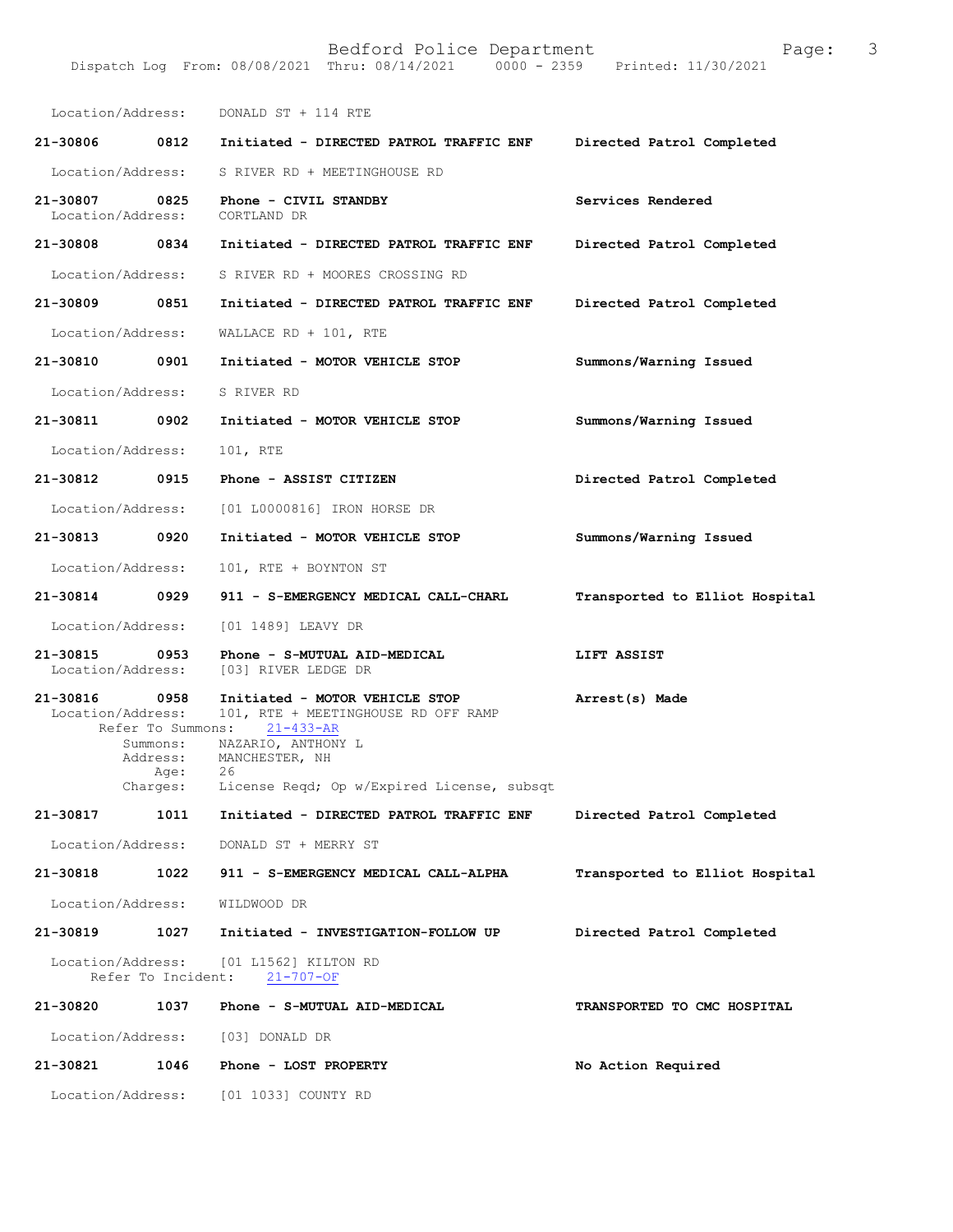|                                    |      | Bedford Police Department<br>Dispatch Log From: 08/08/2021 Thru: 08/14/2021 0000 - 2359 Printed: 11/30/2021 | 4<br>Page:                     |
|------------------------------------|------|-------------------------------------------------------------------------------------------------------------|--------------------------------|
| 21-30822                           | 1054 | Initiated - MOTOR VEHICLE STOP                                                                              | Summons/Warning Issued         |
| Location/Address:                  |      | TECHNOLOGY DR + S RIVER RD                                                                                  |                                |
| 21-30823<br>Location/Address:      | 1105 | Phone - S-FIRE ALARM<br>[01 L2493] CHURCH RD                                                                | Services Rendered              |
| 21-30824 1113                      |      | Initiated - DIRECTED PATROL-CAR BREAK-INS                                                                   | Directed Patrol Completed      |
| Location/Address:                  |      | [01 1235] S RIVER RD                                                                                        |                                |
| 21-30825<br>Location/Address:      | 1138 | 911 - S-EMERGENCY MEDICAL CALL-ALPHA<br>[01 L2122] S RIVER RD                                               | <b>NO TRANSPORT</b>            |
| 21-30826<br>Location/Address:      | 1149 | Initiated - DISABLED MOTOR VEHICLE<br>$101$ , RTE + 114 RTE                                                 | Services Rendered              |
| 21-30827 1153                      |      | Radio - HIGHWAY CONDITIONS                                                                                  | Taken/Refered to Other Agency  |
| Location/Address:                  |      | I-293 NORTH                                                                                                 |                                |
| 21-30828<br>Location/Address:      | 1201 | $911 - 911$ Abandoned<br>HAWTHORNE DR                                                                       | Services Rendered              |
| 21-30829 1212<br>Location/Address: |      | Phone - MOTOR VEHICLE ACCIDENT<br>114 RTE + 101, RTE                                                        | Services Rendered              |
| 21-30830 1220                      |      | Radio - S-EMERGENCY MEDICAL CALL                                                                            | Transported to Elliot Hospital |
| Location/Address:                  |      | [01 521] HAWTHORNE DR                                                                                       |                                |
| 21-30831 1232                      |      | 911 - S-EMERGENCY MEDICAL CALL-CHARL                                                                        | TRANSPORTED TO CMC HOSPITAL    |
| Location/Address:                  |      | PEMBROKE WAY                                                                                                |                                |
| 21-30832                           | 1237 | Initiated - MOTOR VEHICLE STOP                                                                              | Summons/Warning Issued         |
| Location/Address:                  |      | 101, RTE + WALLACE RD                                                                                       |                                |
| 21-30833                           | 1319 | Initiated - MOTOR VEHICLE STOP                                                                              | Summons/Warning Issued         |
| Location/Address:                  |      | 101, RTE + OLD BEDFORD RD                                                                                   |                                |
| 21-30834<br>Location/Address:      | 1326 | Initiated - RESTRAINING ORDER SERVICE<br>SOUTHGATE DR                                                       | Could Not Locate               |
| 21-30835<br>Location/Address:      | 1340 | Phone - S-ALARM-MEDICAL AID/LIFT ASST<br>JOHN GOFFE DR                                                      | LIFT ASSIST                    |
| 21-30836                           | 1342 | Initiated - DIRECTED PATROL-CAR BREAK-INS                                                                   | Directed Patrol Completed      |
| Location/Address:                  |      | $[01 308]$ COLBY CT                                                                                         |                                |
| 21-30837                           | 1356 | Initiated - MOTOR VEHICLE STOP                                                                              | Summons/Warning Issued         |
| Location/Address:                  |      | WALLACE RD + CHUBBUCK RD                                                                                    |                                |
| 21-30838<br>Location/Address:      | 1449 | 911 - S-MOTOR VEHICLE ACCIDENT INJ<br>PILGRIM DR                                                            | Investigated                   |
| 21-30839<br>Location/Address:      | 1453 | 911 - G-SEARCH\WATER RESCUE<br>STATION RD                                                                   | Services Rendered              |
| 21-30840                           | 1455 | 911 - S-EMERGENCY MEDICAL CALL-DELTA                                                                        | TRANSPORTED TO CMC HOSPITAL    |
| Location/Address:                  |      | CRICKET HILL RD                                                                                             |                                |
| 21-30841                           | 1525 | Initiated - DIRECTED PATROL TRAFFIC ENF                                                                     | Directed Patrol Completed      |
| Location/Address:                  |      | 101, RTE + KAHLIKO LN                                                                                       |                                |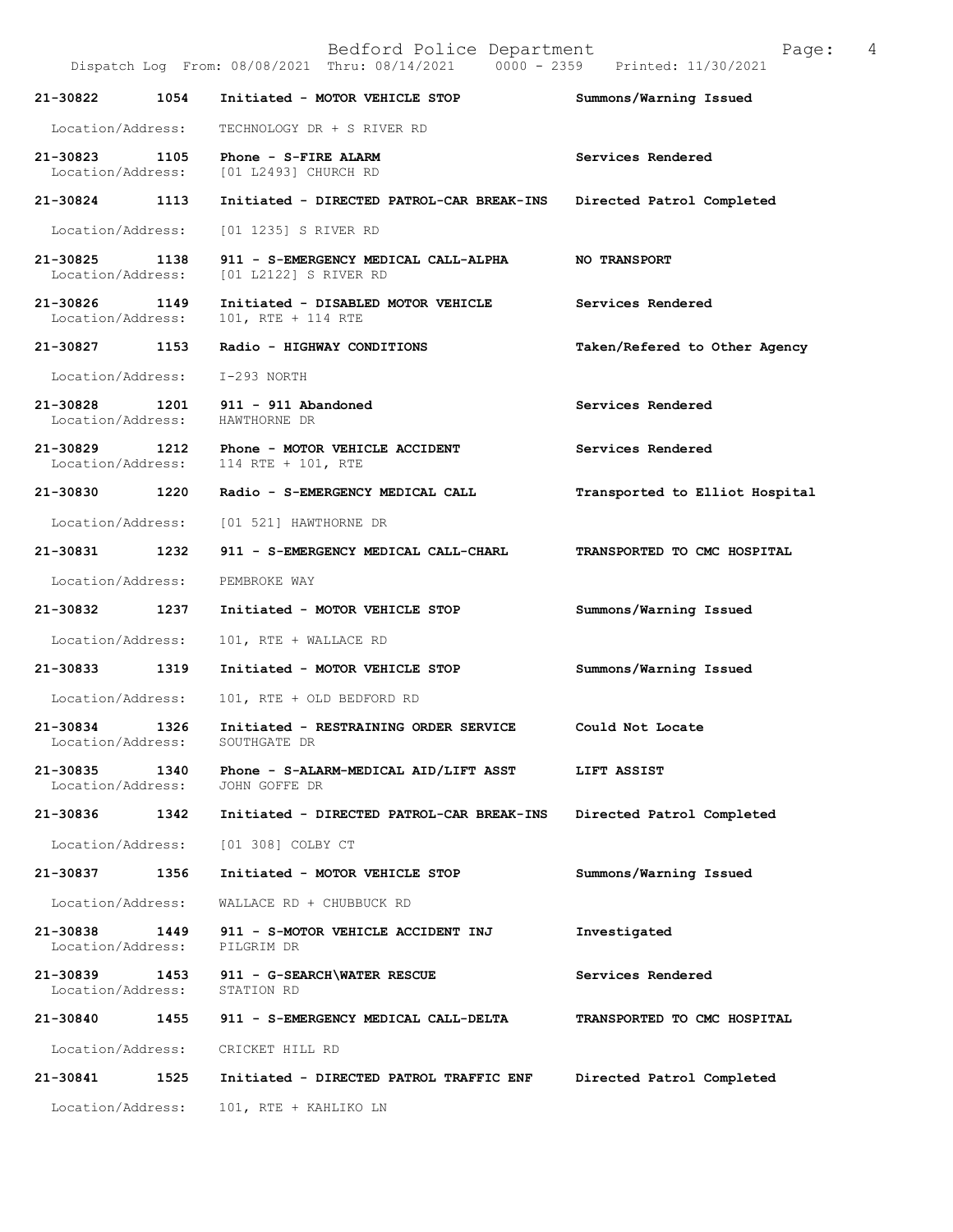BedfordPoliceDepartment Page:5 Dispatch Log From: 08/08/2021 Thru: 08/14/2021 21-30842 1526 Initiated - DIRECTED PATROL TRAFFIC ENF Directed Patrol Completed Vicinity of: 101, RTE + 114 RTE 21-30843 1533 Initiated - DIRECTED PATROL TRAFFIC ENF Directed Patrol Completed Location/Address: S RIVER RD + TECHNOLOGY DR 21-30844 1543 Initiated - MOTOR VEHICLE STOP Summons/Warning Issued Location/Address: [01 L0000553] 101, RTE 21-30845 1553 Initiated - DIRECTED PATROL TRAFFIC ENF Directed Patrol Completed Location/Address: [01 L2447] 101, RTE 21-30846 1554 911 - S-MOTOR VEHICLE ACCIDENT INJ Investigated Location/Address: S RIVER RD Location/Address: 21-30847 1603 Walk-In - RESTRAINING ORDER SERVICE Services Rendered Location/Address: [01 474] CONSTITUTION DR [01 474] CONSTITUTION DR 21-30848 1656 911 - S-EMERGENCY MEDICAL CALL-CHARL NO TRANSPORT<br>Location/Address: [01 334] 101, RTE [01 334] 101, RTE 21-30849 1715 Phone - MOTOR VEHICLE ACCIDENT Services Rendered Location/Address: STOWELL RD Location/Address: 21-30850 1739 Phone - POLICE INFORMATION Services Rendered Location/Address: [01 763] LEAVY DR Location/Address: 21-30851 1742 Phone - ASSIST OTHER AGENCY Services Rendered Location/Address: [01 1108] LEAVY DR [01 1108] LEAVY DR 21-30852 1750 Phone - MOTOR VEHICLE COMPLAINT Services Rendered Location/Address: DONALD ST + 114 RTE DONALD ST + 114 RTE 21-30853 1907 911 - S-EMERGENCY MEDICAL CALL-ALPHA TRANSPORTED TO CMC HOSPITAL Location/Address: SANDSTONE DR 21-30854 1928 Initiated - DIRECTED PATROL-CAR BREAK-INS Directed Patrol Completed Location/Address: [01 1050] DONALD ST 21-30855 1936 Phone - S-FIRE ALARM Services Rendered<br>
Location/Address: [01 L1843] S RIVER RD [01 L1843] S RIVER RD 21-30856 1953 Initiated - SERVE PAPERWORK Could Not Locate<br>Location/Address: BOYNTON ST Location/Address: 21-30857 2002 911 - G-FIRE, STRUCTURE Extinquished Extinquished Location/Address: [01 L1676] MCALLISTER RD [01 L1676] MCALLISTER RD 21-30858 2002 Initiated - DIRECTED PATROL TRAFFIC ENF Directed Patrol Completed Vicinity of: NEW BOSTON RD + WALLACE RD 21-30859 2021 Phone - ALARM, BURGLAR <br>Location/Address: [01 2311] WRIGHT ACRES RD [01 2311] WRIGHT ACRES RD 21-30860 2041 Initiated - MOTOR VEHICLE STOP Summons/Warning Issued Location/Address: WALLACE RD + NEW BOSTON RD 21-30861 2057 Initiated - MOTOR VEHICLE STOP Summons/Warning Issued Location/Address: [01 192] NEW BOSTON RD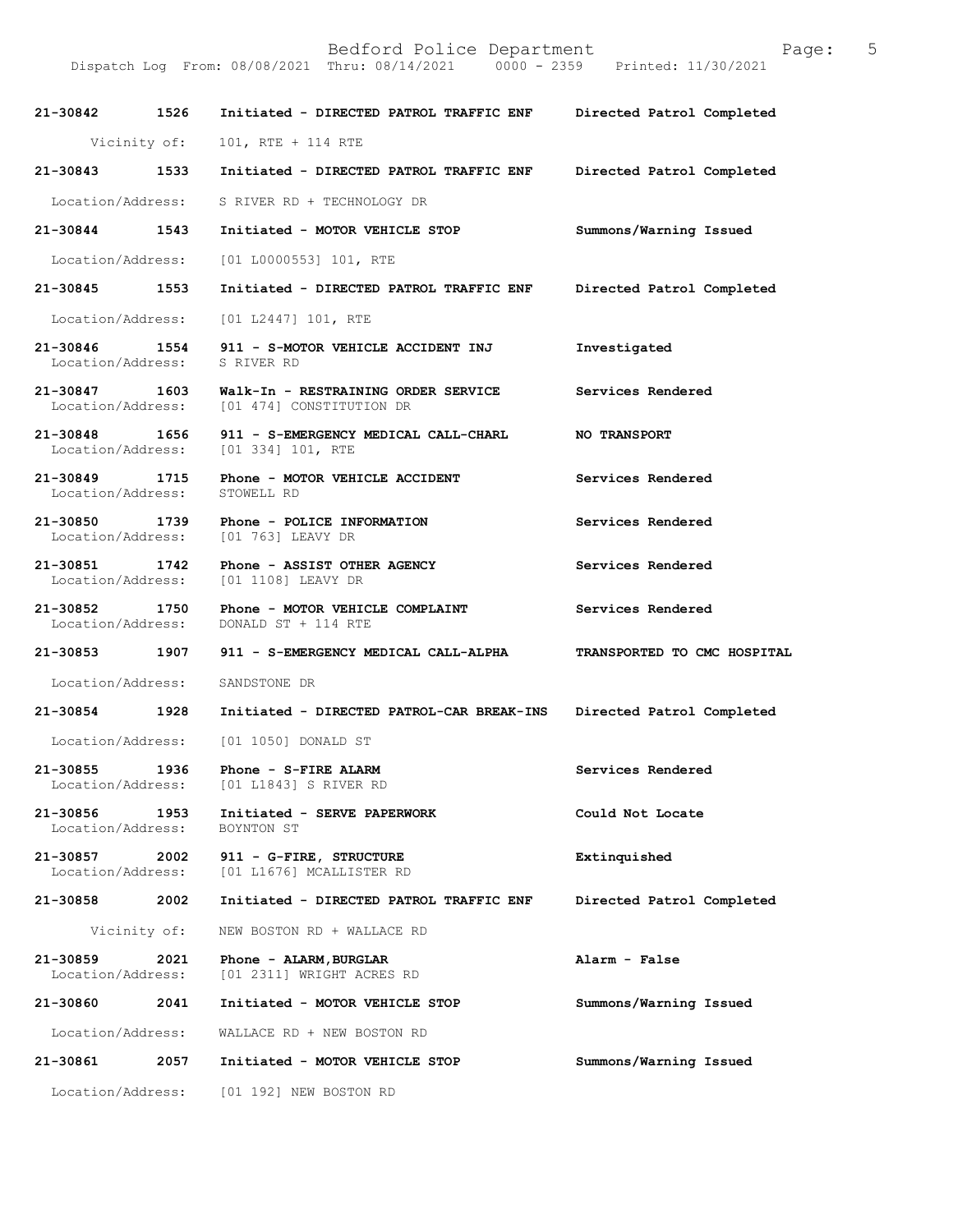|                   | Bedford Police Department<br>Dispatch Log From: 08/08/2021 Thru: 08/14/2021 0000 - 2359 Printed: 11/30/2021       | Page: 6                   |  |
|-------------------|-------------------------------------------------------------------------------------------------------------------|---------------------------|--|
| 21-30862 2129     | Initiated - DIRECTED PATROL DWI                                                                                   | Directed Patrol Completed |  |
| Vicinity of:      | 101, RTE + MEETINGHOUSE RD                                                                                        |                           |  |
| 2152<br>21-30863  | Initiated - DIRECTED PATROL DWI                                                                                   | Directed Patrol Completed |  |
|                   | Vicinity of: 101, RTE + 114 RTE                                                                                   |                           |  |
| 21-30864          | 2204 911 - DOMESTIC DISTURB.-IN PROGRESS<br>Location/Address: [01 1371] PULPIT RD<br>Refer To Incident: 21-763-OF | Investigated              |  |
| 2318<br>21-30865  | Phone - POLICE INFORMATION                                                                                        | No Action Required        |  |
| Location/Address: | SOUTH HILLS DR                                                                                                    |                           |  |
| 21-30866 2339     | Initiated - DIRECTED PATROL DWI                                                                                   | Directed Patrol Completed |  |
| Vicinity of:      | 101, RTE + WALLACE RD                                                                                             |                           |  |
| 21-30867 2347     | Initiated - DIRECTED PATROL DWI                                                                                   | Directed Patrol Completed |  |
| Location/Address: | 101, RTE + 114 RTE                                                                                                |                           |  |
| 2349<br>21-30868  | Phone - ALARM, BURGLAR                                                                                            | Alarm - False             |  |

For Date:  $08/09/2021 -$  Monday

Location/Address: [01 2311] WRIGHT ACRES RD

| 21-30869          | 0007         | Initiated - DIRECTED PATROL DWI | Directed Patrol Completed |
|-------------------|--------------|---------------------------------|---------------------------|
| Location/Address: |              | S RIVER RD + KILTON RD          |                           |
| 21-30870 0015     |              | Initiated - DIRECTED PATROL DWI | Directed Patrol Completed |
|                   | Vicinity of: | 101, RTE + JENKINS RD           |                           |
| 21-30871          | 0018         | Initiated - DIRECTED PATROL DWI | Directed Patrol Completed |
| Location/Address: |              | 101, RTE + MEETINGHOUSE RD      |                           |
| 21-30872          | 0024         | Initiated - MOTOR VEHICLE STOP  | Summons/Warning Issued    |
| Location/Address: |              | S RIVER RD + MEETINGHOUSE RD    |                           |
| 21-30873          | 0031         | Initiated - MOTOR VEHICLE STOP  | Summons/Warning Issued    |
| Location/Address: |              | 101, RTE + WALLACE RD           |                           |
| 21-30874          | 0038         | Initiated - MOTOR VEHICLE STOP  | Summons/Warning Issued    |
| Location/Address: |              | 101, RTE                        |                           |
| 21-30875 0042     |              | Initiated - MOTOR VEHICLE STOP  | Summons/Warning Issued    |
| Location/Address: |              | 101, RTE + GREY ROCK RD         |                           |
| 21-30876 0056     |              | Initiated - DIRECTED PATROL DWI | Directed Patrol Completed |
| Location/Address: |              | S RIVER RD + MOORES CROSSING RD |                           |
| 21-30877          | 0104         | Initiated - DIRECTED PATROL DWI | Directed Patrol Completed |
|                   | Vicinity of: | 101, RTE + PINECREST DR         |                           |
| 21-30878          | 0121         | Initiated - DIRECTED PATROL DWI | Directed Patrol Completed |
| Location/Address: |              | 114 RTE + WHITE AVE             |                           |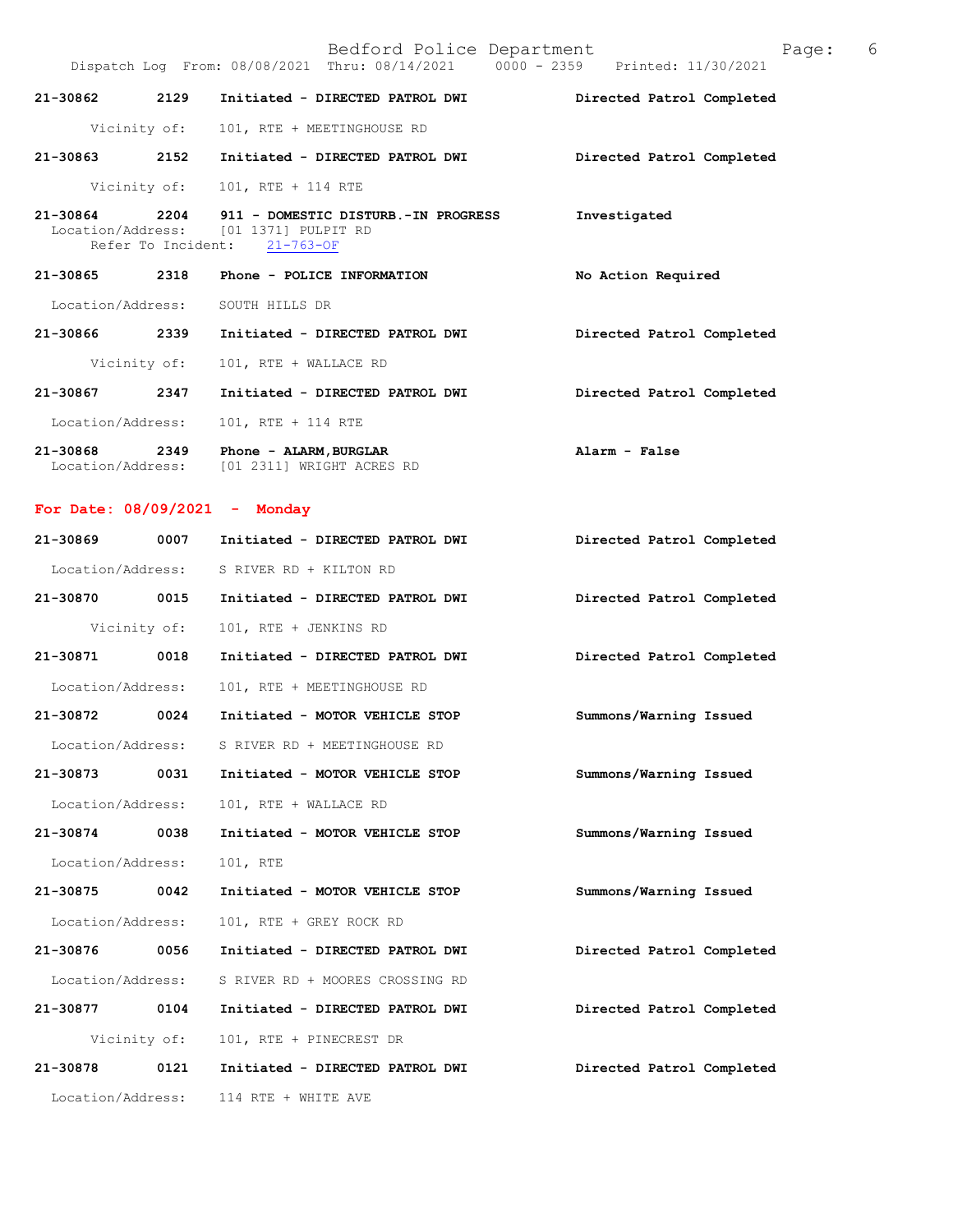|                                    |                                                   | Bedford Police Department<br>Dispatch Log From: 08/08/2021 Thru: 08/14/2021 0000 - 2359 Printed: 11/30/2021                    | 7<br>Page:                     |
|------------------------------------|---------------------------------------------------|--------------------------------------------------------------------------------------------------------------------------------|--------------------------------|
| 21-30879                           | 0126                                              | Initiated - DIRECTED PATROL DWI                                                                                                | Directed Patrol Completed      |
|                                    |                                                   | Location/Address: S RIVER RD + WATHEN RD                                                                                       |                                |
| 21-30880                           | 0145                                              | Initiated - DIRECTED PATROL DWI                                                                                                | Directed Patrol Completed      |
| Location/Address:                  |                                                   | NEW BOSTON RD + CHESTERFIELD PL                                                                                                |                                |
| 21-30881                           | 0146                                              | Initiated - DIRECTED PATROL DWI                                                                                                | Directed Patrol Completed      |
| Vicinity of:                       |                                                   | 101, RTE + KAHLIKO LN                                                                                                          |                                |
| 21-30882                           | 0149                                              | Initiated - MOTOR VEHICLE STOP                                                                                                 | Summons/Warning Issued         |
| Location/Address:                  |                                                   | NEW BOSTON RD + CHESTERFIELD PL                                                                                                |                                |
| 21-30883 0207<br>Location/Address: |                                                   | Phone - SUSP ACTIVITIES<br>HITCHING POST LN                                                                                    | Services Rendered              |
|                                    |                                                   | 21-30884 0256 Initiated - BUILDING CHECK                                                                                       | Building Checked/Secured       |
| Location/Address:                  |                                                   | [01 463] NASHUA RD                                                                                                             |                                |
| 21-30885                           | 0312                                              | Initiated - DIRECTED PATROL-CAR BREAK-INS                                                                                      | Directed Patrol Completed      |
| Location/Address:                  |                                                   | [01 1870] S RIVER RD                                                                                                           |                                |
| 21-30886                           | 0331                                              | Initiated - DIRECTED PATROL BURGLARY                                                                                           | Directed Patrol Completed      |
| Location/Address:                  |                                                   | CAMPBELL RD + WELLESLEY DR                                                                                                     |                                |
| 21-30887 0420                      |                                                   | Initiated - DIRECTED PATROL BURGLARY                                                                                           | Directed Patrol Completed      |
| Location/Address:                  |                                                   | [01 1235] S RIVER RD                                                                                                           |                                |
| 21-30888 0423                      |                                                   | Initiated - DIRECTED PATROL BURGLARY                                                                                           | Directed Patrol Completed      |
|                                    |                                                   | Vicinity of: FAIRLANE DR + WESTVIEW RD                                                                                         |                                |
| 21-30889<br>Location/Address:      | 0450                                              | Initiated - SUSP ACTIVITIES<br>[01 910] S RIVER RD                                                                             | Services Rendered              |
| 21-30890 0459                      |                                                   | Initiated - DIRECTED PATROL-CAR BREAK-INS                                                                                      | Directed Patrol Completed      |
| Vicinity of:                       |                                                   | GAGE GIRLS RD + WENTWORTH DR                                                                                                   |                                |
| 21-30891                           | 0523                                              | 911 - S-EMERGENCY MEDICAL CALL-ECHO                                                                                            | Transported to Elliot Hospital |
| Location/Address:                  |                                                   | STEEPLE VIEW LN                                                                                                                |                                |
| 21-30892                           | 0534                                              | Initiated - DIRECTED PATROL TRAFFIC ENF                                                                                        | Directed Patrol Completed      |
| Location/Address:                  |                                                   | MEETINGHOUSE RD + OAK DR                                                                                                       |                                |
| 21-30893                           | 0535                                              | Initiated - DIRECTED PATROL TRAFFIC ENF                                                                                        | Directed Patrol Completed      |
| Vicinity of:                       |                                                   | 101, RTE + HITCHING POST LN                                                                                                    |                                |
| 21-30894                           | 0544                                              | Initiated - DIRECTED PATROL TRAFFIC ENF                                                                                        | Directed Patrol Completed      |
| Location/Address:                  |                                                   | 101, RTE + LIBERTY HILL RD                                                                                                     |                                |
| 21-30895<br>Location/Address:      | 0609<br>Refer To Summons:<br>Summons:<br>Address: | Initiated - MOTOR VEHICLE STOP<br>101, RTE + CHESTNUT DR<br>$21 - 434 - AR$<br>ZAVALLA CARRANZA, JOSE ANIBAR<br>MANCHESTER, NH | Arrest(s) Made                 |
|                                    | Age:<br>Charges:                                  | 40<br>License Reqd; Op w/o Valid License                                                                                       |                                |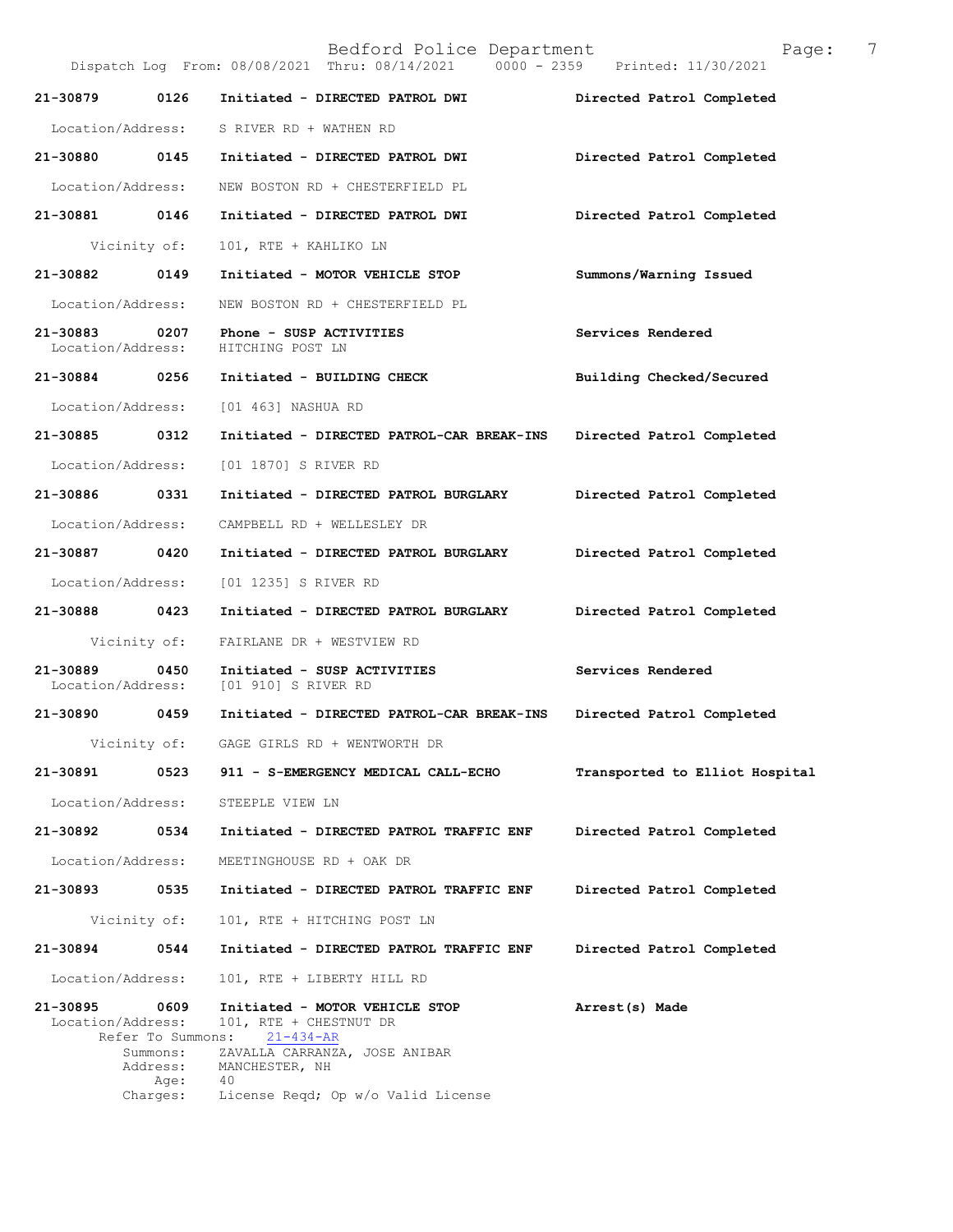| Bedford Police Department<br>Page:<br>Dispatch Log From: 08/08/2021 Thru: 08/14/2021 0000 - 2359 Printed: 11/30/2021 |                          |                                                                              |                                |
|----------------------------------------------------------------------------------------------------------------------|--------------------------|------------------------------------------------------------------------------|--------------------------------|
| 21-30896                                                                                                             | 0733                     | Phone - ALARM, BURGLAR                                                       | Alarm- correct code/reset      |
| Location/Address:                                                                                                    |                          | [01 L1179] COLBY CT                                                          |                                |
| 21-30897                                                                                                             | 0758                     | Initiated - DIRECTED PATROL TRAFFIC ENF                                      | Directed Patrol Completed      |
| Location/Address:                                                                                                    |                          | 101, RTE + 114 RTE                                                           |                                |
| 21-30898                                                                                                             | 0805                     | Initiated - DIRECTED PATROL ACCIDENTS                                        | Directed Patrol Completed      |
| Location/Address:                                                                                                    |                          | MEETINGHOUSE RD + S RIVER RD                                                 |                                |
| 21-30899                                                                                                             | 0811                     | Initiated - DIRECTED PATROL TRAFFIC ENF                                      | Directed Patrol Completed      |
| Location/Address:                                                                                                    |                          | 101, RTE + JENKINS RD                                                        |                                |
| 21-30901                                                                                                             | 0814                     | Phone - SUSP ACTIVITIES                                                      | No Action Required             |
| Location/Address:                                                                                                    |                          | MCINTOSH LN                                                                  |                                |
| 21-30900                                                                                                             | 0815                     | Initiated - DIRECTED PATROL TRAFFIC ENF                                      | Directed Patrol Completed      |
|                                                                                                                      | Vicinity of:             | BOYNTON ST                                                                   |                                |
| 21-30902                                                                                                             | 0828                     | Initiated - DIRECTED PATROL TRAFFIC ENF                                      | Directed Patrol Completed      |
| Location/Address:                                                                                                    |                          | HAWTHORNE DR + S RIVER RD                                                    |                                |
| 21-30903 0837                                                                                                        |                          | Initiated - DIRECTED PATROL TRAFFIC ENF                                      | Directed Patrol Completed      |
| Location/Address:                                                                                                    |                          | S RIVER RD + COLBY CT                                                        |                                |
| 21-30904 0839                                                                                                        |                          | Initiated - MOTOR VEHICLE STOP                                               | Summons/Warning Issued         |
| Location/Address:                                                                                                    |                          | 101, RTE + HARDY RD                                                          |                                |
| 21-30905                                                                                                             | 0847                     | Initiated - DIRECTED PATROL TRAFFIC ENF                                      | Directed Patrol Completed      |
| Location/Address:                                                                                                    |                          | S RIVER RD + EAST POINT DR                                                   |                                |
| 21-30906                                                                                                             | 0850                     | Initiated - MOTOR VEHICLE STOP                                               | Summons/Warning Issued         |
| Location/Address:                                                                                                    |                          | OLDE BEDFORD WAY + 101, RTE                                                  |                                |
| 21-30907                                                                                                             | 0851                     | Initiated - MOTOR VEHICLE STOP                                               | Summons/Warning Issued         |
| Location/Address:                                                                                                    |                          | CLUB ACRE LN + S RIVER RD                                                    |                                |
| 21-30908                                                                                                             | 0921                     | Initiated - DIRECTED PATROL TRAFFIC ENF                                      | Directed Patrol Completed      |
| Location/Address:                                                                                                    |                          | 101, RTE + KAHLIKO LN                                                        |                                |
| 21-30909<br>Location/Address:                                                                                        | 0922                     | Phone - S-SERVICE CALL<br>BOURNE DR                                          | Services Rendered              |
| 21-30910                                                                                                             | 0932                     | 911 - S-EMERGENCY MEDICAL CALL-DELTA                                         | Transported to Elliot Hospital |
| Location/Address:                                                                                                    |                          | [01 L260] S RIVER RD                                                         |                                |
| 21-30911                                                                                                             | 0937                     | Initiated - MOTOR VEHICLE STOP                                               | Summons/Warning Issued         |
| Location/Address:                                                                                                    |                          | S RIVER RD + EXECUTIVE PARK DR                                               |                                |
| 21-30912<br>Location/Address:                                                                                        | 0942<br>Refer To Arrest: | Initiated - MOTOR VEHICLE STOP<br>101, RTE + PINECREST DR<br>$21 - 435 - AR$ | Arrest(s) Made                 |
|                                                                                                                      | Arrest:<br>Address:      | DUBE, WILLIAM A<br>HUDSON, NH                                                |                                |
|                                                                                                                      | Age:<br>Charges:         | 52<br>Alc Interlock MV Not Equipped w/Interlock                              |                                |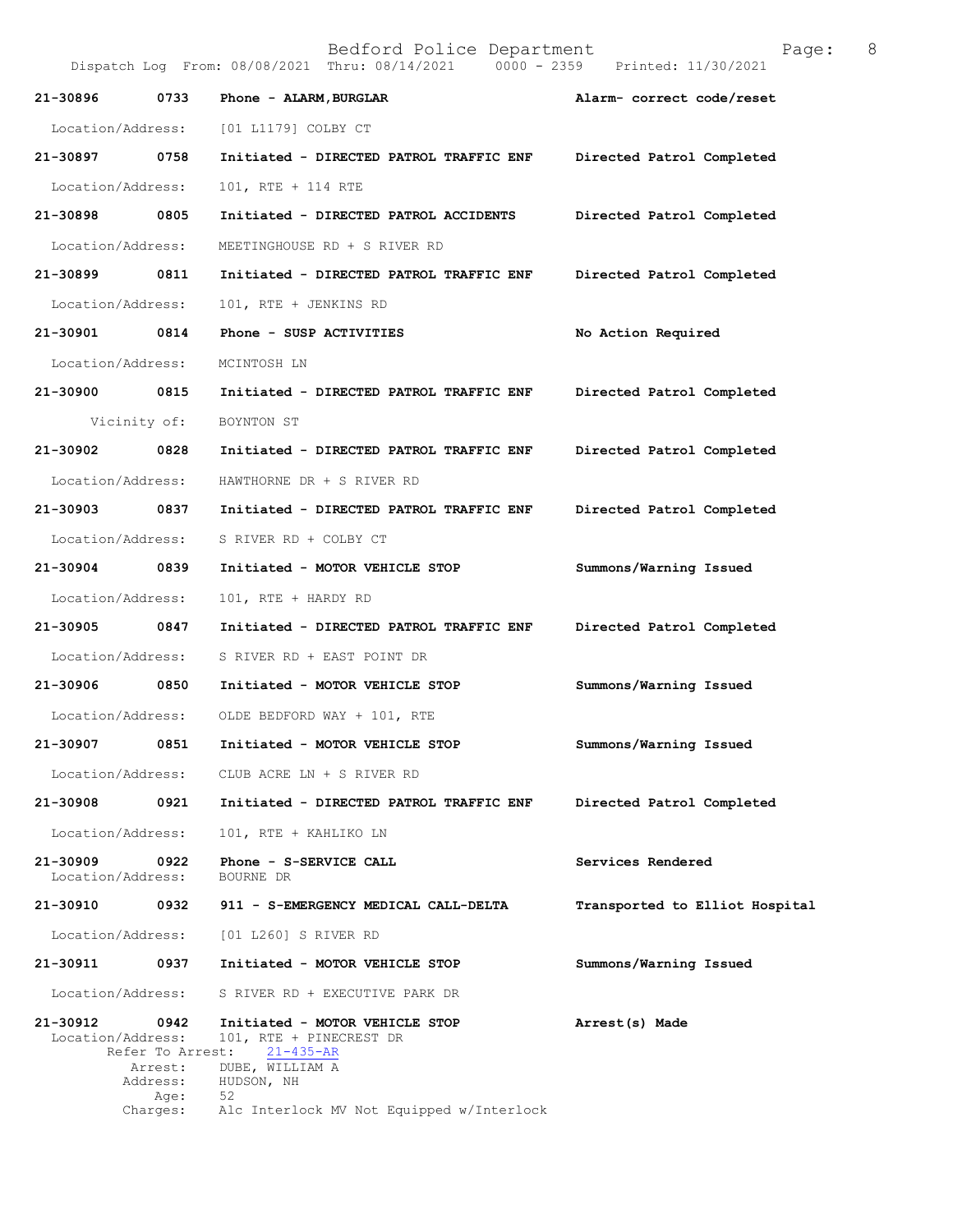|                               |                    | Bedford Police Department<br>Dispatch Log From: 08/08/2021 Thru: 08/14/2021 0000 - 2359 Printed: 11/30/2021         | Page:                          | 9 |
|-------------------------------|--------------------|---------------------------------------------------------------------------------------------------------------------|--------------------------------|---|
|                               |                    | Drive after Rev/Sus; DUI<br>License Reqd; Op w/Expired License, subsqt                                              |                                |   |
|                               |                    | 21-30913 1025 911 - S-EMERGENCY MEDICAL CALL-CHARL                                                                  | Transported to Elliot Hospital |   |
| Location/Address:             |                    | [01 601] MOONLIGHT ROSE LN                                                                                          |                                |   |
| 21-30914 1027                 |                    | Phone - POLICE INFORMATION                                                                                          | No Action Required             |   |
| Location/Address:             |                    | LIBERTY HILL RD                                                                                                     |                                |   |
|                               |                    | 21-30915 1030 Initiated - DIRECTED PATROL TRAFFIC ENF                                                               | Directed Patrol Completed      |   |
| Location/Address:             |                    | BACK RIVER RD + S RIVER RD                                                                                          |                                |   |
| 21-30916<br>Location/Address: |                    | 1047 Phone - S-SERVICE CALL<br>[01 474] CONSTITUTION DR                                                             | Services Rendered              |   |
|                               |                    | 21-30918 1134 911 - ASSIST CITIZEN<br>Location/Address: [01 L588] CONSTITUTION DR                                   | Services Rendered              |   |
|                               |                    | 21-30917 1136 Initiated - MOTOR VEHICLE STOP                                                                        | Summons/Warning Issued         |   |
| Location/Address:             |                    | 101, RTE + F.E. EVERETT SOUTH TPKE                                                                                  |                                |   |
| 21-30919                      | 1153               | Walk-In - POLICE INFORMATION<br>Location/Address: [01 474] CONSTITUTION DR<br>Refer To Incident: 21-764-OF          | Services Rendered              |   |
|                               |                    | 21-30920 1234 Phone - DISORDERLY CONDUCT                                                                            | No Action Required             |   |
| Location/Address:             |                    | STATION RD                                                                                                          |                                |   |
| 21-30921                      | 1257               | Initiated - DIRECTED PATROL-CAR BREAK-INS Directed Patrol Completed                                                 |                                |   |
| Location/Address:             |                    | [01 L0000553] 101, RTE                                                                                              |                                |   |
| 21-30922 1259                 |                    | Initiated - DIRECTED PATROL TRAFFIC ENF                                                                             | Directed Patrol Completed      |   |
| Location/Address:             |                    | 101, RTE + CONSTITUTION DR                                                                                          |                                |   |
|                               | Refer To Incident: | 21-30923 1327 Phone - ROBBERY<br>Location/Address: [01 L1803] S RIVER RD<br>$21 - 765 - OF$                         | Investigated                   |   |
|                               |                    | 21-30924 1329 Phone - MOTOR VEHICLE ACCIDENT<br>Location/Address: [01 2176] HAWK DR<br>Refer To Incident: 21-766-OF | Investigated                   |   |
|                               |                    | 21-30925 1338 Phone - SUSP ACTIVITIES<br>Location/Address: S RIVER RD                                               | Services Rendered              |   |
|                               |                    | 21-30926 1418 Phone - INTERNET CRIMES<br>Location/Address: [01 474] CONSTITUTION DR                                 | Investigated                   |   |
| 21-30927<br>Location/Address: |                    | 1427    Phone - MOTOR VEHICLE COMP-IN PROGRESS<br>BRACKEN CIR                                                       | Services Rendered              |   |
|                               |                    | 21-30928 1442 911 - 911 Abandoned<br>Location/Address: [01 L1928] CHESTNUT DR                                       | Services Rendered              |   |
|                               |                    | 21-30930 1444 Initiated - MOTOR VEHICLE STOP                                                                        | Summons/Warning Issued         |   |
|                               |                    | Location/Address: HIGH GATE DR + JOPPA HILL RD                                                                      |                                |   |
|                               |                    | 21-30929 1445 911 - S-EMERGENCY MEDICAL CALL-CHARL                                                                  | TRANSPORTED TO CMC HOSPITAL    |   |
|                               |                    | Location/Address: [01 L1928] CHESTNUT DR                                                                            |                                |   |
| 21-30931                      | 1522               | Phone - MOTOR VEHICLE COMPLAINT                                                                                     | Could Not Locate               |   |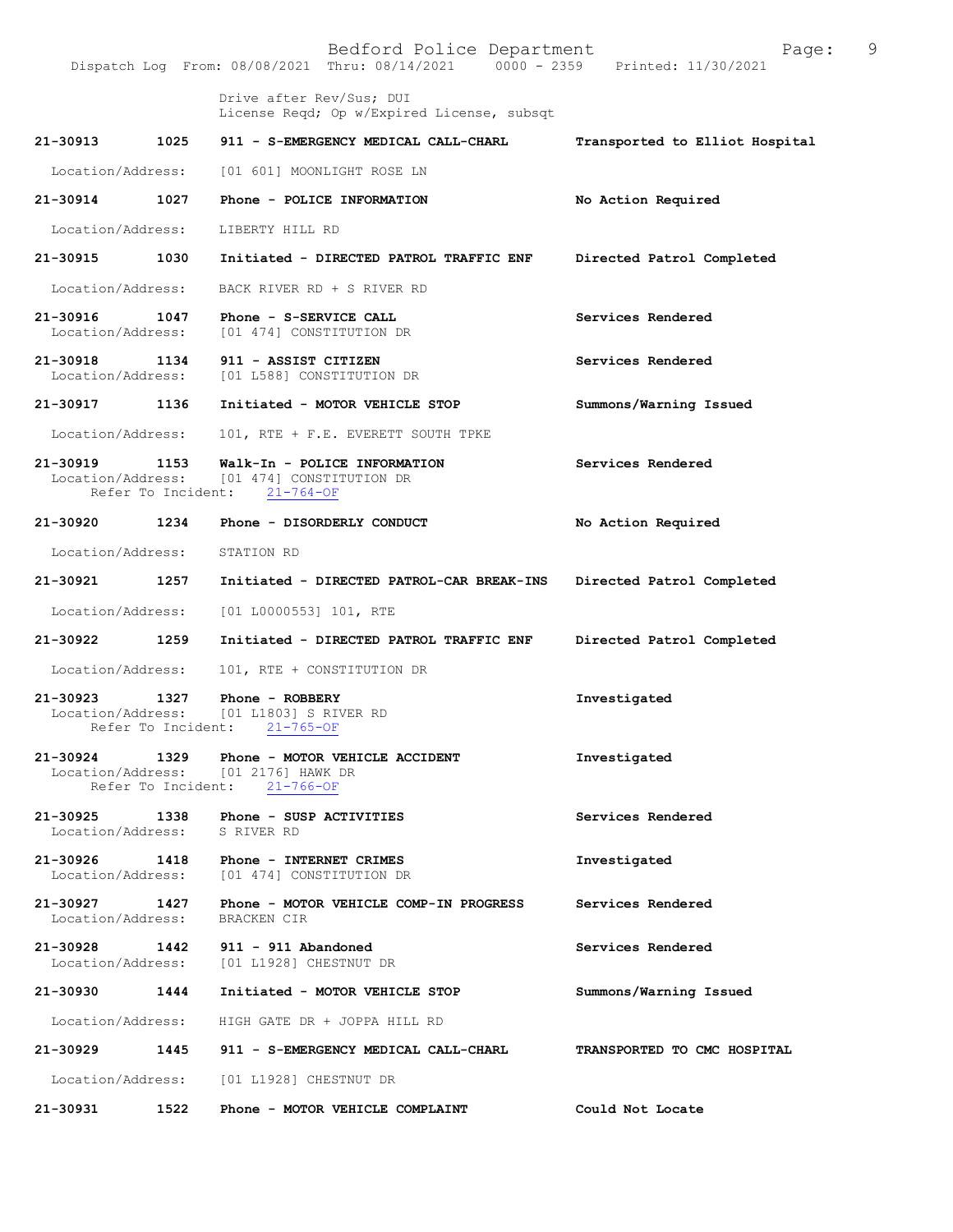|                               |                                       | Bedford Police Department<br>Dispatch Log From: 08/08/2021 Thru: 08/14/2021 0000 - 2359 Printed: 11/30/2021                                                                                                                                                                                                                  | 10<br>Page:                    |
|-------------------------------|---------------------------------------|------------------------------------------------------------------------------------------------------------------------------------------------------------------------------------------------------------------------------------------------------------------------------------------------------------------------------|--------------------------------|
|                               |                                       | Location/Address: S RIVER RD                                                                                                                                                                                                                                                                                                 |                                |
|                               |                                       | 21-30932 1534 Initiated - DIRECTED PATROL TRAFFIC ENF                                                                                                                                                                                                                                                                        | Directed Patrol Completed      |
|                               | Vicinity of:                          | 101, RTE + WALLACE RD                                                                                                                                                                                                                                                                                                        |                                |
| 21-30933                      | 1537                                  | Initiated - DIRECTED PATROL TRAFFIC ENF                                                                                                                                                                                                                                                                                      | Directed Patrol Completed      |
|                               |                                       | Location/Address: S RIVER RD + COLBY CT                                                                                                                                                                                                                                                                                      |                                |
| 21-30934 1538                 |                                       | Initiated - DIRECTED PATROL ACCIDENTS                                                                                                                                                                                                                                                                                        | Directed Patrol Completed      |
|                               |                                       | Location/Address: S RIVER RD + SOMERVILLE DR                                                                                                                                                                                                                                                                                 |                                |
| 21-30935 1543                 |                                       | Walk-In - FRAUD<br>Location/Address: [01 474] CONSTITUTION DR<br>Refer To Incident: 21-768-OF                                                                                                                                                                                                                                | Investigated                   |
| 21-30936                      | 1549                                  | Initiated - MOTOR VEHICLE STOP                                                                                                                                                                                                                                                                                               | Summons/Warning Issued         |
|                               |                                       | Location/Address: F.E. EVERETT SOUTH TPKE                                                                                                                                                                                                                                                                                    |                                |
| Location/Address:             | Refer To Summons:<br>Age:<br>Charges: | 21-30937 1550 Initiated - MOTOR VEHICLE STOP<br>S RIVER RD + KILTON RD<br>21-436-AR<br>Summons: RIVERA, TIARA MAY<br>Address: TYNGSBORO, MA<br>Age: 26<br>Charges: Drive after Rev/Suspension<br>Refer To Summons: 21-437-AR<br>Summons: NORTON, JOSHUA C<br>Address: WEARE, NH<br>-34<br>Suspension of Vehicle Registration | Arrest(s) Made                 |
| 21-30938                      | 1603                                  | Initiated - MOTOR VEHICLE STOP                                                                                                                                                                                                                                                                                               | Summons/Warning Issued         |
| Location/Address:             |                                       | 101, RTE + CHESTNUT DR                                                                                                                                                                                                                                                                                                       |                                |
| 21-30939<br>Location/Address: | 1607                                  | 911 - S-EMERGENCY MEDICAL CALL<br>[01 L1562] KILTON RD                                                                                                                                                                                                                                                                       | <b>NO TRANSPORT</b>            |
| 21-30940 1612                 |                                       | Phone - S-MUTUAL AID-MEDICAL                                                                                                                                                                                                                                                                                                 | TRANSPORTED TO CMC HOSPITAL    |
|                               |                                       | Location/Address: [07] CENTRAL ST                                                                                                                                                                                                                                                                                            |                                |
| 21-30941                      | 1642                                  | 911 - S-EMERGENCY MEDICAL CALL-ALPHA                                                                                                                                                                                                                                                                                         | Transported to Elliot Hospital |
| Location/Address:             |                                       | SUZANNE DR                                                                                                                                                                                                                                                                                                                   |                                |
| 21-30942                      | 1648                                  | Initiated - DIRECTED PATROL MOUNTAIN BIKE                                                                                                                                                                                                                                                                                    | Directed Patrol Completed      |
|                               | Vicinity of:                          | [01 1235] S RIVER RD                                                                                                                                                                                                                                                                                                         |                                |
| 21-30943                      | 1705                                  | Initiated - DIRECTED PATROL TRAFFIC ENF                                                                                                                                                                                                                                                                                      | Directed Patrol Completed      |
| Location/Address:             |                                       | S RIVER RD + CLUB ACRE LN                                                                                                                                                                                                                                                                                                    |                                |
| 21-30944                      | 1710                                  | Initiated - DIRECTED PATROL-CAR BREAK-INS                                                                                                                                                                                                                                                                                    | Directed Patrol Completed      |
| Location/Address:             |                                       | [01 1050] DONALD ST                                                                                                                                                                                                                                                                                                          |                                |
| 21-30945                      | 1717                                  | Initiated - DIRECTED PATROL ACCIDENTS                                                                                                                                                                                                                                                                                        | Directed Patrol Completed      |
| Location/Address:             |                                       | S RIVER RD + SOMERVILLE DR                                                                                                                                                                                                                                                                                                   |                                |
| 21-30946                      | 1725                                  | Initiated - DIRECTED PATROL TRAFFIC ENF                                                                                                                                                                                                                                                                                      | Directed Patrol Completed      |
| Location/Address:             |                                       | BOYNTON ST + DAVIES ST                                                                                                                                                                                                                                                                                                       |                                |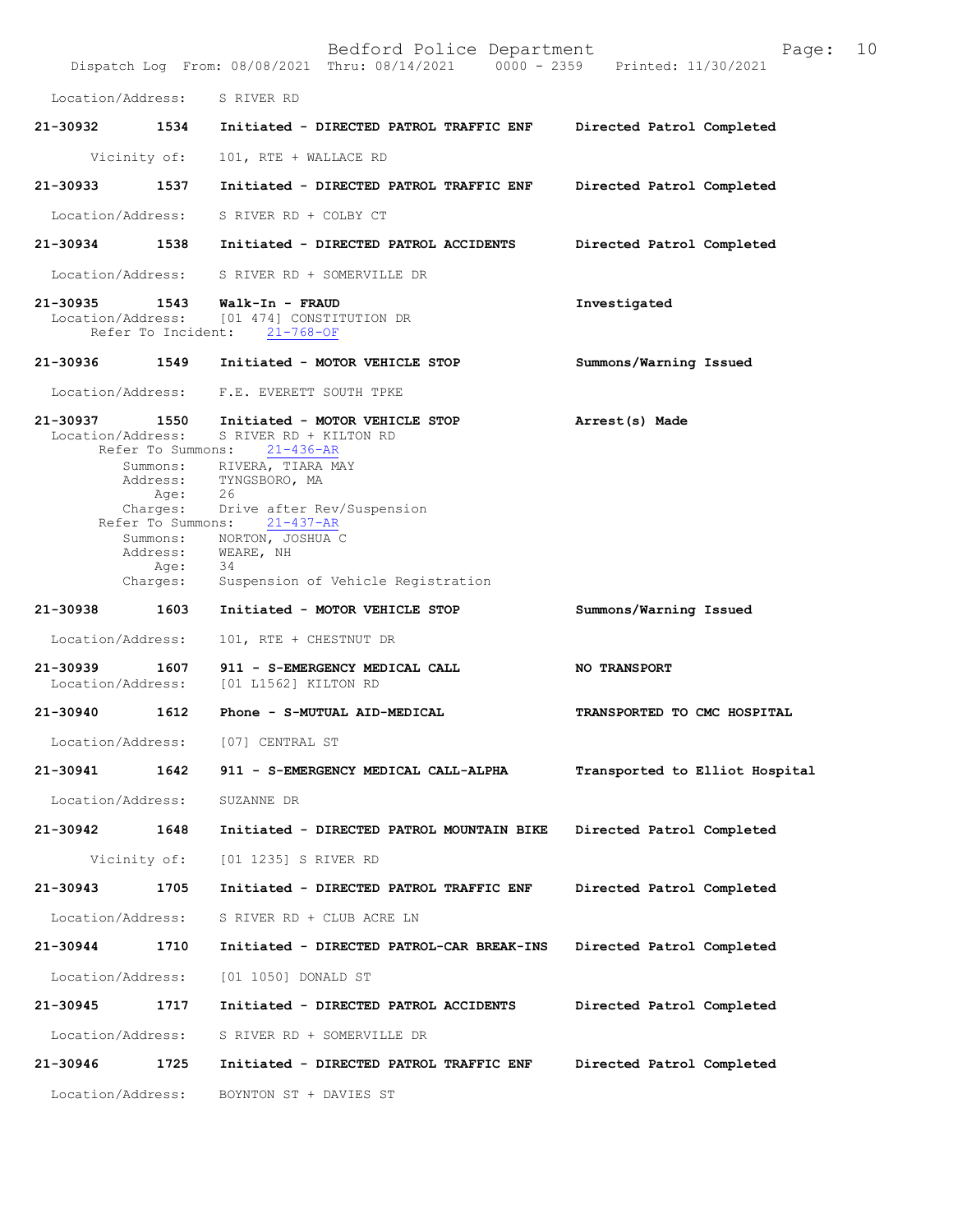| Bedford Police Department<br>11<br>Page:<br>Dispatch Log From: 08/08/2021 Thru: 08/14/2021<br>0000 - 2359 Printed: 11/30/2021 |              |                                                             |                             |
|-------------------------------------------------------------------------------------------------------------------------------|--------------|-------------------------------------------------------------|-----------------------------|
| 21-30947                                                                                                                      | 1728         | Initiated - MOTOR VEHICLE STOP                              | Summons/Warning Issued      |
| Location/Address:                                                                                                             |              | S RIVER RD                                                  |                             |
| 21-30948                                                                                                                      | 1741         | Initiated - DIRECTED PATROL TRAFFIC ENF                     | Directed Patrol Completed   |
| Location/Address:                                                                                                             |              | [01 935] S RIVER RD                                         |                             |
| 21-30949                                                                                                                      | 1748         | Initiated - MOTOR VEHICLE STOP                              | Summons/Warning Issued      |
| Location/Address:                                                                                                             |              | I-293 NORTH                                                 |                             |
| 21-30950                                                                                                                      | 1800         | Initiated - MOTOR VEHICLE STOP                              | Summons/Warning Issued      |
| Location/Address:                                                                                                             |              | COUNTY RD + WRIGHT ACRES RD                                 |                             |
| 21-30951                                                                                                                      | 1802         | Initiated - DIRECTED PATROL TRAFFIC ENF                     | Directed Patrol Completed   |
| Location/Address:                                                                                                             |              | S RIVER RD + MEETINGHOUSE RD                                |                             |
| 21-30952                                                                                                                      | 1805         | Initiated - DIRECTED PATROL TRAFFIC ENF                     | Directed Patrol Completed   |
| Location/Address:                                                                                                             |              | S RIVER RD + BACK RIVER RD                                  |                             |
| 21-30953                                                                                                                      | 1808         | Initiated - DIRECTED PATROL TRAFFIC ENF                     | Directed Patrol Completed   |
|                                                                                                                               | Vicinity of: | 101, RTE + NASHUA RD                                        |                             |
| 21-30954                                                                                                                      | 1821         | Initiated - MOTOR VEHICLE STOP                              | Summons/Warning Issued      |
| Location/Address:                                                                                                             |              | 101, RTE                                                    |                             |
| 21-30955                                                                                                                      | 1854         | Initiated - DIRECTED PATROL-CAR BREAK-INS                   | Directed Patrol Completed   |
| Location/Address:                                                                                                             |              | [01 L2252] JENKINS RD                                       |                             |
| 21-30956                                                                                                                      | 1857         | Initiated - MOTOR VEHICLE STOP                              | Summons/Warning Issued      |
| Location/Address:                                                                                                             |              | S RIVER RD + COMMERCE PARK NORTH                            |                             |
| 21-30957                                                                                                                      | 1909         | Initiated - DIRECTED PATROL-CAR BREAK-INS                   | Directed Patrol Completed   |
| Location/Address:                                                                                                             |              | [01 L1803] S RIVER RD                                       |                             |
| 21-30958                                                                                                                      | 1912         | Initiated - DIRECTED PATROL-CAR BREAK-INS                   | Directed Patrol Completed   |
| Location/Address:                                                                                                             |              | [01 L560] S RIVER RD                                        |                             |
| 21-30959<br>Location/Address:                                                                                                 | 1926         | Initiated - SUSP ACTIVITIES<br>S RIVER RD                   | Services Rendered           |
| 21-30960<br>Location/Address:                                                                                                 | 1928         | 911 - DISORDERLY CONDUCT-IN PROGRESS<br>[01 2260] KILTON RD | Services Rendered           |
| 21-30961                                                                                                                      | 1930         | 911 - S-EMERGENCY MEDICAL CALL                              | TRANSPORTED TO CMC HOSPITAL |
| Location/Address:                                                                                                             |              | [01 2260] KILTON RD                                         |                             |
| 21-30962                                                                                                                      | 1937         | Initiated - DIRECTED PATROL-CAR BREAK-INS                   | Directed Patrol Completed   |
| Location/Address:                                                                                                             |              | [01 L2271] S RIVER RD                                       |                             |
| 21-30963                                                                                                                      | 1943         | Initiated - DIRECTED PATROL-CAR BREAK-INS                   | Directed Patrol Completed   |
| Location/Address:                                                                                                             |              | COUNTY RD + NASHUA RD                                       |                             |
| 21-30964<br>Location/Address:                                                                                                 | 1956         | Phone - MOTOR VEHICLE COMPLAINT<br>BEALS RD + FARMHOUSE RD  | Services Rendered           |
| 21-30965                                                                                                                      | 2003         | Initiated - DIRECTED PATROL-CAR BREAK-INS                   | Directed Patrol Completed   |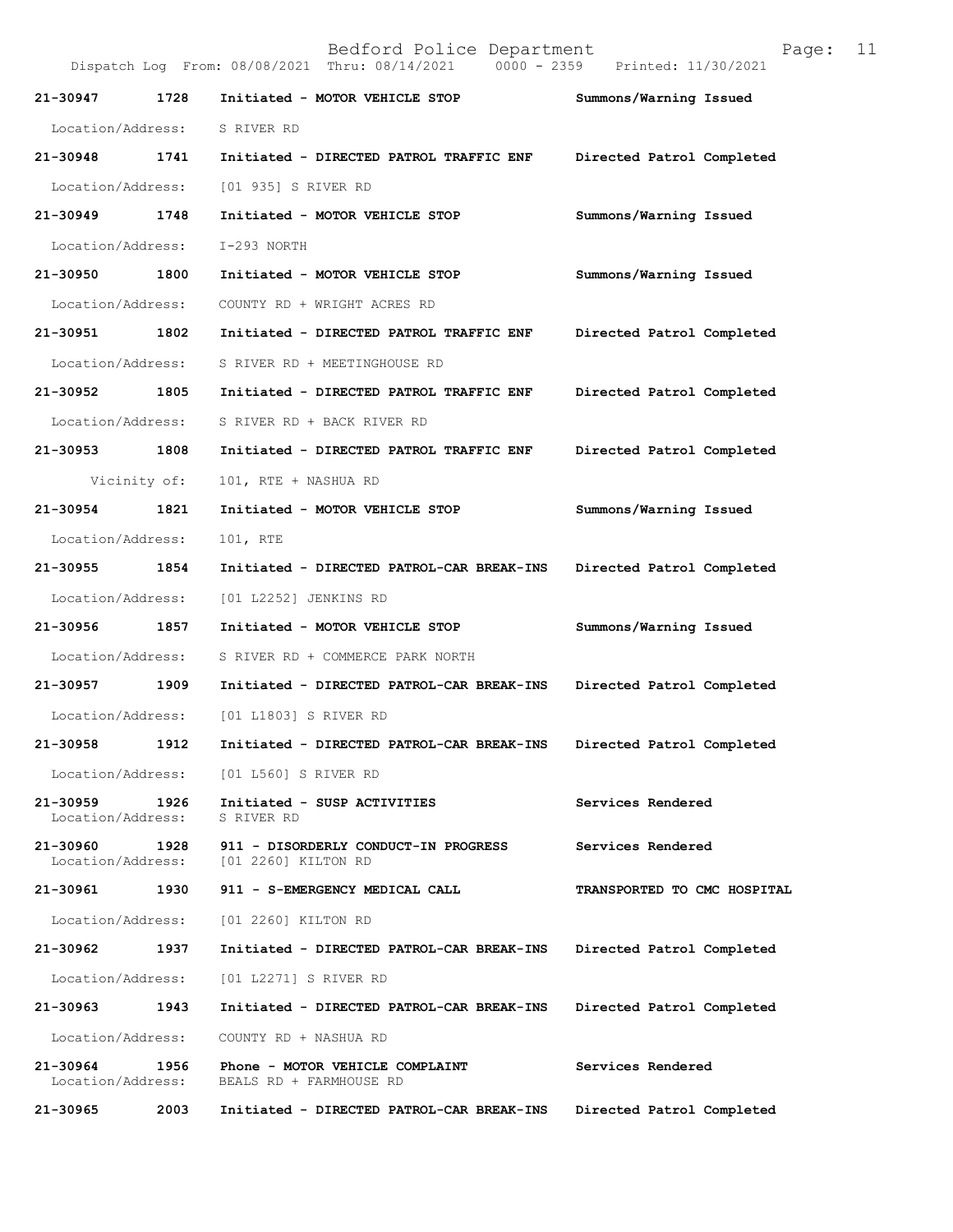Location/Address: [01 324] HAWTHORNE DR

| 21-30966                           | 2010 | Walk-In - FOUND PROPERTY<br>Location/Address: [01 L212] S RIVER RD<br>Refer To Incident: 21-769-OF | Services Rendered         |
|------------------------------------|------|----------------------------------------------------------------------------------------------------|---------------------------|
| 21-30967 2021                      |      | Initiated - DIRECTED PATROL TRAFFIC ENF                                                            | Directed Patrol Completed |
| Vicinity of:                       |      | BEALS RD + JENKINS RD                                                                              |                           |
| 21-30968                           | 2023 | Phone - ANIMAL COMPLAINT                                                                           | No Action Required        |
|                                    |      | Location/Address: [01 L632] S RIVER RD                                                             |                           |
| 21-30969 2030<br>Location/Address: |      | 911 - MOTOR VEHICLE ACC-SPECIAL CIR.<br>WALLACE RD + WIGGIN RD                                     | Services Rendered         |
| 21-30970                           |      | 2040 Phone - DISABLED MOTOR VEHICLE                                                                | No Action Required        |
|                                    |      | Location/Address: [01 L380] S RIVER RD                                                             |                           |
| 21-30971 2041<br>Location/Address: |      | Initiated - SUSP ACTIVITIES<br>STATION RD + HAWTHORNE DR                                           | Services Rendered         |
| 21-30972 2049                      |      | Initiated - DIRECTED PATROL-CAR BREAK-INS                                                          | Directed Patrol Completed |
|                                    |      | Location/Address: [01 308] COLBY CT                                                                |                           |
| 21-30973 2107                      |      | Initiated - DIRECTED PATROL DWI                                                                    | Directed Patrol Completed |
| Vicinity of:                       |      | 101, RTE + NASHUA RD                                                                               |                           |
| 21-30974                           | 2115 | Initiated - DIRECTED PATROL DWI                                                                    | Directed Patrol Completed |
| Location/Address:                  |      | S RIVER RD + MOORES CROSSING RD                                                                    |                           |
| 21-30975 2136                      |      | Initiated - DIRECTED PATROL DWI                                                                    | Directed Patrol Completed |
| Vicinity of:                       |      | 101, RTE + HARDY RD                                                                                |                           |
| 21-30976                           | 2139 | Initiated - BUILDING CHECK                                                                         | Building Checked/Secured  |
| Location/Address:                  |      | [01 L1094] S RIVER RD                                                                              |                           |
| 21-30977 2145                      |      | Phone - ALARM, BURGLAR<br>Location/Address: [01 L310] S RIVER RD                                   | Alarm - False             |
| 21-30978                           | 2156 | Initiated - BUILDING CHECK                                                                         | Building Checked/Secured  |
| Location/Address:                  |      | [01 515] S RIVER RD                                                                                |                           |
| 21-30979<br>Location/Address:      | 2221 | Initiated - SUSP ACTIVITIES<br>LIBERTY HILL RD                                                     | Services Rendered         |
| 21-30980                           | 2326 | Initiated - DIRECTED PATROL DWI                                                                    | Directed Patrol Completed |
| Location/Address:                  |      | 101, RTE + MEETINGHOUSE RD                                                                         |                           |
| 21-30981                           | 2331 | Initiated - DIRECTED PATROL DWI                                                                    | Directed Patrol Completed |
|                                    |      | Vicinity of: S RIVER RD + BACK RIVER RD                                                            |                           |
| 21-30982                           | 2339 | Initiated - DIRECTED PATROL DWI                                                                    | Directed Patrol Completed |
|                                    |      | Location/Address: S RIVER RD + KILTON RD                                                           |                           |
| 21-30983                           | 2345 | Initiated - DIRECTED PATROL DWI                                                                    | Directed Patrol Completed |
| Location/Address:                  |      | DONALD ST + 114 RTE                                                                                |                           |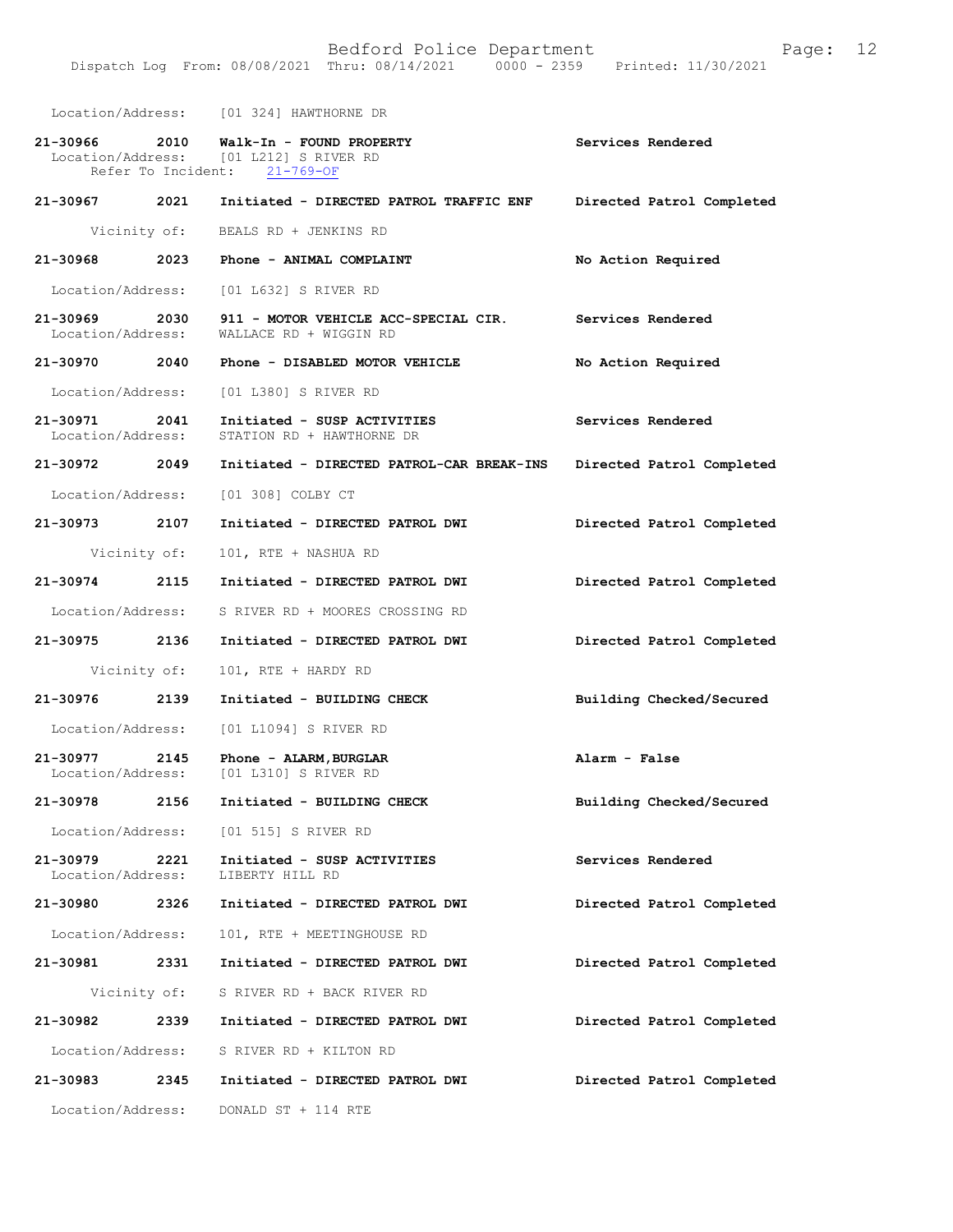| Bedford Police Department                                                      | Page: 13 |  |
|--------------------------------------------------------------------------------|----------|--|
| Dispatch Log From: 08/08/2021 Thru: 08/14/2021 0000 - 2359 Printed: 11/30/2021 |          |  |

| 21-30984 | 2351 | Initiated - DIRECTED PATROL DWI         |  | Directed Patrol Completed |
|----------|------|-----------------------------------------|--|---------------------------|
|          |      | Location/Address: 101, RTE + WALLACE RD |  |                           |
| 21-30985 | 2354 | Initiated - DIRECTED PATROL DWI         |  | Directed Patrol Completed |
|          |      | Vicinity of: S RIVER RD + SUNSET LN     |  |                           |

## For Date:  $08/10/2021$  - Tuesday

| 21-30986                           | 0009         | Initiated - DIRECTED PATROL DWI                           | Directed Patrol Completed   |
|------------------------------------|--------------|-----------------------------------------------------------|-----------------------------|
| Location/Address:                  |              | S RIVER RD + UPJOHN ST                                    |                             |
| 21-30987 0013                      |              | Initiated - DIRECTED PATROL DWI                           | Directed Patrol Completed   |
| Location/Address:                  |              | 101, RTE + FREEDOM WAY                                    |                             |
| 21-30988 0016                      |              | Initiated - DIRECTED PATROL DWI                           | Directed Patrol Completed   |
| Location/Address:                  |              | WALLACE RD + NEW BOSTON RD                                |                             |
| 21-30989                           | 0017         | Initiated - MOTOR VEHICLE STOP                            | Summons/Warning Issued      |
| Location/Address:                  |              | 101, RTE + TWIN BROOK LN                                  |                             |
| 21-30990 0021                      |              | Initiated - MOTOR VEHICLE STOP                            | Summons/Warning Issued      |
| Location/Address:                  |              | NEW BOSTON RD + CHESTERFIELD PL                           |                             |
| 21-30991 0026                      |              | Initiated - MOTOR VEHICLE STOP                            | Summons/Warning Issued      |
| Location/Address:                  |              | S RIVER RD + CLUB ACRE LN                                 |                             |
| 21-30992 0046                      |              | Initiated - DIRECTED PATROL DWI                           | Directed Patrol Completed   |
| Location/Address:                  |              | 101, RTE + HITCHING POST LN                               |                             |
| 21-30993 0046                      |              | Initiated - DIRECTED PATROL DWI                           | Directed Patrol Completed   |
|                                    | Vicinity of: | S RIVER RD + CLUB ACRE LN                                 |                             |
| 21-30994 0051                      |              | Initiated - DIRECTED PATROL DWI                           | Directed Patrol Completed   |
| Location/Address:                  |              | 101, RTE + MEETINGHOUSE RD OFF RAMP                       |                             |
| 21-30995 0052                      |              | Initiated - DIRECTED PATROL DWI                           | Directed Patrol Completed   |
| Location/Address:                  |              | 101, RTE + OLD BEDFORD RD                                 |                             |
| 21-30996<br>Location/Address:      | 0100         | Initiated - SUSP ACTIVITIES<br>[01 1252] COOPER LN        | Services Rendered           |
| 21-30997 0116<br>Location/Address: |              | Initiated - SUSP ACTIVITIES<br>[01 L2415] CONSTITUTION DR | Services Rendered           |
| 21-30998                           | 0121         | Initiated - DIRECTED PATROL-CAR BREAK-INS                 | Directed Patrol Completed   |
| Location/Address:                  |              | [01 1312] S RIVER RD                                      |                             |
| 21-30999                           | 0126         | 911 - S-EMERGENCY MEDICAL CALL-CHARL                      | TRANSPORTED TO CMC HOSPITAL |
| Location/Address:                  |              | [01 435] HAWTHORNE DR                                     |                             |
| 21-31000                           | 0127         | Initiated - DIRECTED PATROL DWI                           | Directed Patrol Completed   |
| Location/Address:                  |              | BEALS RD + SONOMA DR                                      |                             |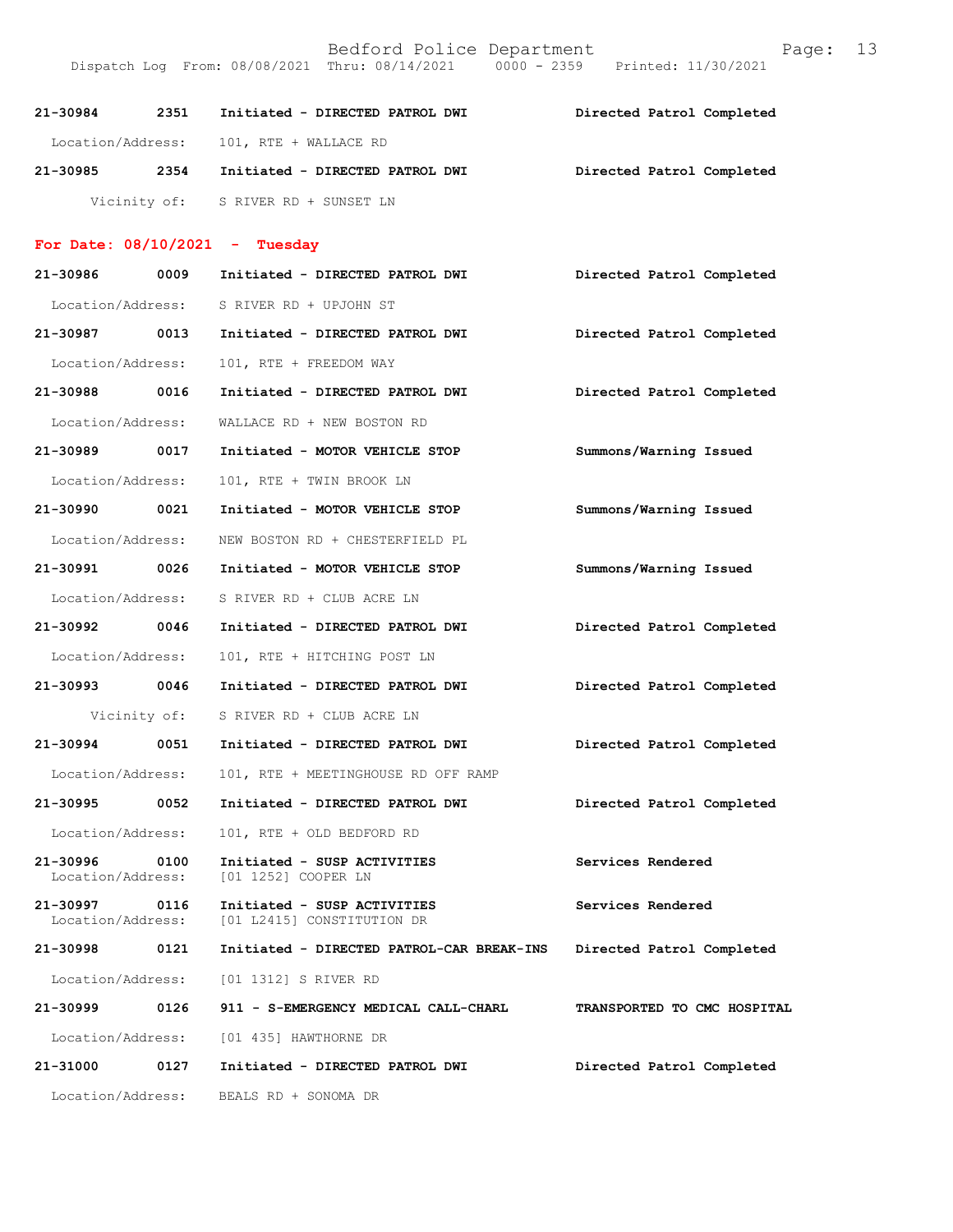|                               |              | Bedford Police Department<br>Dispatch Log From: 08/08/2021 Thru: 08/14/2021 0000 - 2359 Printed: 11/30/2021 | 14<br>Page:                 |
|-------------------------------|--------------|-------------------------------------------------------------------------------------------------------------|-----------------------------|
| 21-31001 0136                 |              | Initiated - DIRECTED PATROL DWI                                                                             | Directed Patrol Completed   |
|                               |              | Location/Address: S RIVER RD + PALOMINO LN                                                                  |                             |
| 21-31002                      | 0136         | Initiated - DIRECTED PATROL DWI                                                                             | Directed Patrol Completed   |
|                               |              | Vicinity of: S RIVER RD + TECHNOLOGY DR                                                                     |                             |
| 21-31003                      | 0141         | Initiated - DIRECTED PATROL DWI                                                                             | Directed Patrol Completed   |
| Location/Address:             |              | WHITE AVE + 114 RTE                                                                                         |                             |
| 21-31004 0211                 |              | Initiated - DIRECTED PATROL BURGLARY                                                                        | Directed Patrol Completed   |
| Location/Address:             |              | LIBERTY HILL RD + OLDE ENGLISH RD                                                                           |                             |
| 21-31005 0211                 |              | Initiated - DIRECTED PATROL-CAR BREAK-INS                                                                   | Directed Patrol Completed   |
|                               | Vicinity of: | HAWTHORNE DR + STATION RD                                                                                   |                             |
| 21-31006<br>Location/Address: | 0211         | 911 - DISABLED MOTOR VEHICLE<br>101, RTE + KILTON ROAD RAMP                                                 | Vehicle Towed               |
| 21-31007                      | 0240         | Initiated - DIRECTED PATROL-CAR BREAK-INS                                                                   | Directed Patrol Completed   |
| Location/Address:             |              | [01 L2271] S RIVER RD                                                                                       |                             |
| 21-31008                      | 0241         | Initiated - BUILDING CHECK                                                                                  | Directed Patrol Completed   |
| Location/Address:             |              | $[01 1476] 101$ , RTE                                                                                       |                             |
| 21-31009                      | 0255         | Initiated - DIRECTED PATROL BURGLARY                                                                        | Directed Patrol Completed   |
| Location/Address:             |              | PALOMINO LN + PLUMMER RD                                                                                    |                             |
| 21-31010 0306                 |              | Initiated - DIRECTED PATROL-CAR BREAK-INS                                                                   | Directed Patrol Completed   |
|                               | Vicinity of: | COUNTY RD + PATTEN RD                                                                                       |                             |
| 21-31011 0339                 |              | Initiated - DIRECTED PATROL BURGLARY                                                                        | Directed Patrol Completed   |
| Location/Address:             |              | LEAVY DR                                                                                                    |                             |
| 21-31012 0339                 |              | Initiated - DIRECTED PATROL BURGLARY                                                                        | Directed Patrol Completed   |
| Location/Address:             |              | S RIVER RD + BACK RIVER RD                                                                                  |                             |
| 21-31013                      | 0341         | Initiated - DIRECTED PATROL BURGLARY                                                                        | Directed Patrol Completed   |
| Location/Address:             |              | OAK DR + BLUEBERRY LN                                                                                       |                             |
| 21-31014                      | 0410         | Initiated - DIRECTED PATROL-CAR BREAK-INS                                                                   | Directed Patrol Completed   |
| Location/Address:             |              | TECHNOLOGY DR                                                                                               |                             |
| 21-31015                      | 0426         | Initiated - DIRECTED PATROL BURGLARY                                                                        | Directed Patrol Completed   |
| Location/Address:             |              | [01 L1805] BEDFORD FARMS DR                                                                                 |                             |
| 21-31016                      | 0443         | Phone - S-MUTUAL AID-MEDICAL                                                                                | TRANSPORTED TO CMC HOSPITAL |
| Location/Address:             |              | [07] WHEELOCK ST                                                                                            |                             |
| 21-31017<br>Location/Address: | 0451         | Phone - S-FIRE ALARM<br>[01 2312] S RIVER RD                                                                | Alarm - False               |
| 21-31018                      | 0500         | Initiated - DIRECTED PATROL-CAR BREAK-INS                                                                   | Directed Patrol Completed   |
| Location/Address:             |              | 101, RTE + WALLACE RD                                                                                       |                             |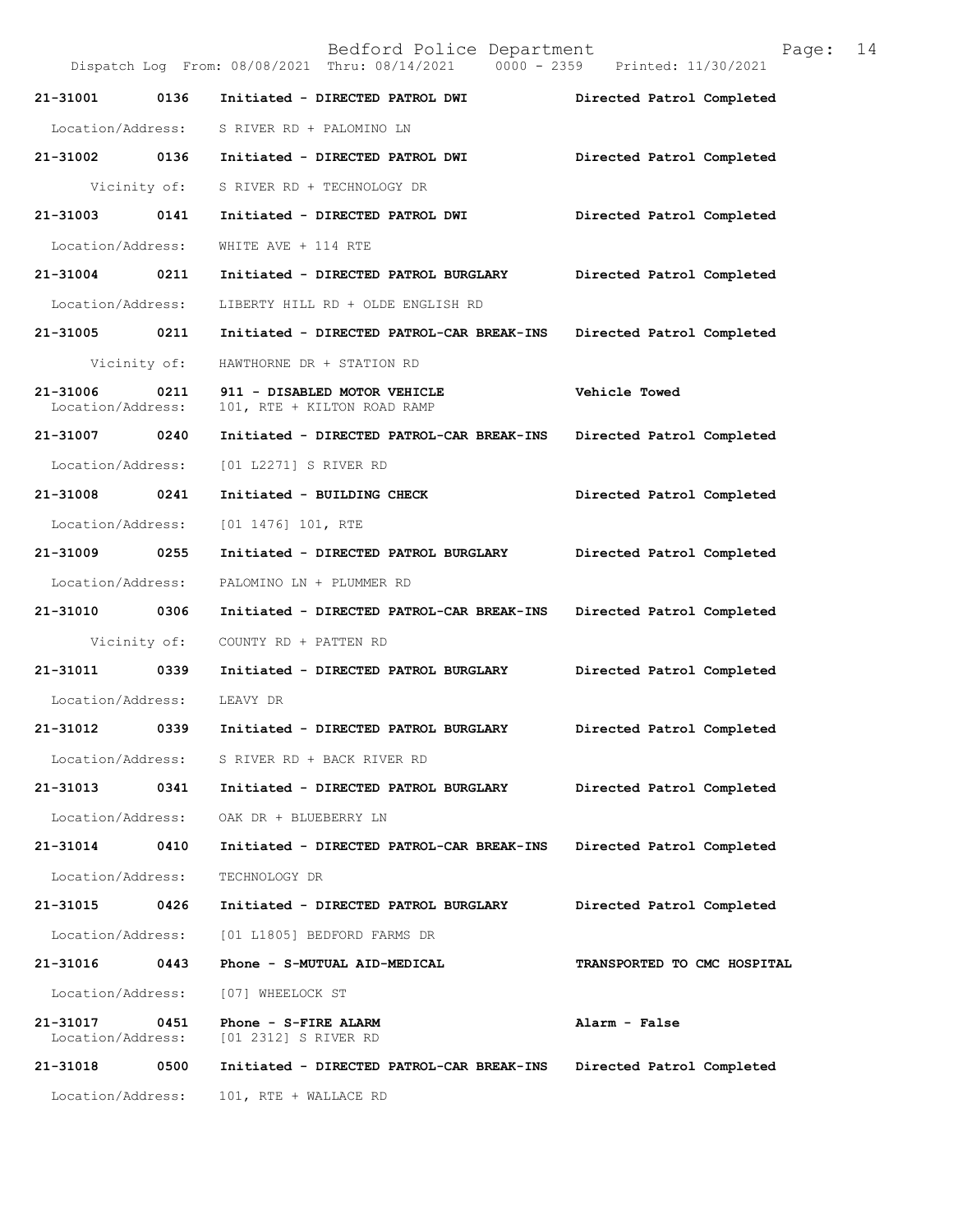|                               |                      | Bedford Police Department<br>Dispatch Log From: 08/08/2021 Thru: 08/14/2021<br>$0000 - 2359$ | 15<br>Page:<br>Printed: 11/30/2021 |
|-------------------------------|----------------------|----------------------------------------------------------------------------------------------|------------------------------------|
| 21-31019                      | 0505                 | Initiated - DIRECTED PATROL TRAFFIC ENF                                                      | Directed Patrol Completed          |
| Location/Address:             |                      | WALLACE RD + MAGAZINE ST                                                                     |                                    |
| 21-31020                      | 0510                 | Initiated - DIRECTED PATROL TRAFFIC ENF                                                      | Directed Patrol Completed          |
|                               | Vicinity of:         | S RIVER RD + HAWTHORNE DR                                                                    |                                    |
| 21-31021                      | 0521                 | Initiated - DIRECTED PATROL TRAFFIC ENF                                                      | Directed Patrol Completed          |
| Location/Address:             |                      | MARKET ST + MAIN ST                                                                          |                                    |
| 21-31022                      | 0534                 | Initiated - MOTOR VEHICLE STOP                                                               | Summons/Warning Issued             |
| Location/Address:             |                      | 101, RTE + WALLACE RD                                                                        |                                    |
| 21-31023                      | 0543                 | Initiated - DIRECTED PATROL TRAFFIC ENF                                                      | Directed Patrol Completed          |
| Location/Address:             |                      | 101, RTE + JENKINS RD                                                                        |                                    |
| 21-31024                      | 0546                 | Initiated - MOTOR VEHICLE STOP                                                               | Summons/Warning Issued             |
| Location/Address:             |                      | 101, RTE + 114 RTE                                                                           |                                    |
| 21-31025                      | 0558                 | Initiated - MOTOR VEHICLE STOP                                                               | Summons/Warning Issued             |
| Location/Address:             |                      | 101, RTE + 114 RTE                                                                           |                                    |
| 21-31026<br>Location/Address: | 0717                 | Phone - DISABLED MOTOR VEHICLE<br>101, RTE + STOWELL RD                                      | Services Rendered                  |
| 21-31027                      | 0720                 | Initiated - MOTOR VEHICLE STOP                                                               | Summons/Warning Issued             |
| Location/Address:             |                      | CONSTITUTION DR + 101, RTE                                                                   |                                    |
| 21-31028<br>Location/Address: | 0729                 | Initiated - DISABLED MOTOR VEHICLE<br>101, RTE + HARDY RD                                    | Services Rendered                  |
| 21-31029                      | 0731                 | Initiated - DIRECTED PATROL TRAFFIC ENF                                                      | Directed Patrol Completed          |
|                               | Vicinity of:         | S RIVER RD + KILTON RD                                                                       |                                    |
| 21-31030                      | 0733                 | Initiated - DIRECTED PATROL TRAFFIC ENF                                                      | Directed Patrol Completed          |
|                               |                      | Location/Address: S RIVER RD + EAST POINT DR                                                 |                                    |
| 21-31031                      | 0738                 | Initiated - DIRECTED PATROL TRAFFIC ENF                                                      | Directed Patrol Completed          |
| Location/Address:             |                      | 101, RTE + WALLACE RD                                                                        |                                    |
| 21-31032                      | 0742<br>Vicinity of: | Initiated - DIRECTED PATROL ACCIDENTS<br>NEW BOSTON RD + PASTURE LN                          | Services Rendered                  |
| 21-31033                      | 0755                 | Initiated - DIRECTED PATROL ACCIDENTS                                                        | Directed Patrol Completed          |
| Location/Address:             |                      | S RIVER RD + EAST POINT DR                                                                   |                                    |
| 21-31034                      | 0758                 | Initiated - DIRECTED PATROL TRAFFIC ENF                                                      | Directed Patrol Completed          |
|                               | Vicinity of:         | S RIVER RD + PALOMINO LN                                                                     |                                    |
| 21-31035                      | 0804                 | Initiated - MOTOR VEHICLE STOP                                                               | Summons/Warning Issued             |
| Location/Address:             |                      | 101, RTE                                                                                     |                                    |
| 21-31036                      | 0807<br>Vicinity of: | Initiated - DIRECTED PATROL TRAFFIC ENF<br>POWDER HILL RD                                    | Services Rendered                  |
| 21-31037                      | 0811                 | Initiated - MOTOR VEHICLE STOP                                                               | Summons/Warning Issued             |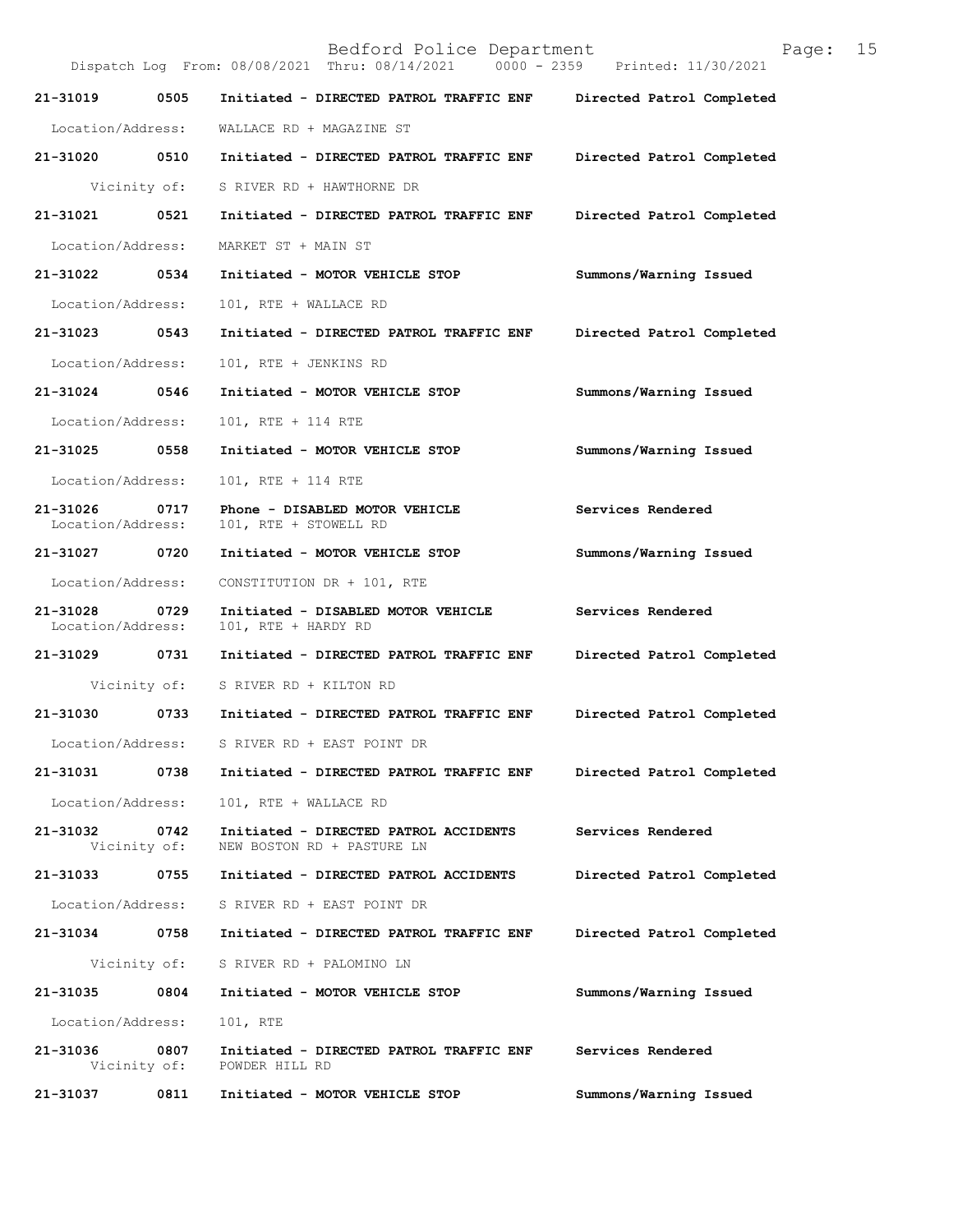|                               |              | Bedford Police Department<br>Dispatch Log From: 08/08/2021 Thru: 08/14/2021 0000 - 2359 Printed: 11/30/2021 | Page:                          | 16 |
|-------------------------------|--------------|-------------------------------------------------------------------------------------------------------------|--------------------------------|----|
| Location/Address:             |              | POWDER HILL RD                                                                                              |                                |    |
| 21-31038 0816                 |              | Initiated - DIRECTED PATROL TRAFFIC ENF                                                                     | Directed Patrol Completed      |    |
| Location/Address:             |              | S RIVER RD + MOORES CROSSING RD                                                                             |                                |    |
| 21-31039                      | 0816         | Initiated - DIRECTED PATROL TRAFFIC ENF                                                                     | Directed Patrol Completed      |    |
| Location/Address:             |              | BEALS RD + FARMHOUSE RD                                                                                     |                                |    |
| 21-31040                      | 0831         | Initiated - DIRECTED PATROL TRAFFIC ENF                                                                     | Directed Patrol Completed      |    |
|                               | Vicinity of: | S RIVER RD + MEETINGHOUSE RD                                                                                |                                |    |
| 21-31041                      | 0835         | Initiated - MOTOR VEHICLE STOP                                                                              | Summons/Warning Issued         |    |
| Location/Address:             |              | 101, RTE + F.E. EVERETT SOUTH TPKE                                                                          |                                |    |
| 21-31042                      | 0845         | Initiated - MOTOR VEHICLE STOP                                                                              | Summons/Warning Issued         |    |
| Location/Address:             |              | 101, RTE + NASHUA RD                                                                                        |                                |    |
| 21-31043<br>Location/Address: | 0849         | Phone - INTERNET CRIMES<br>[01 474] CONSTITUTION DR                                                         | Services Rendered              |    |
| 21-31044                      | 0854         | Initiated - MOTOR VEHICLE STOP                                                                              | Summons/Warning Issued         |    |
| Location/Address:             |              | S RIVER RD + PARK DR                                                                                        |                                |    |
| 21-31045                      | 0904         | Initiated - DIRECTED PATROL MOUNTAIN BIKE                                                                   | Directed Patrol Completed      |    |
|                               | Vicinity of: | [01 1235] S RIVER RD                                                                                        |                                |    |
| 21-31046                      | 0932         | 911 - S-EMERGENCY MEDICAL CALL-ALPHA                                                                        | Transported to Elliot Hospital |    |
| Location/Address:             |              | [01 248] RIDGEWOOD RD                                                                                       |                                |    |
| 21-31047<br>Location/Address: | 0933         | Phone - ASSIST OTHER AGENCY<br>IRON HORSE DR                                                                | Services Rendered              |    |
| 21-31053<br>Location/Address: | 1000         | Initiated - COMMUNITY POLICING/SAFE SCHOOL<br>[01 231] OLD BEDFORD RD                                       | Services Rendered              |    |
| 21-31048                      | 1008         | Initiated - DIRECTED PATROL TRAFFIC ENF                                                                     | Directed Patrol Completed      |    |
| Location/Address:             |              | S RIVER RD + MEETINGHOUSE RD                                                                                |                                |    |
| 21-31049                      | 1017         | Initiated - MOTOR VEHICLE STOP                                                                              | Summons/Warning Issued         |    |
| Location/Address:             |              | KILTON RD + BEDFORD FARMS DR                                                                                |                                |    |
| 21-31050                      | 1026         | Initiated - DIRECTED PATROL TRAFFIC ENF                                                                     | Directed Patrol Completed      |    |
|                               | Vicinity of: | S RIVER RD + MAIN ST                                                                                        |                                |    |
| 21-31051                      | 1028         | Initiated - DIRECTED PATROL TRAFFIC ENF                                                                     | Directed Patrol Completed      |    |
|                               | Vicinity of: | S RIVER RD + COLBY CT                                                                                       |                                |    |
| 21-31052                      | 1030         | Initiated - DIRECTED PATROL TRAFFIC ENF                                                                     | Directed Patrol Completed      |    |
| Location/Address:             |              | S RIVER RD + EXECUTIVE PARK DR                                                                              |                                |    |
| 21-31054                      | 1049         | Initiated - MOTOR VEHICLE STOP                                                                              | Summons/Warning Issued         |    |
| Location/Address:             |              | S RIVER RD                                                                                                  |                                |    |
| 21-31055                      | 1101         | Initiated - DIRECTED PATROL-CAR BREAK-INS                                                                   | Directed Patrol Completed      |    |
| Location/Address:             |              | [01 L1803] S RIVER RD                                                                                       |                                |    |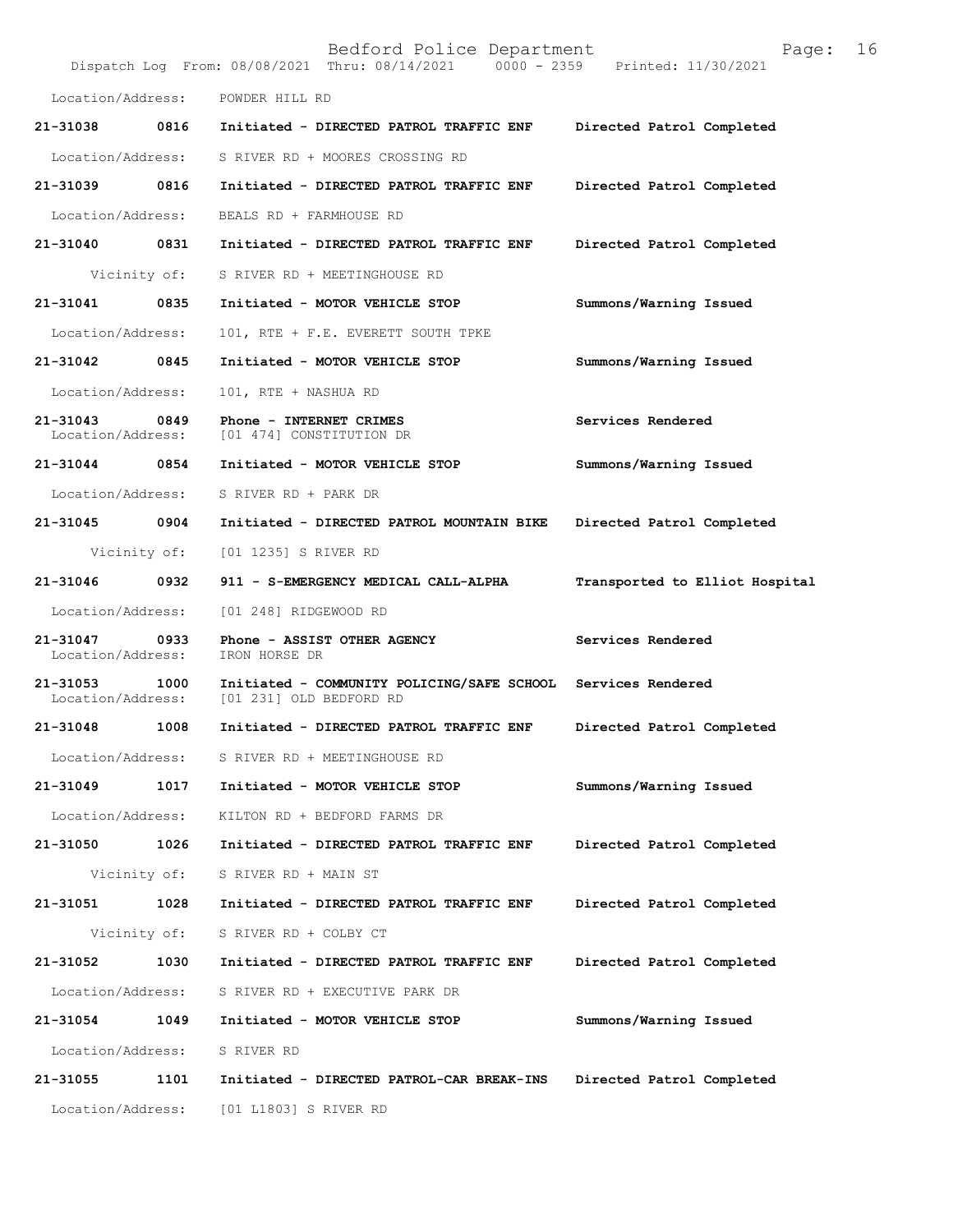| 21-31056                           | 1108         | Initiated - DIRECTED PATROL-CAR BREAK-INS                                                                  | Directed Patrol Completed   |
|------------------------------------|--------------|------------------------------------------------------------------------------------------------------------|-----------------------------|
| Location/Address:                  |              | [01 L1562] KILTON RD                                                                                       |                             |
| 21-31057 1109                      |              | Initiated - DIRECTED PATROL BURGLARY                                                                       | Directed Patrol Completed   |
| Location/Address:                  |              | NASHUA RD                                                                                                  |                             |
| 21-31058 1124<br>Location/Address: |              | Initiated - COMMUNITY POLICING<br>[01 L1803] S RIVER RD                                                    | Services Rendered           |
| 21-31059<br>Location/Address:      | 1125         | Phone - SCAMS (PHONE, EMAIL ETC)<br>[01 L2400] RIDGEWOOD RD                                                | Services Rendered           |
| 21-31060 1142<br>Location/Address: |              | Initiated - COMMUNITY POLICING<br>[01 L1804] S RIVER RD                                                    | Services Rendered           |
| 21-31061 1202<br>Location/Address: |              | Walk-In - MOTOR VEHICLE ACCIDENT<br>[01 L1804] S RIVER RD                                                  | Services Rendered           |
| 21-31062 1214                      |              | Initiated - DIRECTED PATROL-CAR BREAK-INS                                                                  | Directed Patrol Completed   |
| Location/Address:                  |              | [01 L2252] JENKINS RD                                                                                      |                             |
| 21-31063 1230                      |              | Initiated - MOTOR VEHICLE STOP                                                                             | Summons/Warning Issued      |
| Location/Address:                  |              | 101, RTE + HARDY RD                                                                                        |                             |
| $21 - 31064$                       | 1241         | 911 - S-EMERGENCY MEDICAL CALL-ALPHA                                                                       | TRANSPORTED TO CMC HOSPITAL |
| Location/Address:                  |              | RUNDLETT HILL RD                                                                                           |                             |
| 21-31065 1252                      |              | Initiated - INVESTIGATION-FOLLOW UP<br>Location/Address: [01 335] COLBY CT<br>Refer To Incident: 21-662-OF | Investigated                |
|                                    |              |                                                                                                            |                             |
| 21-31066 1255                      |              | Initiated - DIRECTED PATROL TRAFFIC ENF                                                                    | Directed Patrol Completed   |
|                                    | Vicinity of: | PALOMINO LN + S RIVER RD                                                                                   |                             |
| 21-31067<br>Location/Address:      | 1303         | Phone - THEFT<br>[01 248] RIDGEWOOD RD                                                                     | Services Rendered           |
| 21-31068                           | 1308         | Initiated - DIRECTED PATROL-CAR BREAK-INS Directed Patrol Completed                                        |                             |
| Location/Address:                  |              | TECHNOLOGY DR                                                                                              |                             |
| 21-31069                           | 1342         | Initiated - DIRECTED PATROL-CAR BREAK-INS                                                                  | Directed Patrol Completed   |
|                                    |              | Location/Address: [01 1235] S RIVER RD                                                                     |                             |
| 21-31070                           | 1411         | Initiated - DIRECTED PATROL ACCIDENTS                                                                      | Directed Patrol Completed   |
|                                    |              | Location/Address: S RIVER RD + MEETINGHOUSE RD                                                             |                             |
| 21-31071<br>Location/Address:      | 1420         | Phone - INTERNET CRIMES<br>[01 L1398] MEADOWCREST DR                                                       | Services Rendered           |
| 21-31072 1423                      |              | Phone - ASSIST OTHER AGENCY<br>Location/Address: [01 1451] KENSINGTON LN                                   | Services Rendered           |
| 21-31073<br>Location/Address:      | 1500         | Radio - ANIMAL COMPLAINT<br>MEETINGHOUSE RD                                                                | Services Rendered           |
|                                    |              | 21-31074 1548 Phone - THEFT-IN PROGRESS<br>Location/Address: RIDGEWOOD RD                                  | Services Rendered           |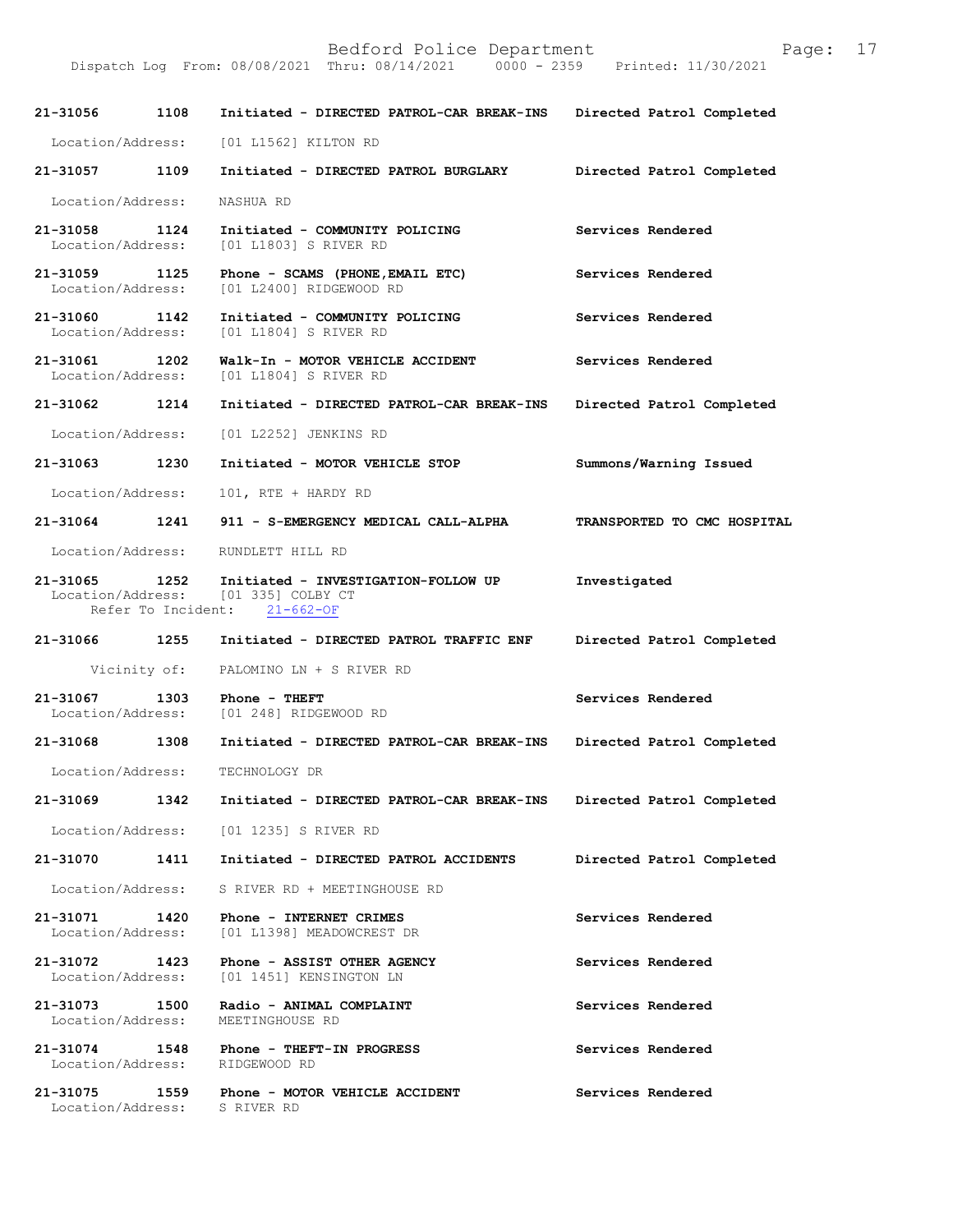Bedford Police Department<br>Thru: 08/14/2021 0000 - 2359 Printed: 11/30/2021 Dispatch Log From: 08/08/2021 Thru: 08/14/2021 21-31076 1608 Initiated - MOTOR VEHICLE STOP Summons/Warning Issued Location/Address: S RIVER RD + KILTON RD 21-31077 1618 Initiated - DIRECTED PATROL ACCIDENTS Directed Patrol Completed Location/Address: S RIVER RD + SOMERVILLE DR 21-31078 1645 Initiated - DIRECTED PATROL-CAR BREAK-INS Directed Patrol Completed Location/Address: [01 L1803] S RIVER RD 21-31079 1647 Initiated - DIRECTED PATROL TRAFFIC ENF Directed Patrol Completed Location/Address: S RIVER RD + MEETINGHOUSE RD 21-31080 1655 Initiated - MOTOR VEHICLE STOP Summons/Warning Issued Location/Address: S RIVER RD + MEETINGHOUSE RD 21-31081 1656 Initiated - DIRECTED PATROL ACCIDENTS Directed Patrol Completed Location/Address: 101, RTE + MEETINGHOUSE RD 21-31082 1656 Initiated - MOTOR VEHICLE STOP NO PAPERWORK Location/Address: [01 1660] S RIVER RD [01 1660] S RIVER RD 21-31083 1711 Initiated - DIRECTED PATROL-CAR BREAK-INS Directed Patrol Completed Location/Address: [01 1312] S RIVER RD 21-31084 1712 Initiated - DIRECTED PATROL MOUNTAIN BIKE Directed Patrol Completed Location/Address: [01 1312] S RIVER RD 21-31085 1714 Initiated - SUSPACTIVITIES Arrest(s) Made 
Location/Address: [01 L2122] S RIVER RD [01 L2122] S RIVER RD<br>st: 21-438-AR Refer To Arrest:<br>21-Arrest: MAC Services Rendered Investigated Directed Patrol Completed Directed Patrol Completed 21-31090 1810 Initiated - DIRECTED PATROL-CAR BREAK-INS Directed Patrol Completed Alarm-False Investigated Arrest: MACDONALD, ROBERT C<br>Address: MANCHESTER, NH MANCHESTER, NH<br>35 Age:<br>:Charges Breach of Bail ARREST ON A WARRANT Recv Stolen Prop; \$0-\$1000 Theft by Unauthd Taking \$0-\$1000 21-31086 1730 Phone - ASSIST CITIZEN<br>Location/Address: [01 L1562] KILTON RD [01 L1562] KILTON RD 21-31087 1733 Phone - ASSIST UTILITY<br>Location/Address: BUTTONWOOD RD + CHANDLE BUTTONWOOD RD + CHANDLER RD 21-310881759 Initiated-DIRECTEDPATROL-CARBREAK-INS Location/Address: [01 L1804] S RIVER RD 21-310891805 Initiated-DIRECTEDPATROL-CARBREAK-INS Location/Address: [01 L2252] JENKINS RD Location/Address: 101, RTE + OLD BEDFORD RD 21-31091 1814 Phone - ALARM, BURGLAR<br>Location/Address: [01 L1086] TRELLIS WAY [01 L1086] TRELLIS WAY 21-31092 1817 Initiated - INVESTIGATION-FOLLOW UP Location/Address: [01 L380] S RIVER RD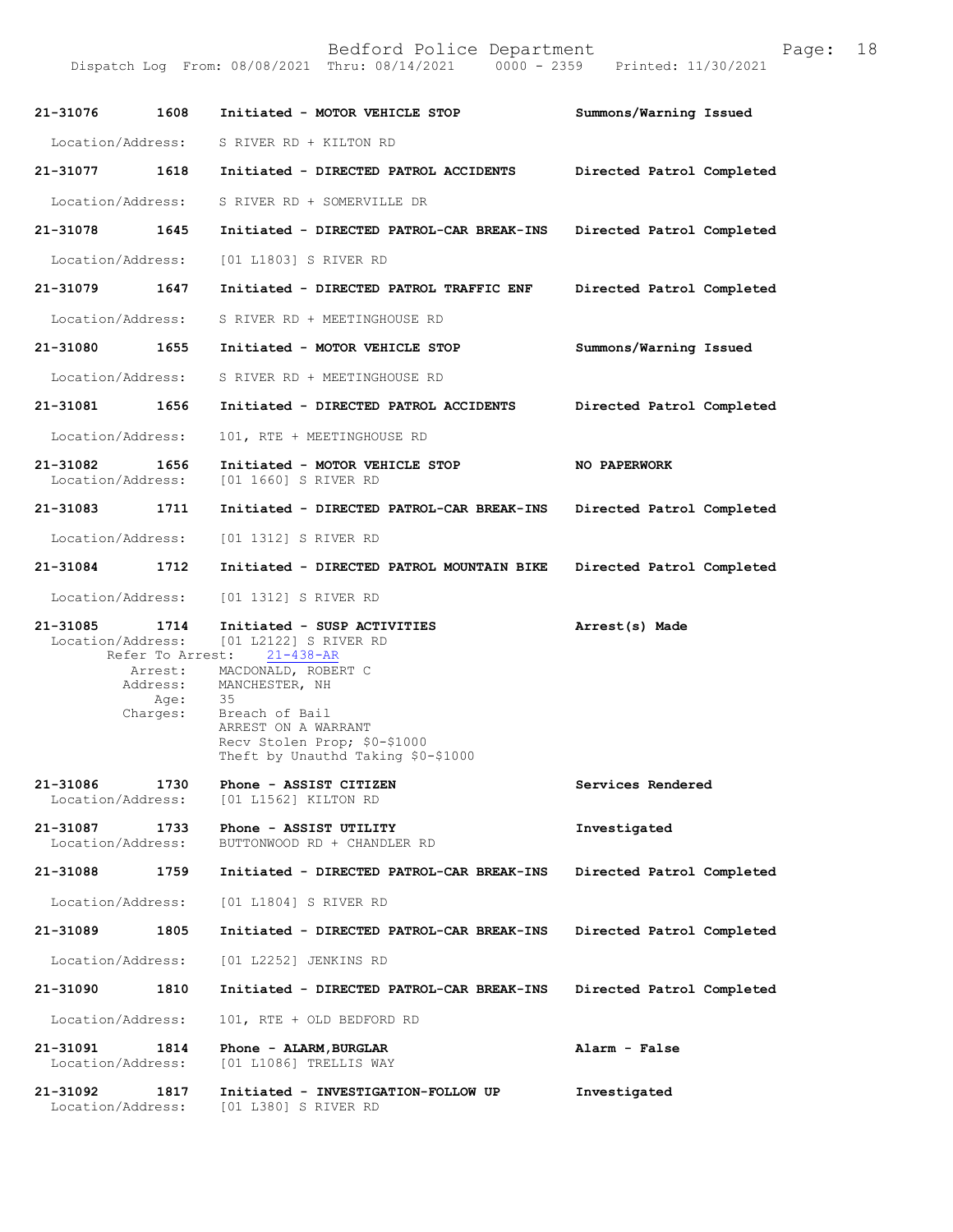| 21-31093                           | 1823              | Initiated - MOTOR VEHICLE STOP                                                                                                              | Summons/Warning Issued         |
|------------------------------------|-------------------|---------------------------------------------------------------------------------------------------------------------------------------------|--------------------------------|
| Location/Address:                  |                   | 101, RTE + 114 RTE                                                                                                                          |                                |
| 21-31094                           | 1830              | Initiated - DIRECTED PATROL BURGLARY                                                                                                        | Directed Patrol Completed      |
| Location/Address:                  |                   | GREENFIELD PKWY                                                                                                                             |                                |
| 21-31095<br>Location/Address:      | 1838<br>Address:  | Initiated - MOTOR VEHICLE STOP<br>ATWOOD LN + RIDGEWOOD RD<br>Refer To Arrest: 21-439-AR<br>Arrest: PIAZZO, JOSEPH A<br>GOFFSTOWN, NH       | Arrest(s) Made                 |
|                                    | Age:<br>Charges:  | 33<br>Disobeying an Officer<br>Drive after Rev/Sus - subsqt<br>Bench Warrants<br>Negligent Driving<br>Driving on Sidewalk<br>Open Container |                                |
| 21-31096<br>Location/Address:      | 1848              | 911 - CHECK THE WELFARE<br>NEW BOSTON RD + 114 RTE                                                                                          | Could Not Locate               |
| 21-31097<br>Location/Address:      | 1851              | Initiated - SUSP ACTIVITIES<br>[01 L2122] S RIVER RD                                                                                        | Services Rendered              |
| 21-31098                           | 1855              | 911 - S-EMERGENCY MEDICAL CALL-ALPHA                                                                                                        | Transported to Elliot Hospital |
| Location/Address:                  |                   | [01 L2098] HAWTHORNE DR                                                                                                                     |                                |
| 21-31099<br>Location/Address:      | 1903              | Phone - ASSIST UTILITY<br>ASCOT CT                                                                                                          | Services Rendered              |
| 21-31100 1950<br>Location/Address: |                   | Initiated - SUSP ACTIVITIES<br>S RIVER RD + EXECUTIVE PARK DR                                                                               | Services Rendered              |
| 21-31101                           | 2012              | Initiated - BUILDING CHECK                                                                                                                  | Directed Patrol Completed      |
| Location/Address:                  |                   | $[01 L0000587] 101$ , RTE                                                                                                                   |                                |
| 21-31102<br>Location/Address:      | 2015              | Phone - ALARM, BURGLAR<br>[01 L1151] CHESTERFIELD PL                                                                                        | Alarm - False                  |
| 21-31103 2029                      |                   | 911 - S-EMERGENCY MEDICAL CALL-CHARL                                                                                                        | TRANSPORTED TO CMC HOSPITAL    |
|                                    |                   | Location/Address: [01 248] RIDGEWOOD RD                                                                                                     |                                |
| 21-31104                           | 2037              | Initiated - DIRECTED PATROL TRAFFIC ENF                                                                                                     | Directed Patrol Completed      |
|                                    |                   | Location/Address: S RIVER RD + HAWTHORNE DR                                                                                                 |                                |
| 21-31105                           | 2048              | Initiated - MOTOR VEHICLE STOP                                                                                                              | Summons/Warning Issued         |
| Location/Address:                  |                   | NEW BOSTON RD + PASTURE LN                                                                                                                  |                                |
| 21-31106                           | 2137              | Initiated - DIRECTED PATROL DWI                                                                                                             | Directed Patrol Completed      |
|                                    |                   | Location/Address: S RIVER RD + PALOMINO LN                                                                                                  |                                |
| 21-31107                           | 2139              | Initiated - DIRECTED PATROL BURGLARY                                                                                                        | Directed Patrol Completed      |
| Location/Address:                  |                   | [01 L0000553] 101, RTE                                                                                                                      |                                |
| 21-31108                           | 2148<br>Location: | Initiated - SUSP ACTIVITIES<br>TACO BELL                                                                                                    | Services Rendered              |

DispatchLogFrom:08/08/2021Thru:08/14/20210000-2359Printed:11/30/2021

21-31109 2208 Initiated - DIRECTED PATROL DWI Directed Patrol Completed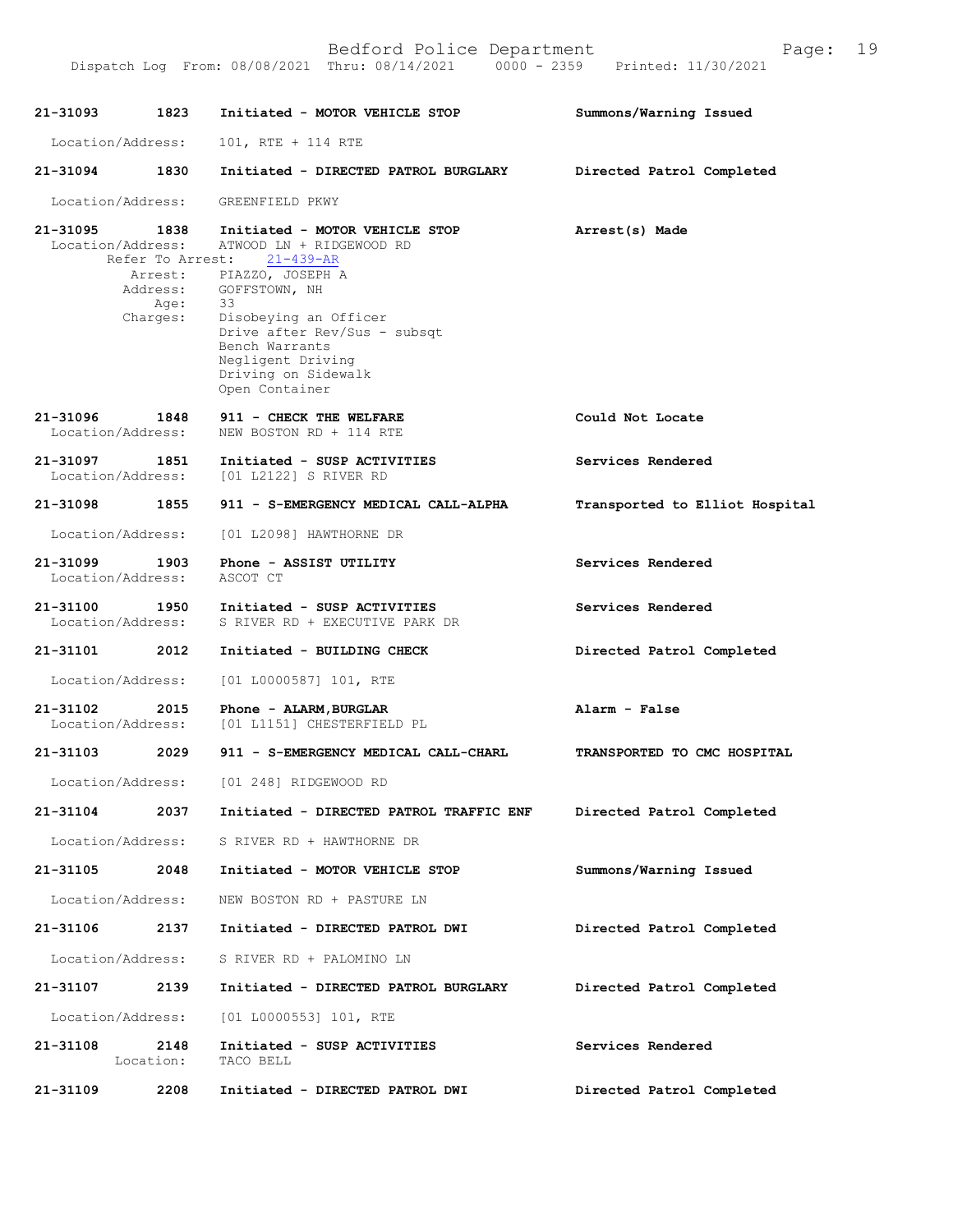|                               |      | Bedford Police Department<br>Dispatch Log From: 08/08/2021 Thru: 08/14/2021 0000 - 2359 Printed: 11/30/2021 | 20<br>Page:               |
|-------------------------------|------|-------------------------------------------------------------------------------------------------------------|---------------------------|
| Location/Address:             |      | S RIVER RD + UPJOHN ST                                                                                      |                           |
| 21-31110<br>Location/Address: | 2217 | Initiated - MOTOR VEHICLE STOP<br>[01 L110] S RIVER RD                                                      | NO PAPERWORK              |
| 21-31111<br>Location/Address: | 2318 | Initiated - DISABLED MOTOR VEHICLE<br>101, RTE + 114 RTE                                                    | Services Rendered         |
| 21-31112                      | 2319 | Initiated - DIRECTED PATROL DWI                                                                             | Directed Patrol Completed |
| Vicinity of:                  |      | 101, RTE + NASHUA RD                                                                                        |                           |
| 21-31113                      | 2337 | Initiated - DIRECTED PATROL DWI                                                                             | Directed Patrol Completed |
| Vicinity of:                  |      | 101, RTE + PINECREST DR                                                                                     |                           |
| 21-31114<br>Location/Address: | 2338 | Phone - ALARM, BURGLAR<br>[01 748] S RIVER RD<br>Refer To Incident: 21-770-OF                               | Investigated              |
|                               |      | For Date: $08/11/2021$ - Wednesday                                                                          |                           |
| 21-31115                      | 0032 | Initiated - BUILDING CHECK                                                                                  | Building Checked/Secured  |
| Location/Address:             |      | [01 1613] MAIN ST                                                                                           |                           |
| 21-31116                      | 0038 | Initiated - BUILDING CHECK                                                                                  | Building Checked/Secured  |
| Location/Address:             |      | [01 L1428] UPJOHN ST                                                                                        |                           |
| 21-31117                      | 0046 | Initiated - BUILDING CHECK                                                                                  | Building Checked/Secured  |
| Location/Address:             |      | [01 1042] S RIVER RD                                                                                        |                           |
| 21-31118                      | 0055 | Initiated - BUILDING CHECK                                                                                  | Building Checked/Secured  |
| Location/Address:             |      | $[01 L0000553] 101$ , RTE                                                                                   |                           |
| 21-31119                      | 0056 | Initiated - BUILDING CHECK                                                                                  | Building Checked/Secured  |
| Location/Address:             |      | [01 2260] KILTON RD                                                                                         |                           |
| 21-31120                      | 0102 | Initiated - BUILDING CHECK                                                                                  | Building Checked/Secured  |
| Location/Address:             |      | $[01 L0000587] 101$ , RTE                                                                                   |                           |
| 21-31121<br>Location/Address: | 0105 | Initiated - SUSP ACTIVITIES<br>[01 910] S RIVER RD                                                          | Services Rendered         |
| 21-31122<br>Location/Address: | 0111 | Initiated - SUSP ACTIVITIES<br>S RIVER RD                                                                   | Services Rendered         |
| 21-31123<br>Location/Address: | 0129 | Initiated - SUSP ACTIVITIES<br>S RIVER RD                                                                   | Services Rendered         |
| 21-31124                      | 0154 | Initiated - DIRECTED PATROL DWI                                                                             | Directed Patrol Completed |
| Vicinity of:                  |      | 101, RTE + CHESTNUT DR                                                                                      |                           |
| 21-31125                      | 0200 | Initiated - MOTOR VEHICLE STOP                                                                              | Summons/Warning Issued    |
| Location/Address:             |      | 101, RTE                                                                                                    |                           |
| 21-31126                      | 0221 | Initiated - DIRECTED PATROL DWI                                                                             | Directed Patrol Completed |
| Vicinity of:                  |      | 101, RTE + WALLACE RD                                                                                       |                           |
| 21-31127                      | 0227 | Initiated - DIRECTED PATROL DWI                                                                             | Directed Patrol Completed |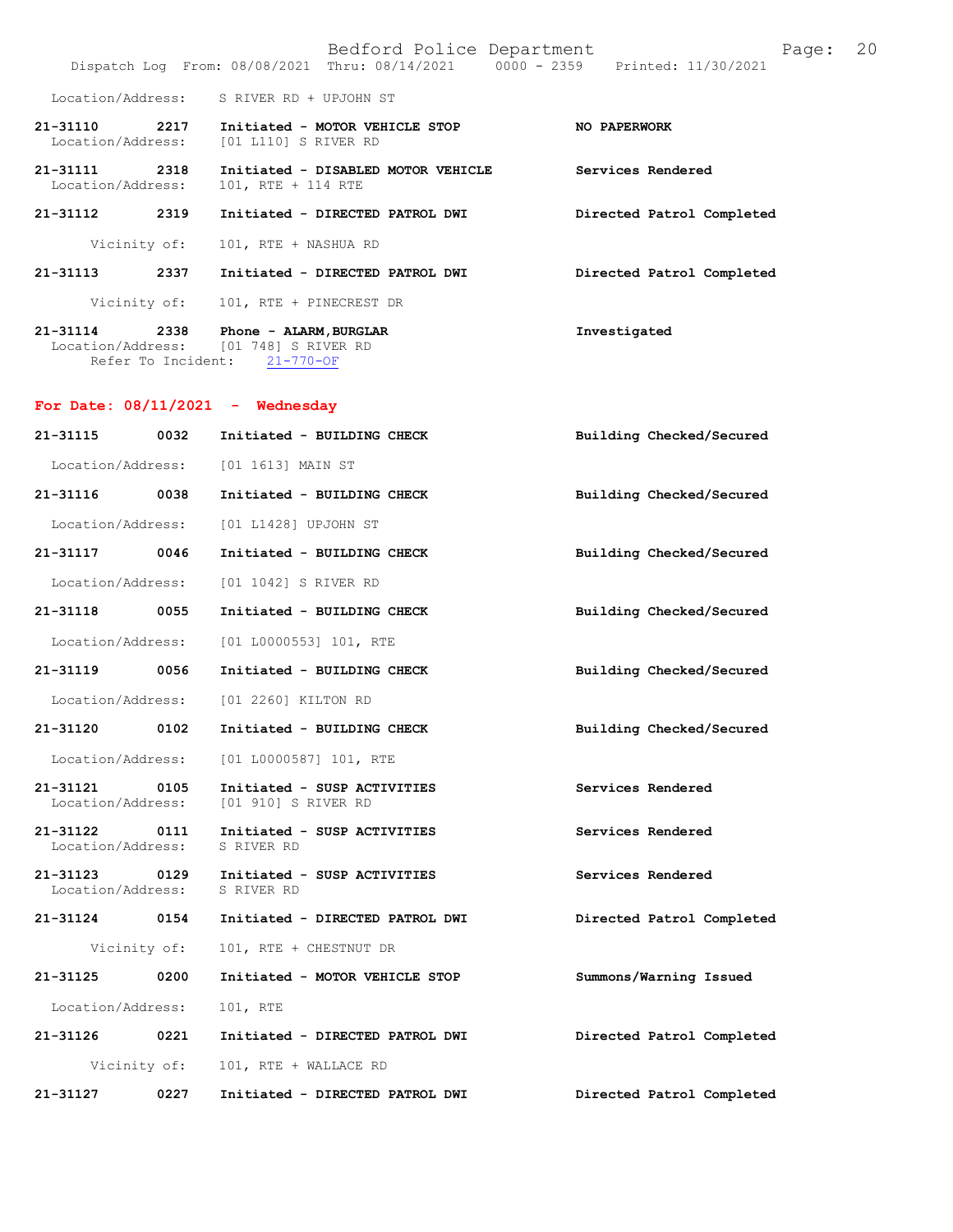|                               |      | Bedford Police Department<br>Dispatch Log From: 08/08/2021 Thru: 08/14/2021 0000 - 2359 Printed: 11/30/2021 | 21<br>Page:               |
|-------------------------------|------|-------------------------------------------------------------------------------------------------------------|---------------------------|
| Vicinity of:                  |      | 114 RTE + DONALD ST                                                                                         |                           |
| 21-31128<br>Location/Address: | 0228 | Phone - ALARM, BURGLAR<br>[01 2313] COL DANIELS DR                                                          | Alarm - False             |
| 21-31129                      | 0256 | Initiated - BUILDING CHECK                                                                                  | Building Checked/Secured  |
| Location/Address:             |      | [01 463] NASHUA RD                                                                                          |                           |
| 21-31130                      | 0259 | Initiated - DIRECTED PATROL-CAR BREAK-INS                                                                   | Directed Patrol Completed |
| Vicinity of:                  |      | POWDER HILL RD + CAMPBELL RD                                                                                |                           |
| 21-31131                      | 0309 | Initiated - BUILDING CHECK                                                                                  | Building Checked/Secured  |
| Location/Address:             |      | [01 1033] COUNTY RD                                                                                         |                           |
| 21-31132 0327                 |      | Initiated - BUILDING CHECK                                                                                  | Building Checked/Secured  |
| Location/Address:             |      | [01 284] N AMHERST RD                                                                                       |                           |
| 21-31133                      | 0345 | Initiated - BUILDING CHECK                                                                                  | Building Checked/Secured  |
| Location/Address:             |      | [01 L2447] 101, RTE                                                                                         |                           |
| 21-31134                      | 0348 | Initiated - BUILDING CHECK                                                                                  | Building Checked/Secured  |
| Location/Address:             |      | [01 192] NEW BOSTON RD                                                                                      |                           |
| 21-31135                      | 0407 | Initiated - DIRECTED PATROL-CAR BREAK-INS                                                                   | Directed Patrol Completed |
| Vicinity of:                  |      | COTE LN + DONALD ST                                                                                         |                           |
| 21-31136                      | 0441 | Initiated - DIRECTED PATROL-CAR BREAK-INS                                                                   | Directed Patrol Completed |
| Vicinity of:                  |      | HAWK DR + EAGLE DR                                                                                          |                           |
| 21-31137                      | 0520 | Initiated - DIRECTED PATROL TRAFFIC ENF                                                                     | Directed Patrol Completed |
| Vicinity of:                  |      | 114 RTE + OLD BEDFORD ROAD OVERPASS                                                                         |                           |
| 21-31138                      | 0521 | Initiated - DIRECTED PATROL TRAFFIC ENF                                                                     | Directed Patrol Completed |
| Vicinity of:                  |      | 101, RTE + BELL HILL RD                                                                                     |                           |
| 21-31139                      | 0523 | Other - BOLO                                                                                                | No Action Required        |
| Location:                     |      | [03] BEDFORD & MANCHESTER AREA                                                                              |                           |
| 21-31140                      | 0530 | Initiated - DIRECTED PATROL TRAFFIC ENF                                                                     | Directed Patrol Completed |
| Vicinity of:                  |      | 101, RTE + PINECREST DR                                                                                     |                           |
| 21-31141                      | 0535 | Initiated - DIRECTED PATROL TRAFFIC ENF                                                                     | Directed Patrol Completed |
| Vicinity of:                  |      | NEW BOSTON RD + WALLACE RD                                                                                  |                           |
| 21-31142                      | 0536 | Initiated - DIRECTED PATROL TRAFFIC ENF                                                                     | Directed Patrol Completed |
| Location/Address:             |      | 101, RTE + KILTON ROAD RAMP                                                                                 |                           |
| 21-31143<br>Location/Address: | 0544 | Phone - S-FIRE ALARM<br>[01 376] KILTON RD                                                                  | Alarm - False             |
| 21-31144                      | 0558 | Initiated - DIRECTED PATROL DWI                                                                             | Directed Patrol Completed |
| Vicinity of:                  |      | 101, RTE + BELL HILL RD                                                                                     |                           |
| 21-31145                      | 0605 | Initiated - DIRECTED PATROL TRAFFIC ENF                                                                     | Directed Patrol Completed |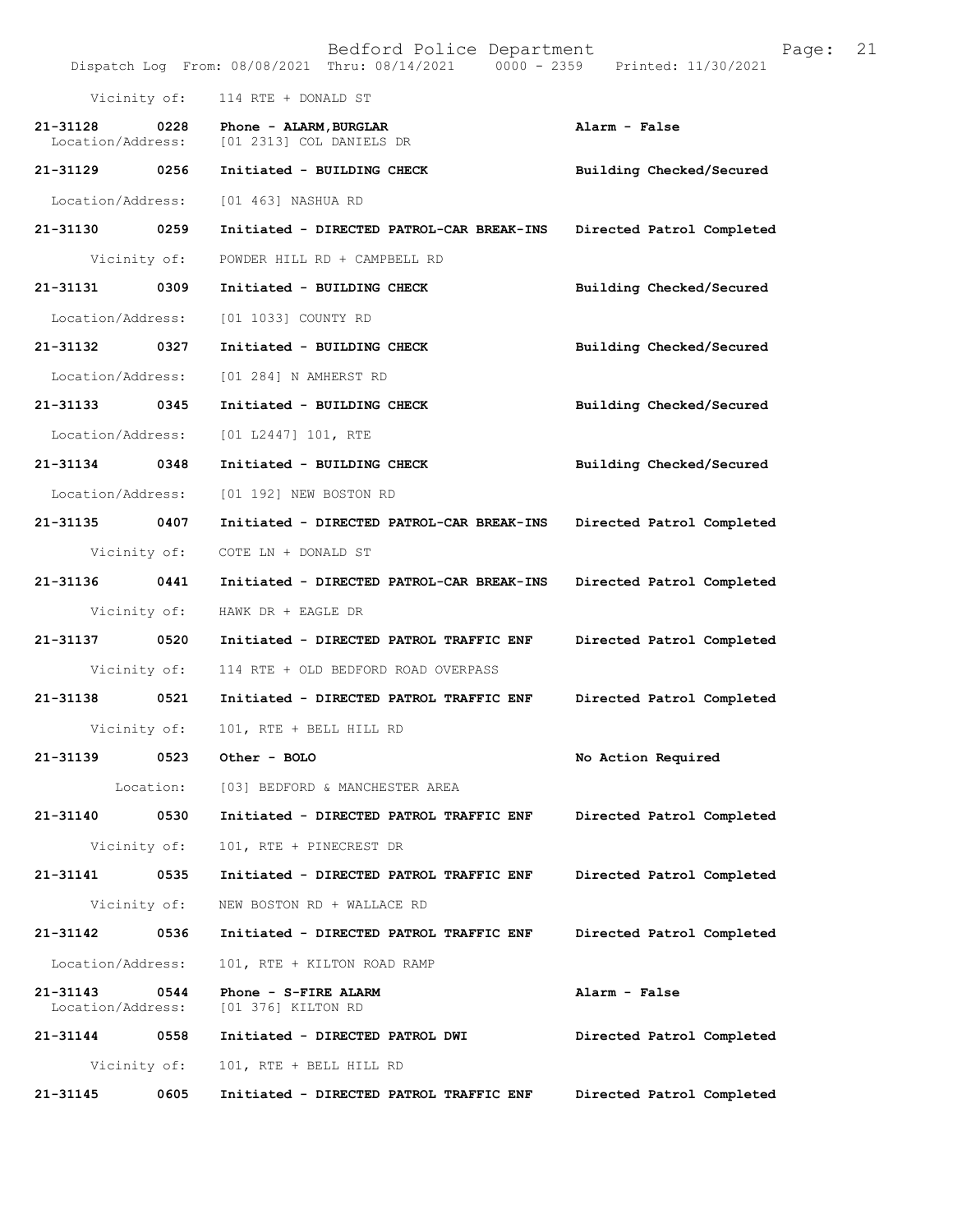|                                    |                            | Bedford Police Department<br>Dispatch Log From: 08/08/2021 Thru: 08/14/2021 0000 - 2359 Printed: 11/30/2021 | 22<br>Page:                 |
|------------------------------------|----------------------------|-------------------------------------------------------------------------------------------------------------|-----------------------------|
| Location/Address:                  |                            | S RIVER RD + COLBY CT                                                                                       |                             |
| 21-31146                           | 0615                       | Initiated - BUILDING CHECK                                                                                  | Building Checked/Secured    |
| Location/Address:                  |                            | [01 405] S RIVER RD                                                                                         |                             |
| 21-31147                           | 0627                       | Initiated - DIRECTED PATROL TRAFFIC ENF                                                                     | Directed Patrol Completed   |
| Location/Address:                  |                            | BOYNTON ST + DAVIES ST                                                                                      |                             |
| 21-31148 0713                      |                            | Initiated - DIRECTED PATROL TRAFFIC ENF                                                                     | Directed Patrol Completed   |
|                                    | Vicinity of:               | S RIVER RD + BACK RIVER RD                                                                                  |                             |
| 21-31149                           | 0732                       | Initiated - BUILDING CHECK                                                                                  | Directed Patrol Completed   |
| Location/Address:                  |                            | IRON HORSE DR                                                                                               |                             |
| 21-31150 0747<br>Location/Address: |                            | Initiated - INVESTIGATION-FOLLOW UP<br>S RIVER RD                                                           | Investigated                |
| 21-31151 0759<br>Location/Address: |                            | Initiated - INVESTIGATION-FOLLOW UP<br>[01 748] S RIVER RD                                                  | Investigated                |
| 21-31152 0815<br>Location/Address: |                            | Phone - CHECK THE WELFARE<br>[01 1193] HAWTHORNE DR                                                         | Services Rendered           |
| 21-31153 0828                      |                            | Initiated - DIRECTED PATROL ACCIDENTS                                                                       | Directed Patrol Completed   |
| Location/Address:                  |                            | 101, RTE + 114 RTE                                                                                          |                             |
| 21-31154<br>Location/Address:      | 0832                       | Phone - ALARM, BURGLAR<br>RIDDLE DR                                                                         | Alarm - False               |
| 21-31155                           | 0836                       | Initiated - DIRECTED PATROL TRAFFIC ENF                                                                     | Directed Patrol Completed   |
| Location/Address:                  |                            | S RIVER RD + MOORES CROSSING RD                                                                             |                             |
| 21-31156                           | 0847                       | Initiated - DIRECTED PATROL TRAFFIC ENF                                                                     | Directed Patrol Completed   |
| Location/Address:                  |                            | S RIVER RD + COLBY CT                                                                                       |                             |
| 21-31157                           | 0852                       | 911 - S-EMERGENCY MEDICAL CALL-DELTA                                                                        | TRANSPORTED TO CMC HOSPITAL |
| Location/Address:                  |                            | [01 248] RIDGEWOOD RD                                                                                       |                             |
| 21-31158                           | 0902                       | Initiated - CHECK THE WELFARE                                                                               | No Action Required          |
| Location/Address:                  |                            | 101, RTE + LIBERTY HILL RD                                                                                  |                             |
| 21-31159<br>Location/Address:      | 0924                       | Phone - S-ALARM-MEDICAL AID/LIFT ASST<br>[01 1489] LEAVY DR                                                 | <b>NO TRANSPORT</b>         |
| 21-31160                           | 0928                       | Initiated - DIRECTED PATROL TRAFFIC ENF                                                                     | Directed Patrol Completed   |
| Location/Address:                  |                            | S RIVER RD + EASTMAN AVE                                                                                    |                             |
| 21-31161                           | 0928                       | Initiated - DIRECTED PATROL TRAFFIC ENF                                                                     | Directed Patrol Completed   |
| Location/Address:                  |                            | 114 RTE + PLUMMER HILL RD                                                                                   |                             |
| 21-31162                           | 0931                       | Initiated - MOTOR VEHICLE STOP                                                                              | Summons/Warning Issued      |
| Location/Address:                  |                            | TECHNOLOGY DR                                                                                               |                             |
| $21 - 31163$<br>Location/Address:  | 0938<br>Refer To Incident: | Phone - CHECK THE WELFARE<br>ROOSEVELT DR<br>$21 - 772 - OF$                                                | Investigated                |
| 21-31164                           | 0947                       | Phone - ANIMAL COMPLAINT                                                                                    | Services Rendered           |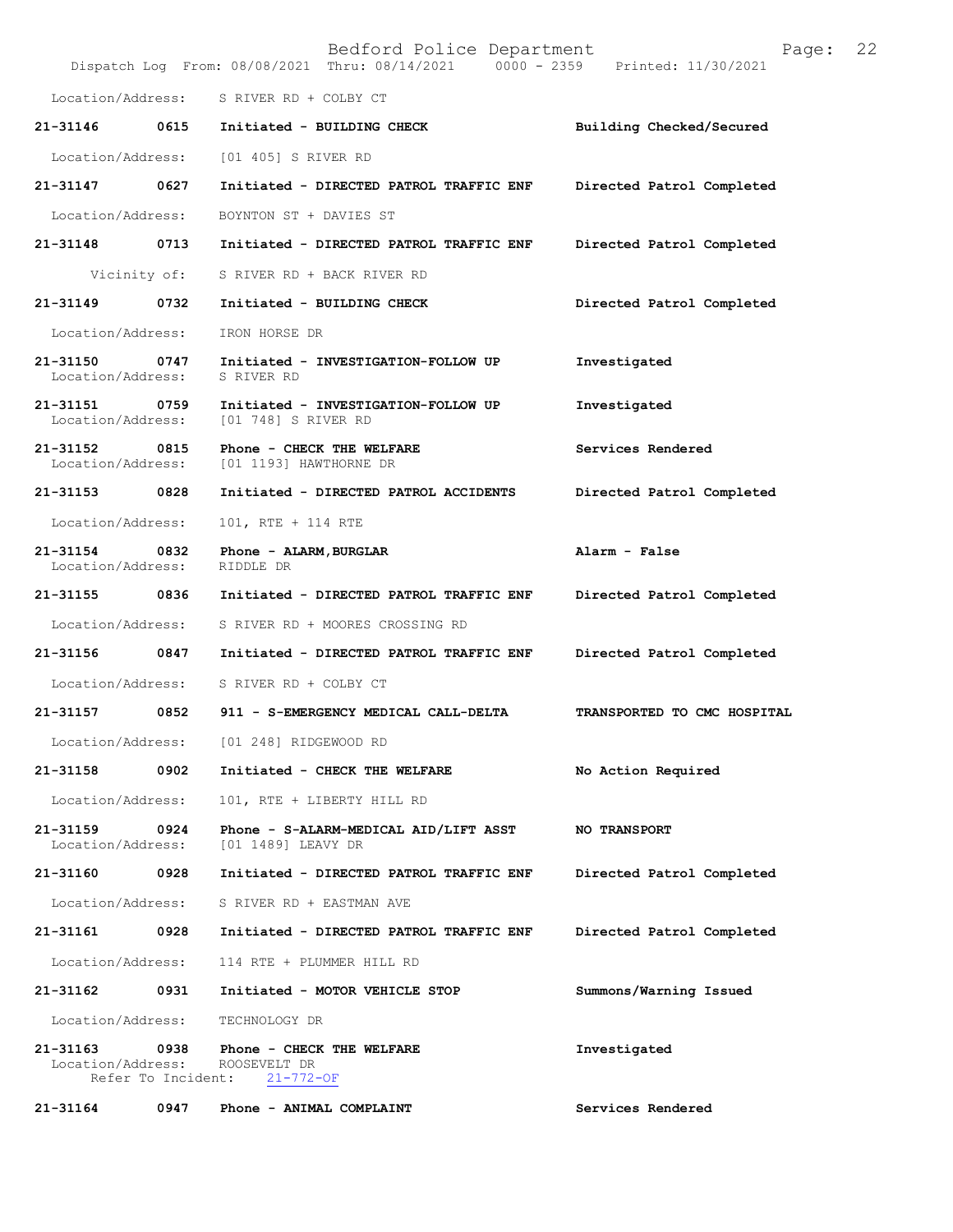|                               |                    | Bedford Police Department<br>Dispatch Log From: 08/08/2021 Thru: 08/14/2021 0000 - 2359 Printed: 11/30/2021 | Page:                          | 23 |
|-------------------------------|--------------------|-------------------------------------------------------------------------------------------------------------|--------------------------------|----|
| Location/Address:             |                    | BOYNTON ST                                                                                                  |                                |    |
| 21-31165                      |                    | 1000 Initiated - MOTOR VEHICLE STOP                                                                         | Summons/Warning Issued         |    |
|                               |                    | Location/Address: S RIVER RD                                                                                |                                |    |
| 21-31166                      | 1020               | 911 - POLICE INFORMATION                                                                                    | No Action Required             |    |
| Location/Address:             |                    | [01 L1823] BOYNTON ST                                                                                       |                                |    |
| 21-31167                      | 1022               | Walk-In - ASSIST CITIZEN<br>Location/Address: [01 474] CONSTITUTION DR                                      | Services Rendered              |    |
|                               |                    | 21-31168 1023 Phone - SEX OFFENDER REGISTRATION<br>Location/Address: [01 474] CONSTITUTION DR               | Investigated                   |    |
| 21-31169 1057                 |                    | 911 - S-EMERGENCY MEDICAL CALL-ALPHA                                                                        | Transported to Elliot Hospital |    |
| Location/Address:             |                    | RUNDLETT HILL RD                                                                                            |                                |    |
|                               |                    | 21-31170 1126 Walk-In - ASSIST CITIZEN<br>Location/Address: [01 474] CONSTITUTION DR                        | Services Rendered              |    |
| 21-31171 1128                 |                    | Initiated - INVESTIGATION-FOLLOW UP<br>Location/Address: [07 M2] ELLIOT WAY<br>Refer To Incident: 21-756-OF | Investigated                   |    |
| 21-31172 1148                 |                    | Phone - S-FIRE ALARM<br>Location/Address: [01 L771] POWDER HILL RD                                          | Services Rendered              |    |
| 21-31173 1148                 |                    | Initiated - DIRECTED PATROL TRAFFIC ENF                                                                     | Directed Patrol Completed      |    |
| Location/Address:             |                    | 101, RTE + KILTON ROAD RAMP                                                                                 |                                |    |
| 21-31174                      | 1209               | Initiated - DIRECTED PATROL BURGLARY                                                                        | Directed Patrol Completed      |    |
| Location/Address:             |                    | MOUNTAIN RD                                                                                                 |                                |    |
| 21-31176 1212                 |                    | Radio - ASSIST CITIZEN<br>Location/Address: CONSTITUTION DR                                                 | Services Rendered              |    |
| Location/Address:             | Refer To Incident: | 21-31175 1240 Radio - MOTOR VEHICLE ACCIDENT<br>NEW BOSTON RD<br>$21 - 773 - OF$                            | Investigated                   |    |
| 21-31177                      | 1248               | Initiated - DIRECTED PATROL TRAFFIC ENF                                                                     | Directed Patrol Completed      |    |
| Location/Address:             |                    | S RIVER RD + PARK DR                                                                                        |                                |    |
| 21-31178                      | 1249               | 911 - S-EMERGENCY MEDICAL CALL-BRAVO                                                                        | TRANSPORTED TO CMC HOSPITAL    |    |
| Location/Address:             |                    | [01 650] COMMERCE DR                                                                                        |                                |    |
| 21-31179                      | 1250               | Initiated - MOTOR VEHICLE STOP                                                                              | Summons/Warning Issued         |    |
| Location/Address:             |                    | 101, RTE + GREY ROCK RD                                                                                     |                                |    |
| 21-31180<br>Location/Address: | 1250               | Walk-In - INVOLUNTARY EMERGENCY ADMISS.<br>[01 474] CONSTITUTION DR                                         | Arrest(s) Made                 |    |
| 21-31181                      | 1313               | Initiated - DIRECTED PATROL-CAR BREAK-INS                                                                   | Directed Patrol Completed      |    |
| Location/Address:             |                    | [01 L1804] S RIVER RD                                                                                       |                                |    |
| 21-31182                      | 1323               | Initiated - DIRECTED PATROL TRAFFIC ENF                                                                     | Directed Patrol Completed      |    |
| Location/Address:             |                    | S RIVER RD + HULL RD                                                                                        |                                |    |
| 21-31183                      | 1354               | 911 - S-EMERGENCY MEDICAL CALL-CHARL                                                                        | Transported to Elliot Hospital |    |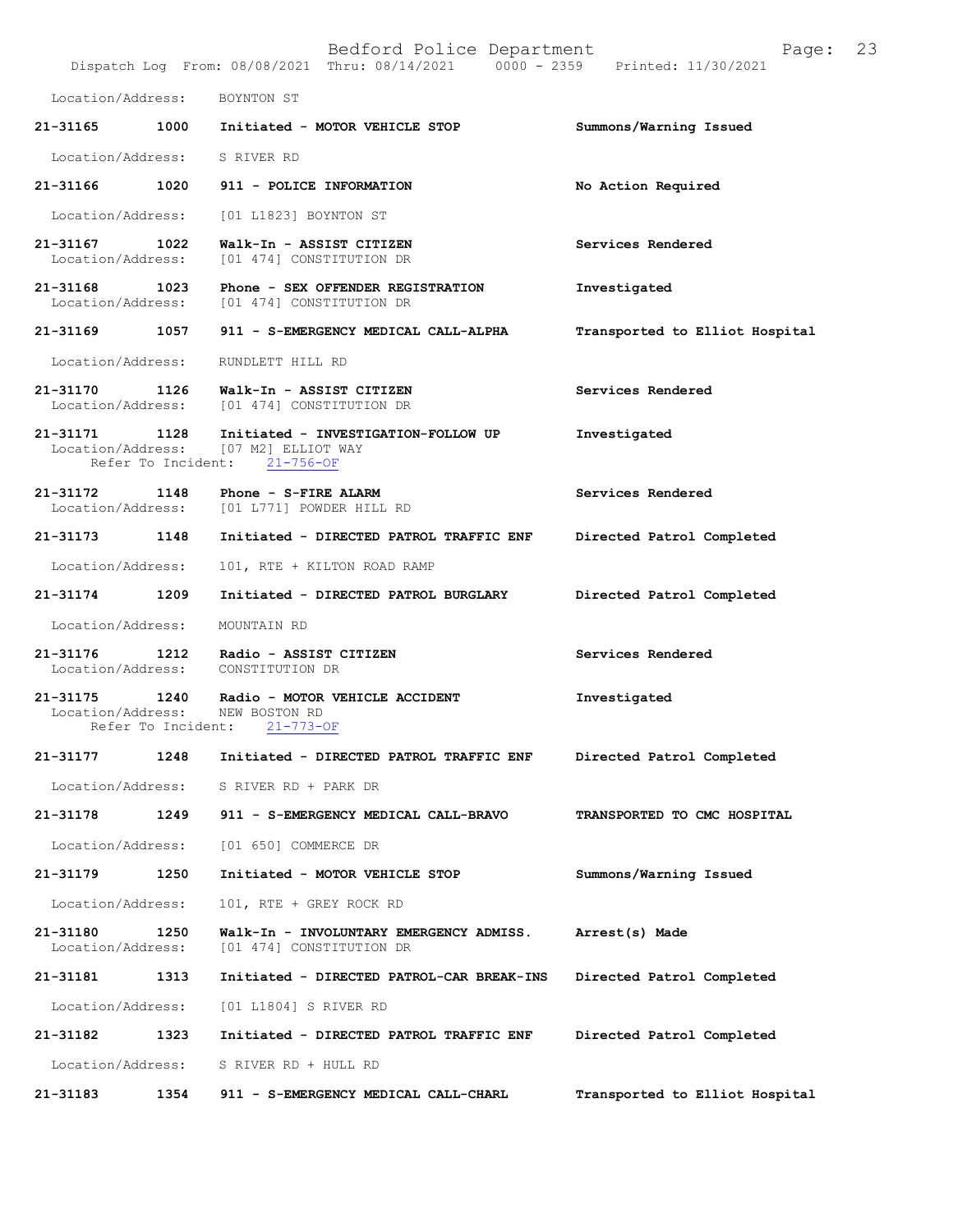|                                    |      | Bedford Police Department<br>Dispatch Log From: 08/08/2021 Thru: 08/14/2021 0000 - 2359 Printed: 11/30/2021 | Page:                          | 24 |
|------------------------------------|------|-------------------------------------------------------------------------------------------------------------|--------------------------------|----|
| Location/Address:                  |      | [01 435] HAWTHORNE DR                                                                                       |                                |    |
| 21-31184<br>Location/Address:      | 1413 | Initiated - SUSP ACTIVITIES<br>S RIVER RD + WASHINGTON PL                                                   | Investigated                   |    |
| 21-31185 1458<br>Location/Address: |      | Phone - ALARM, BURGLAR<br>[01 1078] WRIGHT ACRES RD                                                         | Alarm - False                  |    |
| 21-31186 1519                      |      | Phone - S-EMERGENCY MEDICAL CALL                                                                            | Transported to Elliot Hospital |    |
| Location/Address:                  |      | JOHN GOFFE DR                                                                                               |                                |    |
| 21-31187                           | 1551 | Initiated - DIRECTED PATROL ACCIDENTS                                                                       | Directed Patrol Completed      |    |
| Location/Address:                  |      | 101, RTE + WALLACE RD                                                                                       |                                |    |
| 21-31188                           | 1551 | Initiated - MOTOR VEHICLE STOP                                                                              | Summons/Warning Issued         |    |
| Location/Address:                  |      | [01 1050] DONALD ST                                                                                         |                                |    |
| 21-31189                           | 1556 | Initiated - DIRECTED PATROL TRAFFIC ENF                                                                     | Directed Patrol Completed      |    |
| Location/Address:                  |      | S RIVER RD + BACK RIVER RD                                                                                  |                                |    |
| 21-31190                           | 1600 | Initiated - DIRECTED PATROL TRAFFIC ENF                                                                     | Directed Patrol Completed      |    |
| Location/Address:                  |      | 101, RTE + BEDFORD CENTER RD                                                                                |                                |    |
| 21-31191                           | 1601 | Initiated - MOTOR VEHICLE STOP                                                                              | Summons/Warning Issued         |    |
| Location/Address:                  |      | 101, RTE + PINECREST DR                                                                                     |                                |    |
| 21-31192 1603                      |      | 911 - S-EMERGENCY MEDICAL CALL-CHARL                                                                        | Transported to Elliot Hospital |    |
| Location/Address:                  |      | [01 248] RIDGEWOOD RD                                                                                       |                                |    |
| 21-31193                           | 1615 | Initiated - DIRECTED PATROL TRAFFIC ENF                                                                     | Directed Patrol Completed      |    |
| Location/Address:                  |      | 101, RTE + NASHUA RD                                                                                        |                                |    |
| 21-31194<br>Location/Address:      | 1621 | 911 - MOTOR VEHICLE ACCIDENT<br>[01 1613] MAIN ST                                                           | Investigated                   |    |
| 21-31195                           | 1631 | Initiated - DIRECTED PATROL TRAFFIC ENF                                                                     | Directed Patrol Completed      |    |
|                                    |      | Location/Address: OLD BEDFORD RD + OLDE BEDFORD WAY                                                         |                                |    |
| 21-31196                           | 1638 | Initiated - MOTOR VEHICLE STOP                                                                              | Summons/Warning Issued         |    |
| Location/Address:                  |      | 101, RTE + PINECREST DR                                                                                     |                                |    |
| 21-31197<br>Location/Address:      | 1644 | Phone - MOTOR VEHICLE COMPLAINT<br>S RIVER RD                                                               | Services Rendered              |    |
| 21-31198                           | 1653 | Initiated - DIRECTED PATROL TRAFFIC ENF                                                                     | Directed Patrol Completed      |    |
| Location/Address:                  |      | 101, RTE + CHESTNUT DR                                                                                      |                                |    |
| 21-31199                           | 1704 | Initiated - MOTOR VEHICLE STOP                                                                              | Summons/Warning Issued         |    |
| Location/Address:                  |      | 101, RTE + PINECREST DR                                                                                     |                                |    |
| 21-31200                           | 1707 | Initiated - MOTOR VEHICLE STOP                                                                              | Summons/Warning Issued         |    |
| Location/Address:                  |      | [01 L1562] KILTON RD                                                                                        |                                |    |
| 21-31201<br>Location/Address:      | 1707 | Phone - SUSP ACTIVITIES<br>[01 1312] S RIVER RD                                                             | Services Rendered              |    |
| 21-31202                           | 1712 | Phone - CHECK THE WELFARE                                                                                   | Services Rendered              |    |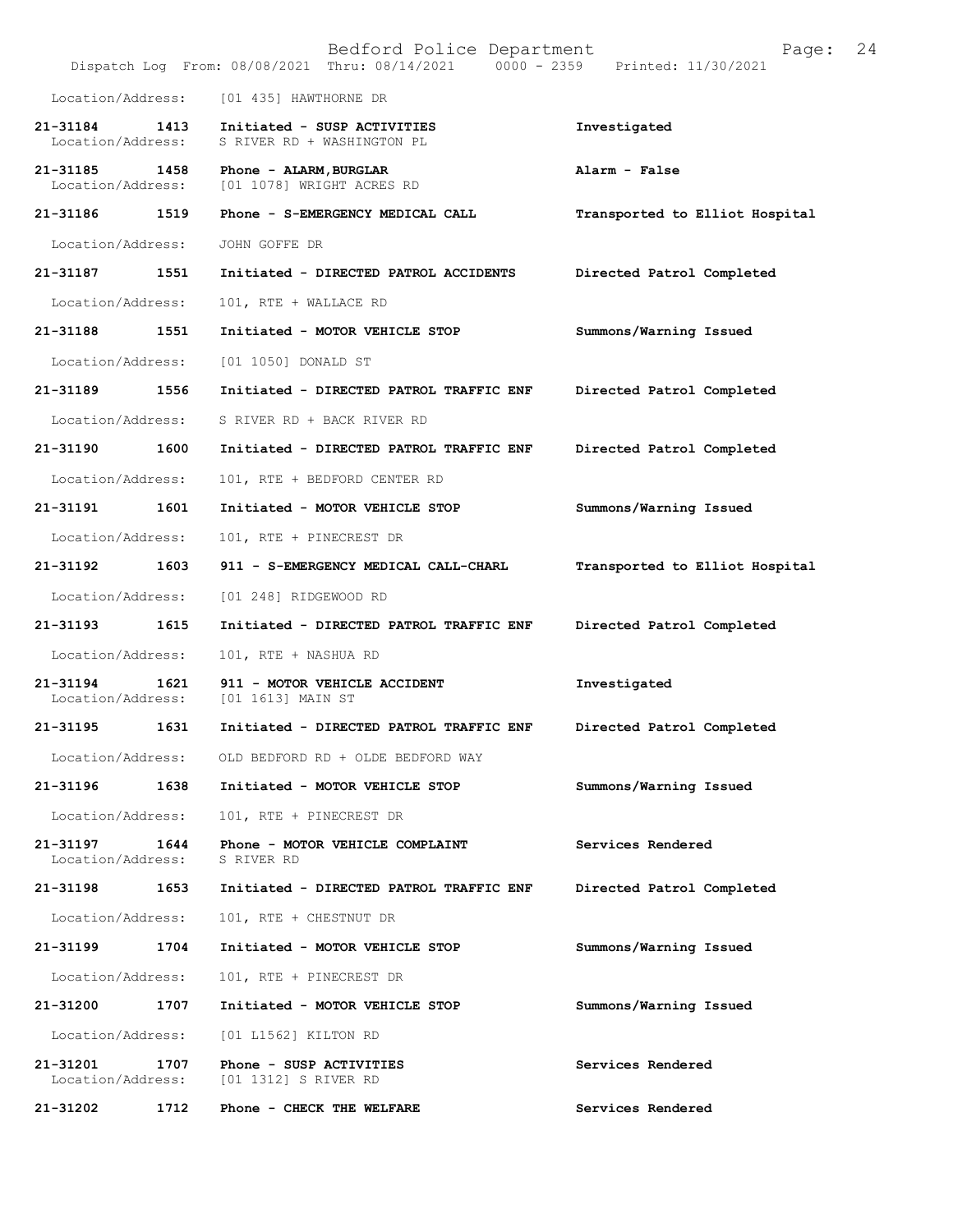|                               |      | Bedford Police Department<br>Dispatch Log From: 08/08/2021 Thru: 08/14/2021 0000 - 2359 Printed: 11/30/2021 | 25<br>Page:                    |
|-------------------------------|------|-------------------------------------------------------------------------------------------------------------|--------------------------------|
| Location/Address:             |      | [01 L896] CONSTITUTION DR                                                                                   |                                |
| 21-31203                      | 1718 | Initiated - MOTOR VEHICLE STOP                                                                              | Summons/Warning Issued         |
| Location/Address:             |      | BEDFORD CENTER RD + 101, RTE                                                                                |                                |
| 21-31204                      | 1742 | Initiated - MOTOR VEHICLE STOP                                                                              | Summons/Warning Issued         |
| Location/Address:             |      | 101, RTE + MEETINGHOUSE RD                                                                                  |                                |
| 21-31205                      | 1747 | Initiated - MOTOR VEHICLE STOP                                                                              | Summons/Warning Issued         |
| Location/Address:             |      | [01 1627] RIDGEWOOD RD                                                                                      |                                |
| 21-31206<br>Location/Address: | 1749 | Phone - DOG COMPLAINT<br>[01 L1804] S RIVER RD                                                              | Could Not Locate               |
| 21-31207 1750                 |      | Initiated - DIRECTED PATROL-CAR BREAK-INS                                                                   | Directed Patrol Completed      |
| Location/Address:             |      | LEAVY DR                                                                                                    |                                |
| 21-31208<br>Location/Address: | 1753 | 911 - S-EMERGENCY MEDICAL CALL-DELTA<br>PLUMMER RD                                                          | <b>NO TRANSPORT</b>            |
| 21-31209<br>Location/Address: | 1757 | Phone - DOG COMPLAINT<br>[01 2105] PINECREST DR                                                             | Services Rendered              |
| 21-31210 1838                 |      | Initiated - DIRECTED PATROL TRAFFIC ENF                                                                     | Directed Patrol Completed      |
| Location/Address:             |      | 101, RTE + MEETINGHOUSE RD                                                                                  |                                |
| 21-31211<br>Location/Address: | 1854 | Phone - S-FIRE ALARM<br>[01 498] CONSTITUTION DR                                                            | Services Rendered              |
| 21-31212<br>Location/Address: | 1902 | Initiated - SUSP ACTIVITIES<br>[01 L896] CONSTITUTION DR                                                    | Services Rendered              |
| 21-31213                      | 1903 | Radio - S-EMERGENCY MEDICAL CALL                                                                            | Transported to Elliot Hospital |
| Location/Address:             |      | [01 L896] CONSTITUTION DR                                                                                   |                                |
| 21-31214<br>Location/Address: | 1908 | Initiated - DISABLED MOTOR VEHICLE<br>101, RTE + 114 RTE                                                    | Services Rendered              |
| 21-31215                      | 1925 | Initiated - DIRECTED PATROL BURGLARY                                                                        | Directed Patrol Completed      |
| Location/Address:             |      | COLBY CT                                                                                                    |                                |
| 21-31216                      | 2026 | Initiated - DIRECTED PATROL-CAR BREAK-INS                                                                   | Directed Patrol Completed      |
| Location/Address:             |      | N AMHERST RD + WALLACE RD                                                                                   |                                |
| 21-31217                      | 2058 | Phone - S-MUTUAL AID-MEDICAL                                                                                | TRANSPORTED TO CMC HOSPITAL    |
| Location/Address:             |      | [07] W WEBSTER ST                                                                                           |                                |
| 21-31218                      | 2113 | Initiated - DIRECTED PATROL DWI                                                                             | Directed Patrol Completed      |
| Location/Address:             |      | 114 RTE + DONALD ST                                                                                         |                                |
| 21-31219                      | 2113 | Initiated - DIRECTED PATROL DWI                                                                             | Directed Patrol Completed      |
| Location/Address:             |      | S RIVER RD                                                                                                  |                                |
| 21-31220<br>Location/Address: | 2135 | 911 - S-EMERGENCY MEDICAL CALL-ALPHA<br>$[01 17]$ DONALD ST                                                 | <b>NO TRANSPORT</b>            |
| 21-31221                      | 2151 | Initiated - DIRECTED PATROL BURGLARY                                                                        | Directed Patrol Completed      |
| Location/Address:             |      | [01 L481] S RIVER RD                                                                                        |                                |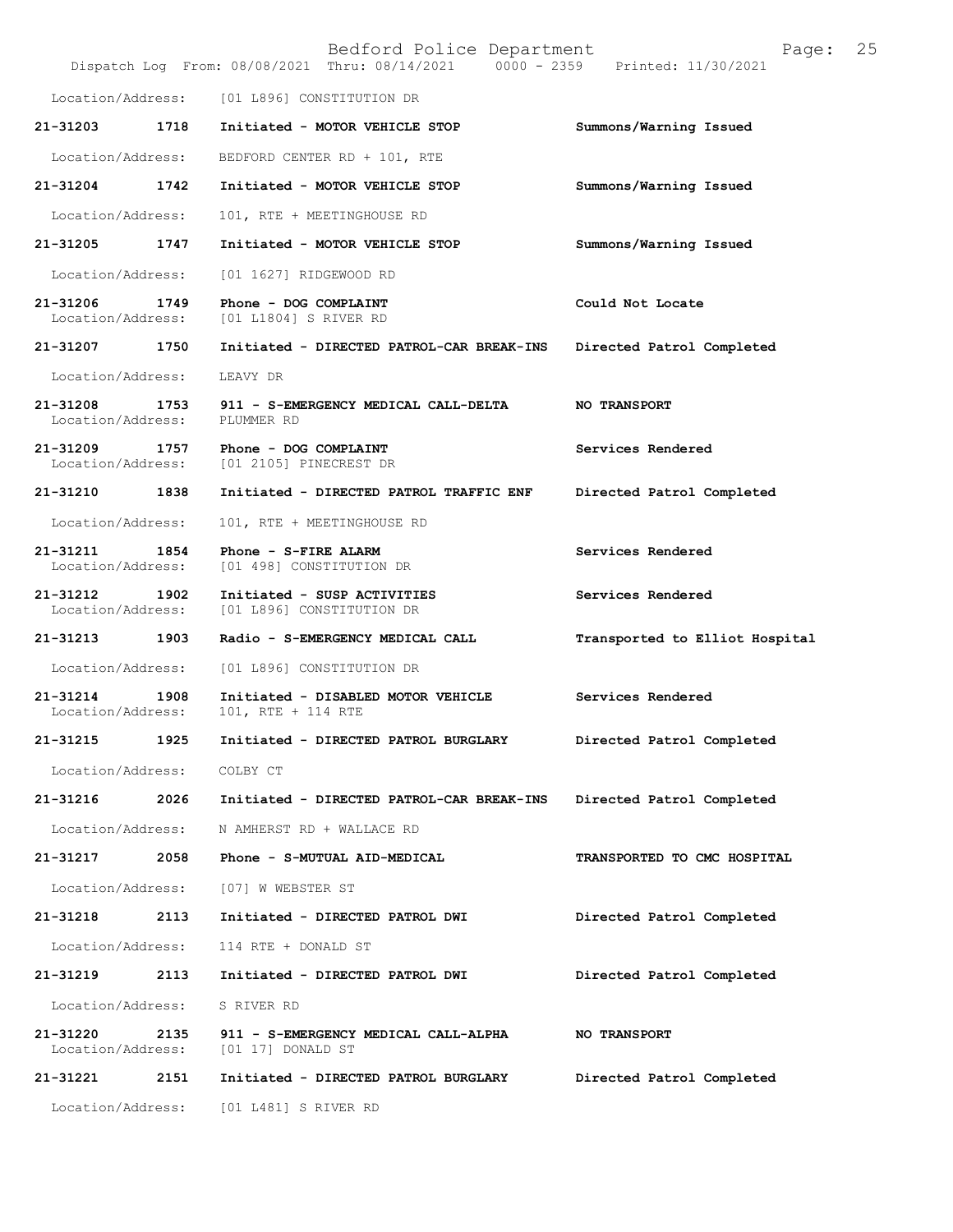|                                   |      |                                                        | Printed: 11/30/2021         |
|-----------------------------------|------|--------------------------------------------------------|-----------------------------|
| 21-31222                          | 2157 | Initiated - DIRECTED PATROL BURGLARY                   | Directed Patrol Completed   |
| Location/Address:                 |      | WALLACE RD + NEW BOSTON RD                             |                             |
| $21 - 31223$<br>Location/Address: | 2202 | Phone - S-FIRE ALARM<br>[01 L0000794] OLDE BEDFORD WAY | Services Rendered           |
| 21-31224                          | 2323 | Initiated - DIRECTED PATROL DWI                        | Directed Patrol Completed   |
| Location/Address:                 |      | S RIVER RD + PALOMINO LN                               |                             |
| 21-31225                          | 2325 | Initiated - DIRECTED PATROL DWI                        | Directed Patrol Completed   |
| Vicinity of:                      |      | 101, RTE + WALLACE RD                                  |                             |
| $21 - 31226$                      | 2330 | 911 - S-EMERGENCY MEDICAL CALL-CHARL                   | TRANSPORTED TO CMC HOSPITAL |
|                                   |      | Location/Address: [01 335] COLBY CT                    |                             |
| 21-31228<br>Location/Address:     | 2331 | Initiated - SUSP ACTIVITIES<br>COLBY CT                | Services Rendered           |
| 21-31227                          | 2332 | Initiated - MOTOR VEHICLE STOP                         | Summons/Warning Issued      |
| Location/Address:                 |      | 101, RTE + PINECREST DR                                |                             |
| 21-31229                          | 2345 | Initiated - DIRECTED PATROL DWI                        | Directed Patrol Completed   |
| Location/Address:                 |      | S RIVER RD + KILTON RD                                 |                             |
| 21-31230 2352                     |      | Initiated - DIRECTED PATROL DWI                        | Directed Patrol Completed   |
|                                   |      | Vicinity of: 101, RTE + KAHLIKO LN                     |                             |
| 21-31231                          | 2359 | Initiated - DIRECTED PATROL DWI                        | Directed Patrol Completed   |
|                                   |      | Location/Address: 114 RTE + OLD BEDFORD ROAD OVERPASS  |                             |
| For Date: $08/12/2021$ - Thursday |      |                                                        |                             |

Bedford Police Department Page: 26

| 21-31232          | 0003         | Initiated - MOTOR VEHICLE STOP  | Summons/Warning Issued    |
|-------------------|--------------|---------------------------------|---------------------------|
| Location/Address: |              | 101, RTE + PINECREST DR         |                           |
| 21-31233          | 0010         | Initiated - DIRECTED PATROL DWI | Directed Patrol Completed |
| Vicinity of:      |              | S RIVER RD + EXECUTIVE PARK DR  |                           |
| 21-31234          | 0017         | Initiated - MOTOR VEHICLE STOP  | Summons/Warning Issued    |
| Location/Address: |              | MARKET ST                       |                           |
| 21-31235          | 0026         | Initiated - DIRECTED PATROL DWI | Directed Patrol Completed |
| Location/Address: |              | 101, RTE + WALLACE RD           |                           |
| 21-31236          | 0027         | Initiated - DIRECTED PATROL DWI | Directed Patrol Completed |
|                   | Vicinity of: | S RIVER RD + BACK RIVER RD      |                           |
| $21 - 31237$      | 0032         | Initiated - DIRECTED PATROL DWI | Directed Patrol Completed |
| Vicinity of:      |              | 101, RTE + BEAVER LN            |                           |
| 21-31238          | 0033         | Initiated - DIRECTED PATROL DWI | Directed Patrol Completed |
| Location/Address: |              | S RIVER RD + COLBY CT           |                           |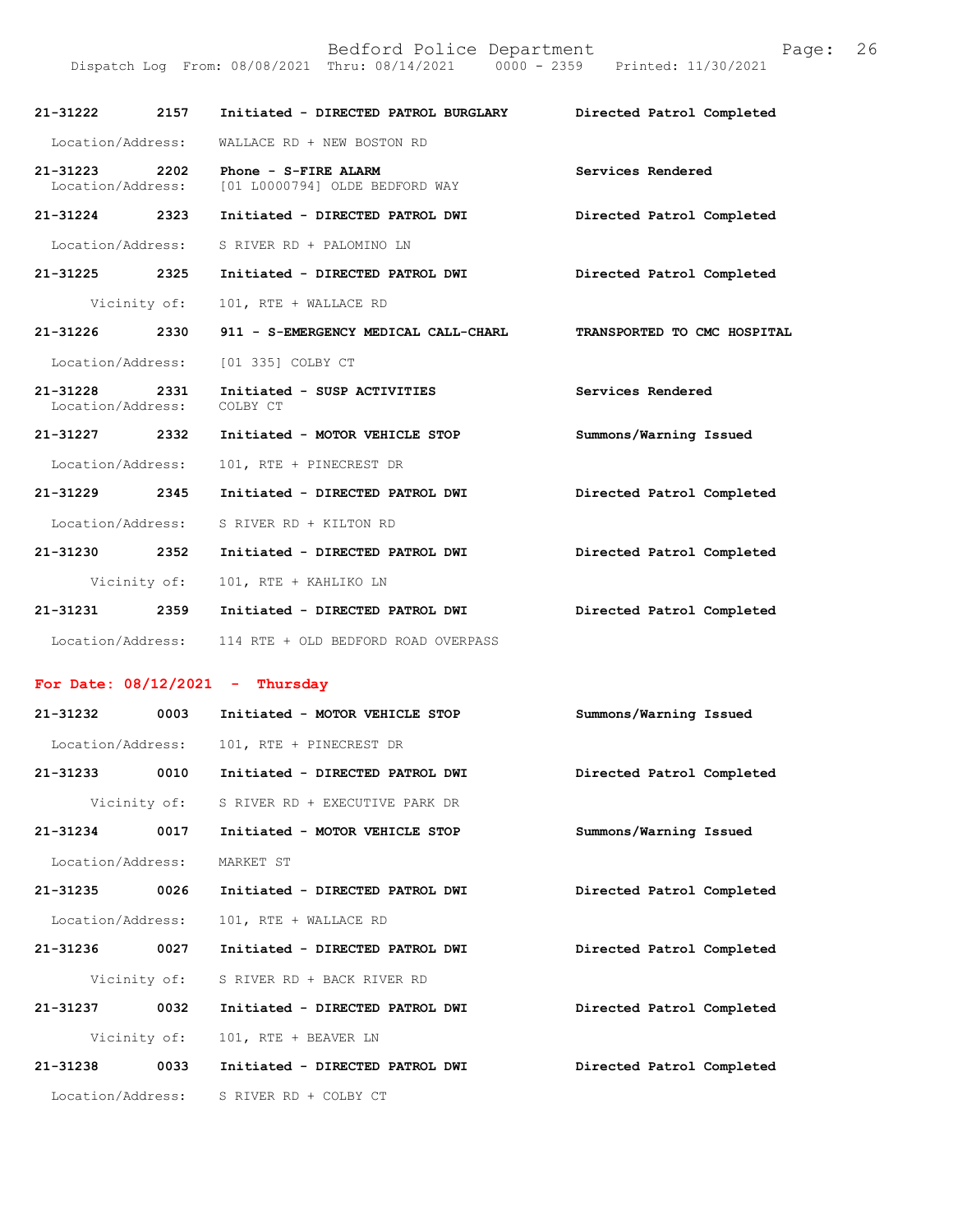|                               |                  | Bedford Police Department<br>Dispatch Log From: 08/08/2021 Thru: 08/14/2021 0000 - 2359 Printed: 11/30/2021 | 27<br>Page:               |
|-------------------------------|------------------|-------------------------------------------------------------------------------------------------------------|---------------------------|
| 21-31239                      | 0042             | Initiated - DIRECTED PATROL DWI                                                                             | Directed Patrol Completed |
| Location/Address:             |                  | 101, RTE + CONSTITUTION DR                                                                                  |                           |
| 21-31240 0046                 |                  | Initiated - DIRECTED PATROL DWI                                                                             | Directed Patrol Completed |
|                               |                  | Vicinity of: S RIVER RD + HAWTHORNE DR                                                                      |                           |
|                               |                  | 21-31241 0051 Initiated - MOTOR VEHICLE STOP                                                                | Summons/Warning Issued    |
| Location/Address:             |                  | 101, RTE + F.E. EVERETT SOUTH TPKE                                                                          |                           |
| 21-31242 0105                 |                  | Initiated - MOTOR VEHICLE STOP<br>Location/Address: KILTON RD + SULLIVAN DR<br>Refer To Arrest: 21-441-AR   | Arrest(s) Made            |
|                               | Age:<br>Charges: | Arrest: CHENEY, MICHAEL<br>Address: FRANKLIN, NH<br>- 37<br>DUI - impairment                                |                           |
|                               |                  | Unsafe Lane Change                                                                                          |                           |
| 21-31243 0109                 |                  | Initiated - DIRECTED PATROL DWI                                                                             | Directed Patrol Completed |
|                               | Vicinity of:     | 101, RTE + PINECREST DR                                                                                     |                           |
| 21-31244                      | 0136             | Initiated - DIRECTED PATROL DWI                                                                             | Directed Patrol Completed |
|                               | Vicinity of:     | 101, RTE + JENKINS RD                                                                                       |                           |
| 21-31245                      | 0148             | Initiated - DIRECTED PATROL DWI                                                                             | Directed Patrol Completed |
| Location/Address:             |                  | NEW BOSTON RD + WALLACE RD                                                                                  |                           |
|                               |                  | 21-31246 0201 Initiated - BUILDING CHECK                                                                    | Directed Patrol Completed |
|                               |                  | Location/Address: [01 1235] S RIVER RD                                                                      |                           |
| 21-31247 0206                 |                  | Initiated - SUSP ACTIVITIES                                                                                 | Building Checked/Secured  |
|                               |                  | Location/Address: [01 1235] S RIVER RD                                                                      |                           |
| 21-31248 0217                 |                  | Initiated - BUILDING CHECK                                                                                  | Building Checked/Secured  |
| Location/Address:             |                  | [01 463] NASHUA RD                                                                                          |                           |
| 21-31249                      | 0220             | Initiated - BUILDING CHECK                                                                                  | Building Checked/Secured  |
| Location/Address:             |                  | [01 L481] S RIVER RD                                                                                        |                           |
| 21-31250                      | 0221             | Initiated - BUILDING CHECK                                                                                  | Directed Patrol Completed |
| Location/Address:             |                  | [01 L357] WHITE AVE                                                                                         |                           |
| 21-31251                      | 0230             | Initiated - BUILDING CHECK                                                                                  | Building Checked/Secured  |
| Location/Address:             |                  | [01 1312] S RIVER RD                                                                                        |                           |
| 21-31252                      | 0236             | Initiated - BUILDING CHECK                                                                                  | Building Checked/Secured  |
| Location/Address:             |                  | $[01 L0000587] 101$ , RTE                                                                                   |                           |
| 21-31253<br>Location/Address: | 0241             | Phone - SUSP ACTIVITIES-IN PROGRESS<br>CHECKERBERRY LN                                                      | Services Rendered         |
| 21-31254<br>Location/Address: | 0309             | 911 - S-EMERGENCY MEDICAL CALL<br>[01 1870] S RIVER RD                                                      | <b>NO TRANSPORT</b>       |
| 21-31255                      | 0329             | Initiated - BUILDING CHECK                                                                                  | Directed Patrol Completed |
|                               |                  | Location/Address: [01 L2447] 101, RTE                                                                       |                           |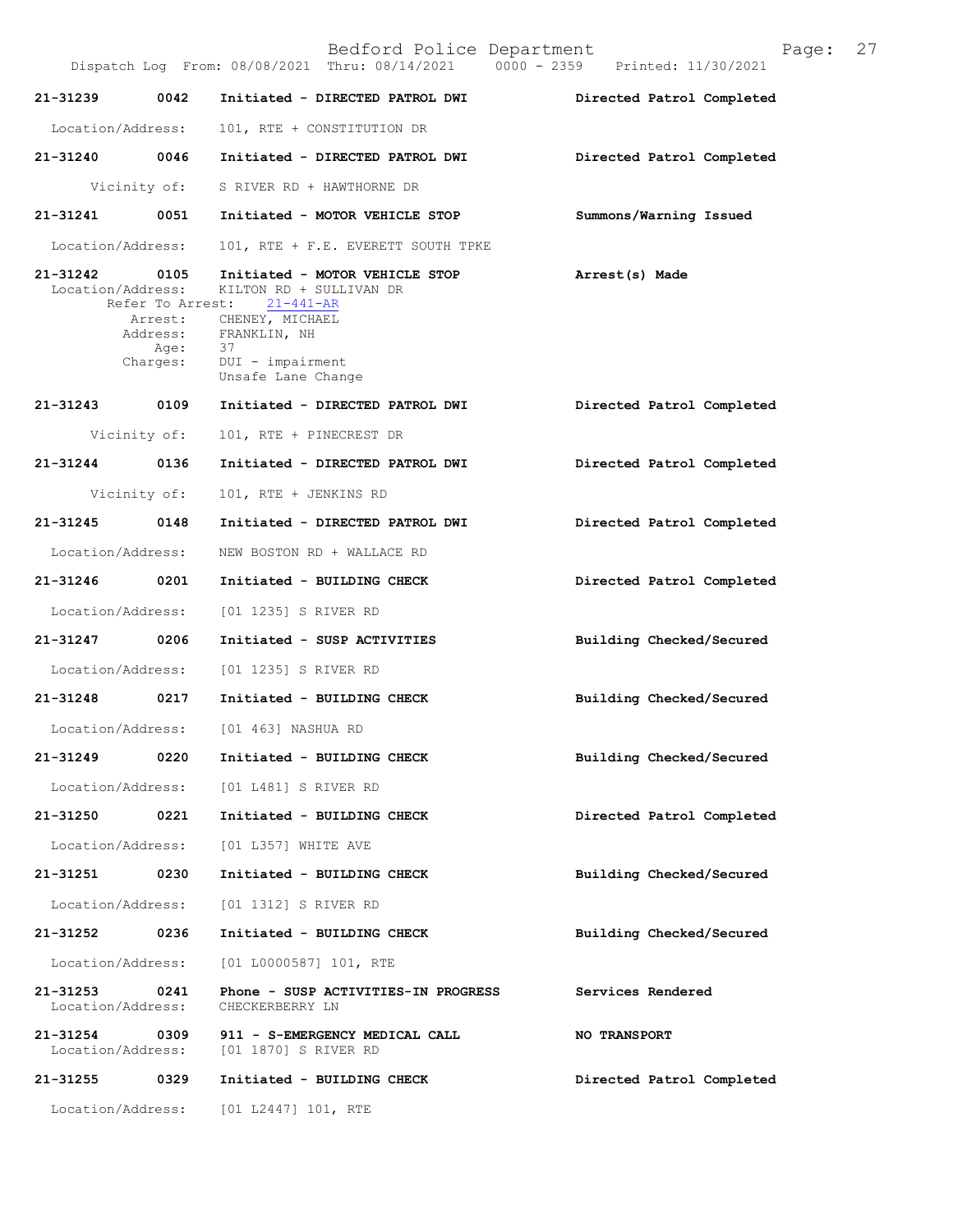Bedford Police Department<br>Thru: 08/14/2021 0000 - 2359 Printed: 11/30/2021 Dispatch Log From: 08/08/2021 Thru: 08/14/2021

21-31256 0349 Initiated - DIRECTED PATROL-CAR BREAK-INS Directed Patrol Completed Vicinity of: HITCHING POST LN + KAHLIKO LN 21-31257 0354 Other-BOLO No Action Required Location/Address: [07 M13] VALLEY ST 21-31258 0403 Initiated - VACANT PROPERTY CHECK Building Checked/Secured Location/Address: [01 308] COLBY CT 21-31259 0409 Initiated - SUSP ACTIVITIES Services Rendered Location/Address: [01 308] COLBY CT [01 308] COLBY CT 21-31260 0426 Initiated - DIRECTED PATROL-CAR BREAK-INS Directed Patrol Completed Vicinity of: GREENFIELD PKWY + BARNSIDE DR 21-31261 0426 Initiated - BUILDING CHECK Building Checked/Secured Location/Address: [01 376] KILTON RD 21-31262 0500 Initiated - DIRECTED PATROL TRAFFIC ENF Directed Patrol Completed Location/Address: 114 RTE + OLD BEDFORD ROAD OVERPASS 21-31263 0512 Initiated - DIRECTED PATROL TRAFFIC ENF Directed Patrol Completed Vicinity of: 101, RTE + HITCHING POST LN 21-31264 0523 Initiated - DIRECTED PATROL TRAFFIC ENF Directed Patrol Completed Location/Address: S RIVER RD + KILTON RD 21-31265 0529 Initiated - BUILDING CHECK Directed Patrol Completed Location/Address: [01 192] NEW BOSTON RD 21-31266 0552 Initiated - DIRECTED PATROL TRAFFIC ENF Directed Patrol Completed Location/Address: NEW BOSTON RD + WALLACE RD 21-31267 0602 Initiated - DIRECTED PATROL TRAFFIC ENF Directed Patrol Completed Location/Address: BOYNTON ST + PLUMMER RD 21-31268 0610 Initiated - MOTOR VEHICLE STOP NO PAPERWORK Location/Address: S RIVER RD Location/Address: 21-31269 0633 Initiated - MOTOR VEHICLE STOP Summons/Warning Issued Location/Address: 101, RTE + CONSTITUTION DR 21-31270 0703 Phone - ANIMAL COMPLAINT Summons/Warning Issued Location/Address: CAMELOT DR 21-31271 0754 Initiated - DIRECTED PATROL ACCIDENTS Directed Patrol Completed

Location/Address: 101, RTE + 114 RTE

21-31272 0809 Initiated - DIRECTED PATROL TRAFFIC ENF Directed Patrol Completed Vicinity of: OLD BEDFORD RD + 101, RTE 21-31273 0827 Initiated - DIRECTED PATROL TRAFFIC ENF Directed Patrol Completed Location/Address: 101, RTE + WALLACE RD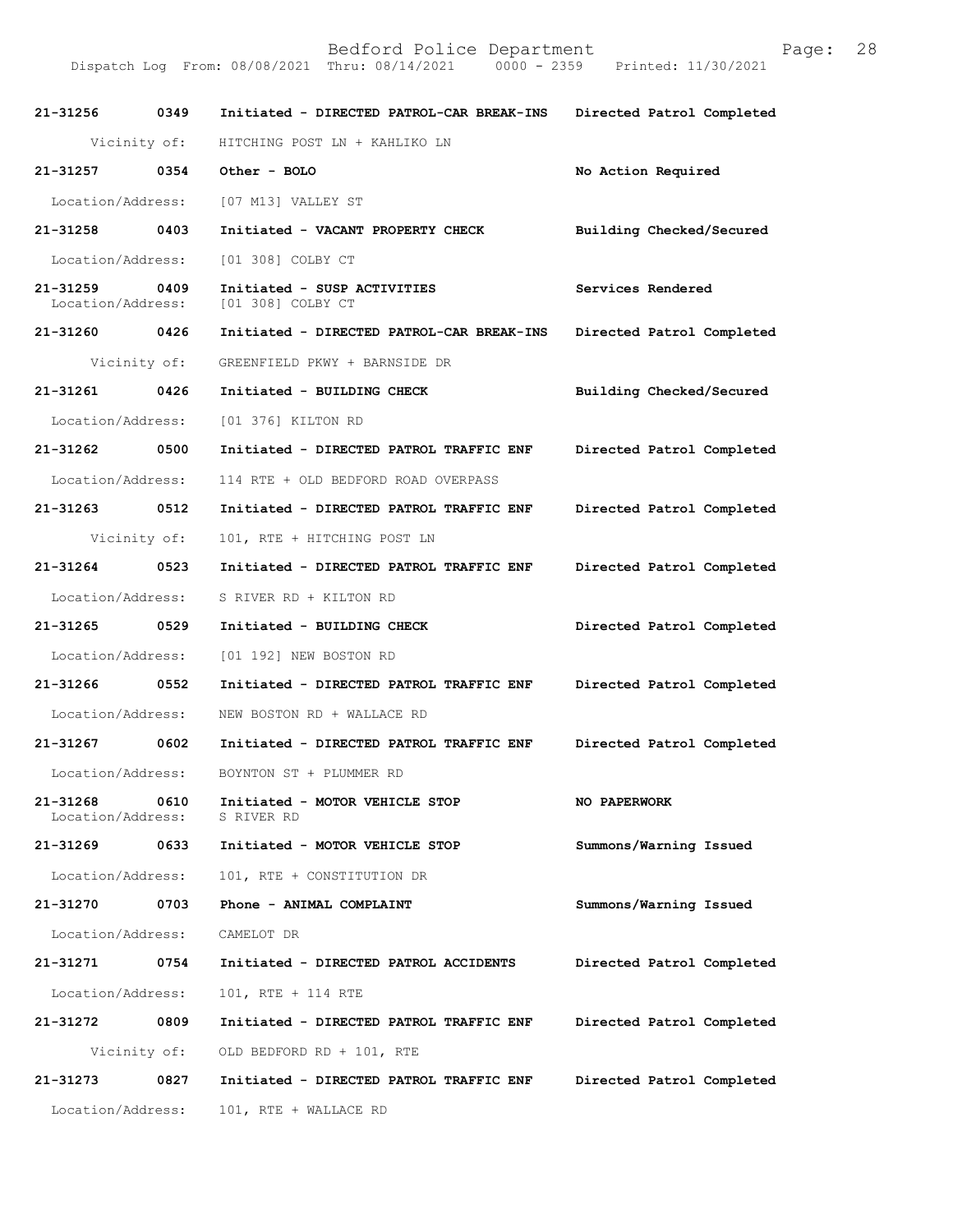Bedford Police Department<br>Thru: 08/14/2021 0000 - 2359 Printed: 11/30/2021 Dispatch Log From: 08/08/2021 Thru: 08/14/2021 21-31274 0837 Initiated - DIRECTED PATROL TRAFFIC ENF Directed Patrol Completed Vicinity of: WALLACE RD + NATHAN CUTLER DR 21-31275 0855 Initiated - DIRECTED PATROL ACCIDENTS Directed Patrol Completed Location/Address: 101, RTE + JENKINS RD 21-31276 0858 Initiated - DIRECTED PATROL TRAFFIC ENF Directed Patrol Completed Vicinity of: WALLACE RD + MCALLISTER RD 21-31277 0908 Initiated - MOTOR VEHICLE STOP Summons/Warning Issued Location/Address: 101, RTE + KAHLIKO LN 21-31278 0916 Initiated - DIRECTED PATROL ACCIDENTS Directed Patrol Completed Location/Address: S RIVER RD + HAWTHORNE DR 21-31279 0918 Initiated - DIRECTED PATROL ACCIDENTS Directed Patrol Completed Vicinity of: NEW BOSTON RD + WALLACE RD 21-31280 0921 Initiated - DIRECTED PATROL TRAFFIC ENF Directed Patrol Completed Location/Address: WALLACE RD + GREENFIELD PKWY 21-312810926 911-S-EMERGENCYMEDICALCALL-ALPHA TRANSPORTEDTOCMCHOSPITAL Location/Address: RUNDLETT HILL RD 21-31282 0940 Initiated - INVESTIGATION-FOLLOW UP No Action Required Location/Address: [01 748] S RIVER RD 21-31283 0941 Initiated - DIRECTED PATROL TRAFFIC ENF Directed Patrol Completed Vicinity of: 101, RTE + CONSTITUTION DR 21-31284 0947 Initiated - MOTOR VEHICLE STOP Summons/Warning Issued Location/Address: NASHUA RD + GAGE RD 21-31285 0948 Phone - Parking Complaint No Action Required Location/Address: [01 L525] CAMP RD 21-31286 0956 Initiated - MOTOR VEHICLE STOP Summons/Warning Issued Location/Address: NEW BOSTON RD + PASTURE LN 21-31287 1000 911 - S-EMERGENCY MEDICAL CALL-DELTA Transported to Elliot Hospital Location/Address: F.E. EVERETT NORTH TPKE + RAY WIEZOREK WEST DR 21-31288 1001 911 - G-MUTUAL AID - FIRE DEPT Services Rendered Location/Address:  $[07 \text{ M8}]$  AMORY ST Location/Address: 21-31289 1018 Phone - DOG COMPLAINT No Action Required Location/Address: [05] CHESTNUT HILL RD 21-31290 1025 Initiated - DIRECTED PATROL ACCIDENTS Directed Patrol Completed Vicinity of: NEW BOSTON RD + JOPPA HILL RD 21-31291 1027 Phone - SERVE PAPERWORK Services Rendered Location/Address: [01 474] CONSTITUTION DR [01 474] CONSTITUTION DR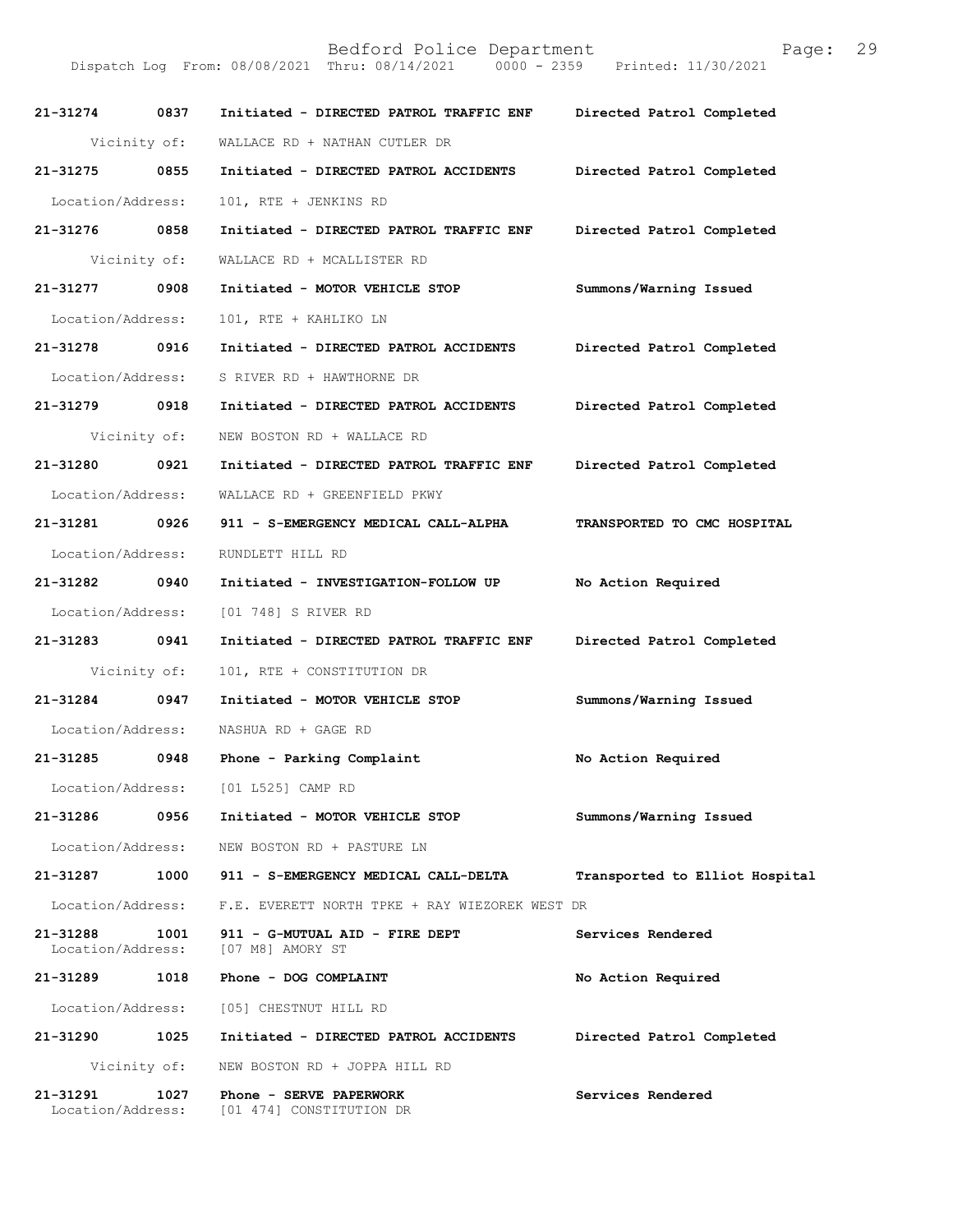Bedford Police Department<br>Thru: 08/14/2021 0000 - 2359 Printed: 11/30/2021 Dispatch Log From: 08/08/2021 Thru: 08/14/2021 21-31292 1033 Initiated - DIRECTED PATROL TRAFFIC ENF Directed Patrol Completed Vicinity of: 114 RTE + NEW BOSTON RD 21-31293 1038 Initiated - MOTOR VEHICLE STOP Summons/Warning Issued Location/Address: 114 RTE + DONALD ST 21-31294 1041 Initiated - MOTOR VEHICLE STOP Summons/Warning Issued Location/Address: 101, RTE + OLDE BEDFORD WAY 21-31295 1045 Walk-In - ASSIST-WALK IN Directed Patrol Completed 21-31298 1103 Phone - POLICE INFORMATION No Action Required Location/Address: KENSINGTON LN 21-31296 1104 Initiated - MOTOR VEHICLE STOP Summons/Warning Issued Location/Address: 114 RTE + DONALD ST 21-31297 1107 911 - S-EMERGENCY MEDICAL CALL-ALPHA Transported to Elliot Hospital Location/Address: [01 248] RIDGEWOOD RD 21-31299 1113 Initiated - DIRECTED PATROL TRAFFIC ENF Directed Patrol Completed Location/Address: KILTON RD + S RIVER RD 21-31300 1124 Initiated - MOTOR VEHICLE STOP Summons/Warning Issued Location/Address: S RIVER RD + RIDGEWOOD RD 21-31301 1132 Initiated - MOTOR VEHICLE STOP Summons/Warning Issued Location/Address: 101, RTE + CONSTITUTION DR 21-31302 1133 Initiated - MOTOR VEHICLE STOP Summons/Warning Issued Location/Address: S RIVER RD + PARK DR 21-31303 1146 Initiated - MOTOR VEHICLE STOP Summons/Warning Issued Location/Address: 101, RTE + GREY ROCK RD 21-31304 1157 Initiated - DIRECTED PATROL BURGLARY Directed Patrol Completed Location/Address: N AMHERST RD + BLANFORD PL 21-31305 1228 Phone - S-SERVICE CALL Services Rendered Location/Address: SETTLER'S CT Location/Address: 21-31306 1243 Initiated - DIRECTED PATROL ACCIDENTS Directed Patrol Completed Vicinity of: NEW BOSTON RD + KING RD 21-31307 1251 Phone - POLICE INFORMATION Investigated Iocation/Address: [01 L540] CAMP RD [01 L540] CAMP RD 21-31308 1314 Phone - ANIMAL COMPLAINT No Action Required Location/Address: [07] APPLETON ST 21-31309 1418 Initiated - DIRECTED PATROL TRAFFIC ENF Directed Patrol Completed Location/Address: 101, RTE + WALLACE RD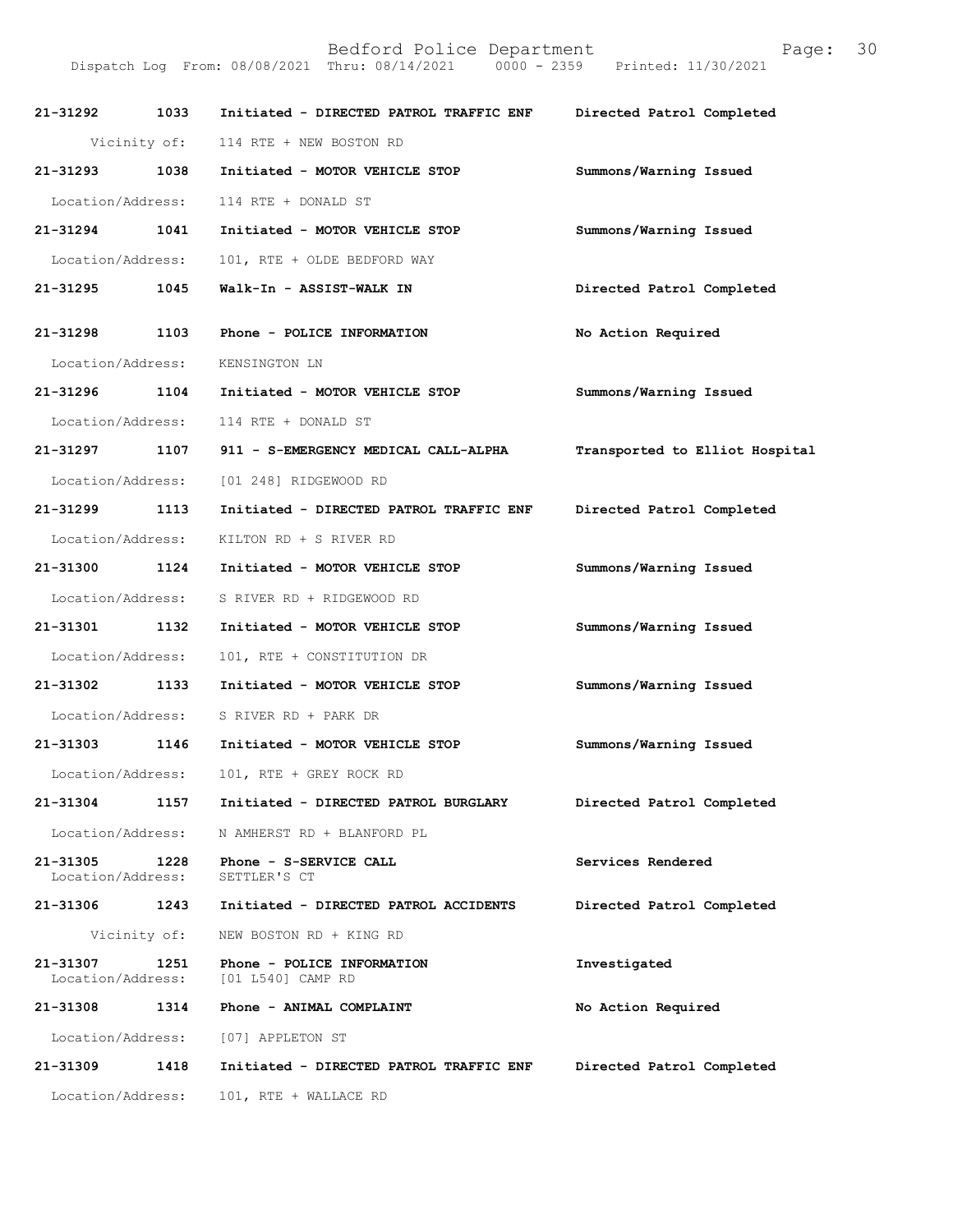21-31310 1527 Initiated - DIRECTED PATROL TRAFFIC ENF Directed Patrol Completed Location/Address: 101, RTE + KAHLIKO LN 21-31311 1533 Initiated - MOTOR VEHICLE STOP Arrest(s) Made Location/Address: 101, RTE Location/Address: 101, RTE<br>Refer To Arrest: 21-442-AR Refer To Arrest:<br>Arrest: LEB 21-31317 1620 Initiated - INVESTIGATION-FOLLOW UP Investigated Location/Address: [01 4741 CONSTITUTION DR  $[01 474]$  CONSTITUTION DR<br>nt:  $21-666-OF$ Refer To Incident: 21-31319 1622 Phone - SUSP ACTIVITIES Services Rendered Location/Address: [01 910] S RIVER RD Location/Address:[01910]SRIVERRD 21-31318 1623 911 - MOTOR VEHICLE ACCIDENT Services Rendered Location/Address:  $101$ , RTE + 114 RTE 101, RTE + 114 RTE 21-31320 1649 Initiated - DIRECTED PATROL TRAFFIC ENF Directed Patrol Completed Location/Address: S RIVER RD + CLUB ACRE LN 21-31321 1653 Initiated - MOTOR VEHICLE STOP Summons/Warning Issued Location/Address: S RIVER RD 21-31322 1719 Initiated - DIRECTED PATROL-CAR BREAK-INS Directed Patrol Completed Location/Address: [01 L848] TECHNOLOGY DR 21-31323 1721 Initiated - DIRECTED PATROL TRAFFIC ENF Directed Patrol Completed Vicinity of: 114 RTE + DONALD ST 21-313241722 Phone-S-FIREALARM Alarm-False [01 L0000794] OLDE BEDFORD WAY 21-31325 1724 Phone - S-SERVICE CALL Services Rendered Location/Address: WENDOVER WAY Location/Address: 21-31326 1744 Initiated - DIRECTED PATROL-CAR BREAK-INS Directed Patrol Completed Arrest: LEBLANC, BENJAMIN P<br>Address: MONT VERNON, NH MONT VERNON, NH<br>26 Age:<br>Charges: Cntrl Drug: Sched 1 - 4; Possession Bench Warrants Drive after Rev/Suspension License Reqd; Op w/o Valid License Unregistered Vehicle Breach of Bail 21-31312 1536 Initiated - DIRECTED PATROL TRAFFIC ENF Directed Patrol Completed Location/Address: S RIVER RD + COLBY CT 21-31313 1545 Initiated - DIRECTED PATROL TRAFFIC ENF Directed Patrol Completed Location/Address: SRIVERRD + EXECUTIVE PARK DR 21-31314 1603 Initiated - DIRECTED PATROL ACCIDENTS Directed Patrol Completed Location/Address: S RIVER RD + BACK RIVER RD 21-31315 1604 Initiated - MOTOR VEHICLE STOP NO PAPERWORK<br>Location/Address: MEETINGHOUSE RD + S RIVER RD MEETINGHOUSE RD + S RIVER RD 21-31316 1614 Initiated - DIRECTED PATROL TRAFFIC ENF Directed Patrol Completed Location/Address: S RIVER RD + KILTON RD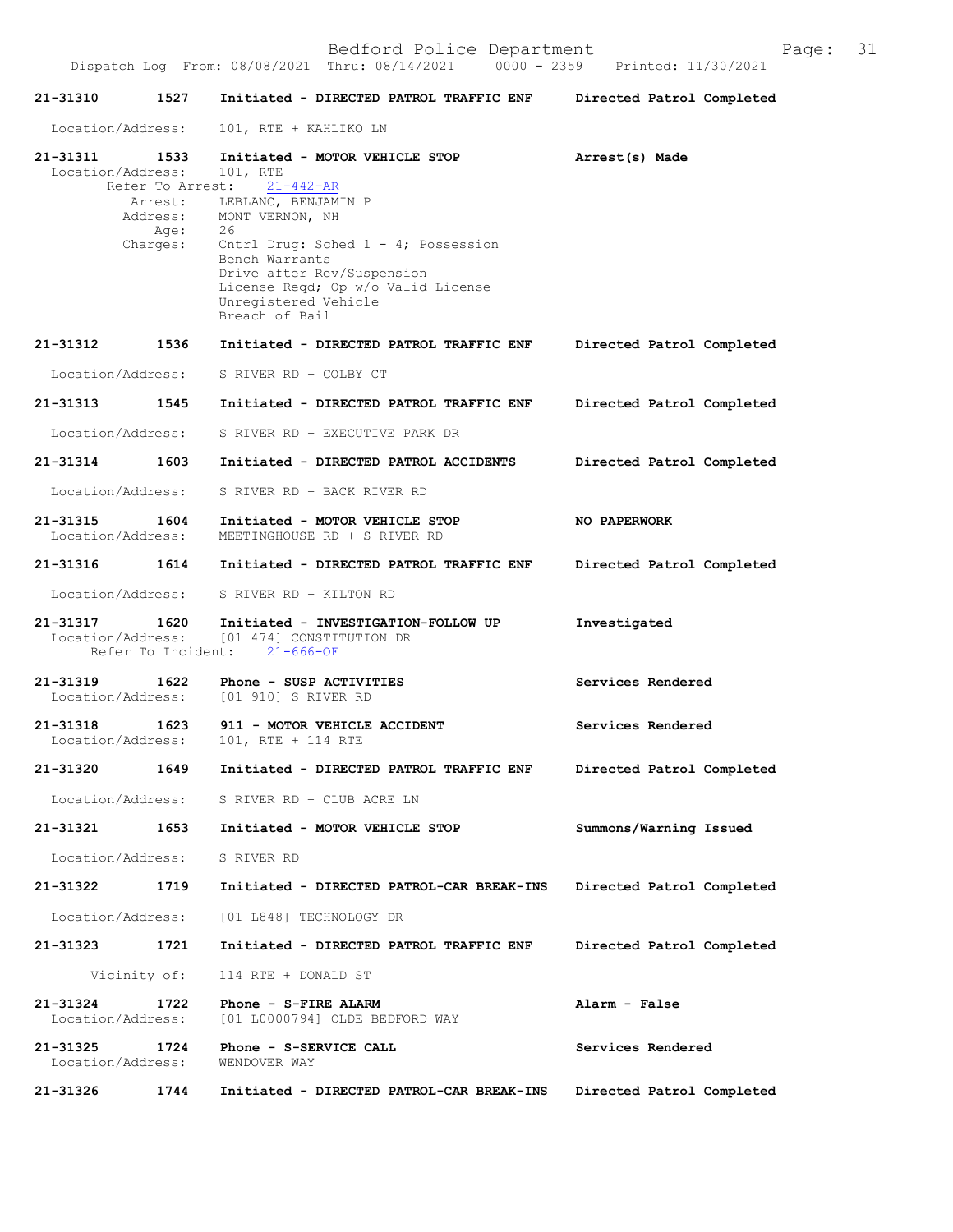|                                    |              | Bedford Police Department<br>Dispatch Log From: 08/08/2021 Thru: 08/14/2021 0000 - 2359 Printed: 11/30/2021 | Page:                       | 32 |
|------------------------------------|--------------|-------------------------------------------------------------------------------------------------------------|-----------------------------|----|
| Location/Address:                  |              | [01 324] HAWTHORNE DR                                                                                       |                             |    |
| 21-31328<br>Location/Address:      | 1752         | Phone - HIGHWAY CONDITIONS<br>MINISTERIAL BR                                                                | Services Rendered           |    |
| 21-31327                           | 1754         | Phone - S-MUTUAL AID-MEDICAL                                                                                | TRANSPORTED TO CMC HOSPITAL |    |
| Location/Address:                  |              | [03] HOLLY ST                                                                                               |                             |    |
| 21-31329 1805                      |              | Initiated - DIRECTED PATROL MOUNTAIN BIKE                                                                   | Directed Patrol Completed   |    |
| Location/Address:                  |              | [01 1312] S RIVER RD                                                                                        |                             |    |
| 21-31330                           | 1807         | Initiated - DIRECTED PATROL MOUNTAIN BIKE                                                                   | Directed Patrol Completed   |    |
|                                    | Vicinity of: | [01 1235] S RIVER RD                                                                                        |                             |    |
| 21-31331 1833                      |              | Initiated - DIRECTED PATROL ACCIDENTS                                                                       | Directed Patrol Completed   |    |
|                                    | Vicinity of: | 101, RTE + CONSTITUTION DR                                                                                  |                             |    |
| 21-31332<br>Location/Address:      | 1843         | Phone - ANIMAL COMPLAINT<br>PULPIT RD + THREE CORNERS RD                                                    | Services Rendered           |    |
| 21-31333 1850<br>Location/Address: |              | Phone - CHECK THE WELFARE<br>N AMHERST RD + SOUTH HILLS DR                                                  | Could Not Locate            |    |
| 21-31334 1856<br>Location/Address: |              | Initiated - INVESTIGATION-FOLLOW UP<br>[01 1870] S RIVER RD                                                 | Investigated                |    |
| 21-31335<br>Location/Address:      | 1905         | Phone - CHECK THE WELFARE<br>[01 L1551] TECHNOLOGY DR                                                       | Services Rendered           |    |
| 21-31336                           | 1910         | Initiated - DIRECTED PATROL-CAR BREAK-INS                                                                   | Directed Patrol Completed   |    |
|                                    | Vicinity of: | COOPER LN + LEAVY DR                                                                                        |                             |    |
| 21-31337                           | 1953         | 911 - S-EMERGENCY MEDICAL CALL-CHARL                                                                        | TRANSPORTED TO CMC HOSPITAL |    |
| Location/Address:                  |              | [01 749] WASHINGTON PL                                                                                      |                             |    |
|                                    |              | 21-31338 2003 Initiated - DIRECTED PATROL TRAFFIC ENF                                                       | Directed Patrol Completed   |    |
|                                    | Vicinity of: | 114 RTE + NEW BOSTON RD                                                                                     |                             |    |
| 21-31339                           | 2007         | Initiated - DIRECTED PATROL BURGLARY                                                                        | Directed Patrol Completed   |    |
| Location/Address:                  |              | MEETINGHOUSE RD + PILGRIM DR                                                                                |                             |    |
| 21-31340                           | 2011         | Initiated - MOTOR VEHICLE STOP                                                                              | Summons/Warning Issued      |    |
| Location/Address:                  |              | 114 RTE + OLD BEDFORD ROAD OVERPASS                                                                         |                             |    |
| 21-31341                           | 2023         | Initiated - DIRECTED PATROL-CAR BREAK-INS                                                                   | Directed Patrol Completed   |    |
| Location/Address:                  |              | PLUMMER RD + PALOMINO LN                                                                                    |                             |    |
| 21-31342                           | 2046         | Initiated - DIRECTED PATROL-CAR BREAK-INS                                                                   | Directed Patrol Completed   |    |
| Vicinity of:                       |              | DONALD ST                                                                                                   |                             |    |
| 21-31343                           | 2048         | Initiated - DIRECTED PATROL DWI                                                                             | Directed Patrol Completed   |    |
| Location/Address:                  |              | MEETINGHOUSE RD + S RIVER RD                                                                                |                             |    |
| 21-31344                           | 2109         | Initiated - DIRECTED PATROL DWI                                                                             | Directed Patrol Completed   |    |
| Vicinity of:                       |              | 101, RTE + CONSTITUTION DR                                                                                  |                             |    |
| 21-31345                           | 2112         | Initiated - DIRECTED PATROL-CAR BREAK-INS                                                                   | Directed Patrol Completed   |    |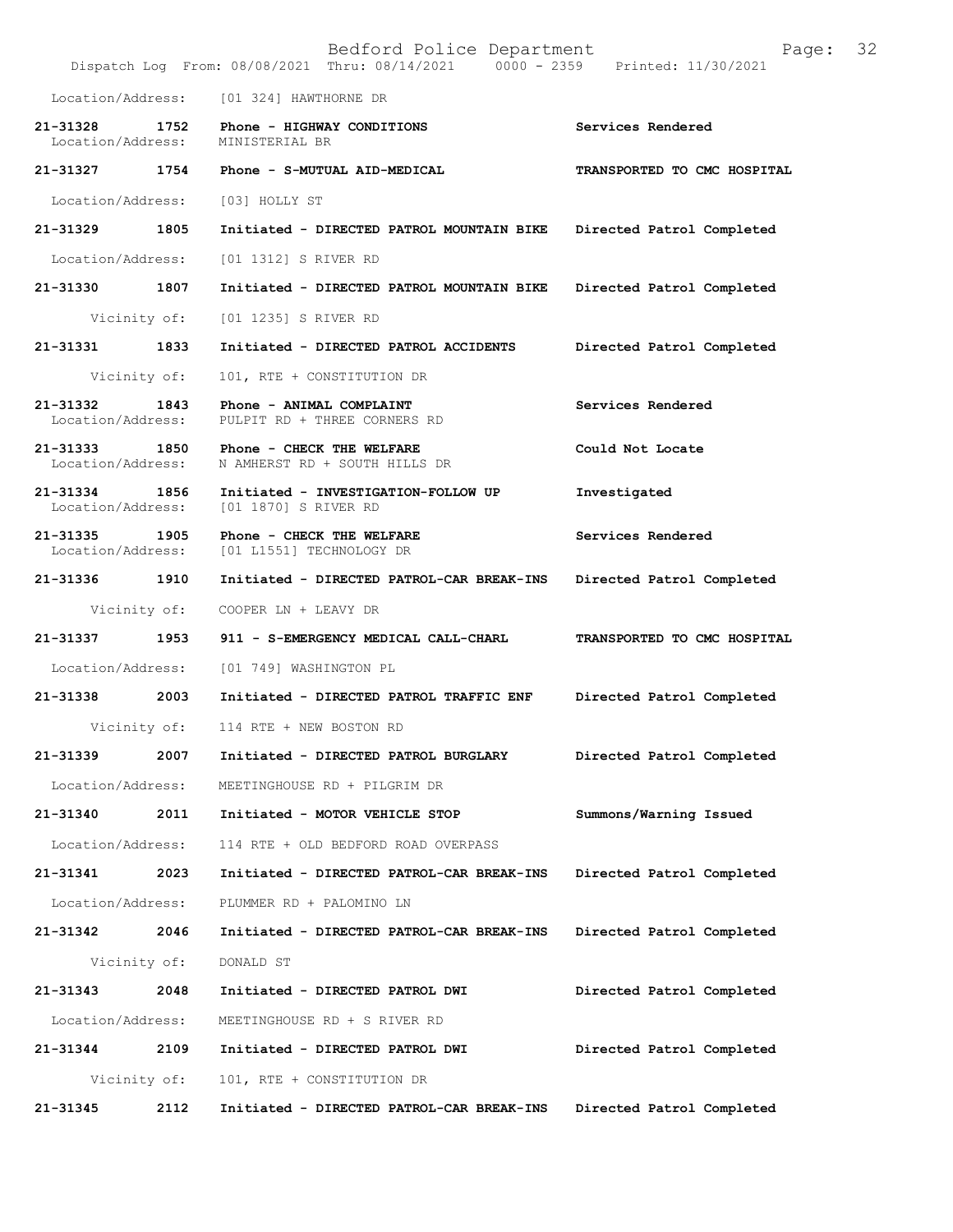Bedford Police Department Page: 33 DispatchLogFrom:08/08/2021Thru:08/14/20210000-2359Printed:11/30/2021

| Location/Address:             |              | S RIVER RD + BACK RIVER RD                                  |                           |
|-------------------------------|--------------|-------------------------------------------------------------|---------------------------|
| 21-31346                      | 2118         | Initiated - MOTOR VEHICLE STOP                              | Summons/Warning Issued    |
| Location/Address:             |              | BACK RIVER RD + S RIVER RD                                  |                           |
| 21-31347                      | 2132         | Initiated - DIRECTED PATROL DWI                             | Directed Patrol Completed |
| Location/Address:             |              | S RIVER RD + HAWTHORNE DR                                   |                           |
| 21-31348<br>Location/Address: | 2144         | Initiated - SUSP ACTIVITIES<br>[01 L562] WALLACE RD         | Services Rendered         |
| 21-31349                      | 2144         | Initiated - MOTOR VEHICLE STOP                              | Summons/Warning Issued    |
| Location/Address:             |              | S RIVER RD                                                  |                           |
| 21-31350                      | 2323         | Initiated - DIRECTED PATROL DWI                             | Directed Patrol Completed |
| Location/Address:             |              | 101, RTE + 114 RTE                                          |                           |
| 21-31351                      | 2324         | Initiated - DIRECTED PATROL DWI                             | Directed Patrol Completed |
|                               | Vicinity of: | S RIVER RD + UPJOHN ST                                      |                           |
| 21-31352                      | 2328         | Initiated - DIRECTED PATROL DWI                             | Directed Patrol Completed |
| Location/Address:             |              | S RIVER RD + MOORES CROSSING RD                             |                           |
| 21-31353<br>Location/Address: | 2332         | Initiated - DISABLED MOTOR VEHICLE<br>101, RTE + WALLACE RD | Services Rendered         |
| $21 - 31354$                  | 2339         | Initiated - MOTOR VEHICLE STOP                              | Summons/Warning Issued    |
| Location/Address:             |              | 101, RTE + NASHUA RD                                        |                           |
| 21-31355                      | 2344         | Initiated - DIRECTED PATROL DWI                             | Directed Patrol Completed |
|                               | Vicinity of: | S RIVER RD + COLBY CT                                       |                           |
| 21-31356 2346                 |              | Initiated - MOTOR VEHICLE STOP                              | Summons/Warning Issued    |
| Location/Address:             |              | S RIVER RD + HAWTHORNE DR                                   |                           |
| 21-31357 2357                 |              | Initiated - MOTOR VEHICLE STOP                              | Summons/Warning Issued    |
| Location/Address:             |              | BACK RIVER RD + TIRRELL RD                                  |                           |
| 21-31358                      | 2357         | Initiated - DIRECTED PATROL DWI                             | Directed Patrol Completed |
| Location/Address:             |              | 101, RTE + KAHLIKO LN                                       |                           |

For Date:  $08/13/2021$  - Friday

| 21-31362 | 0011              | Initiated - MOTOR VEHICLE STOP  | Summons/Warning Issued    |
|----------|-------------------|---------------------------------|---------------------------|
|          | Vicinity of:      | S RIVER RD + WASHINGTON PL      |                           |
| 21-31361 | 0006              | Initiated - DIRECTED PATROL DWI | Directed Patrol Completed |
|          | Location/Address: | S RIVER RD + BACK RIVER RD      |                           |
| 21-31360 | 0005              | Initiated - DIRECTED PATROL DWI | Directed Patrol Completed |
|          | Location/Address: | 114 RTE                         |                           |
| 21-31359 | 0001              | Initiated - DIRECTED PATROL DWI | Directed Patrol Completed |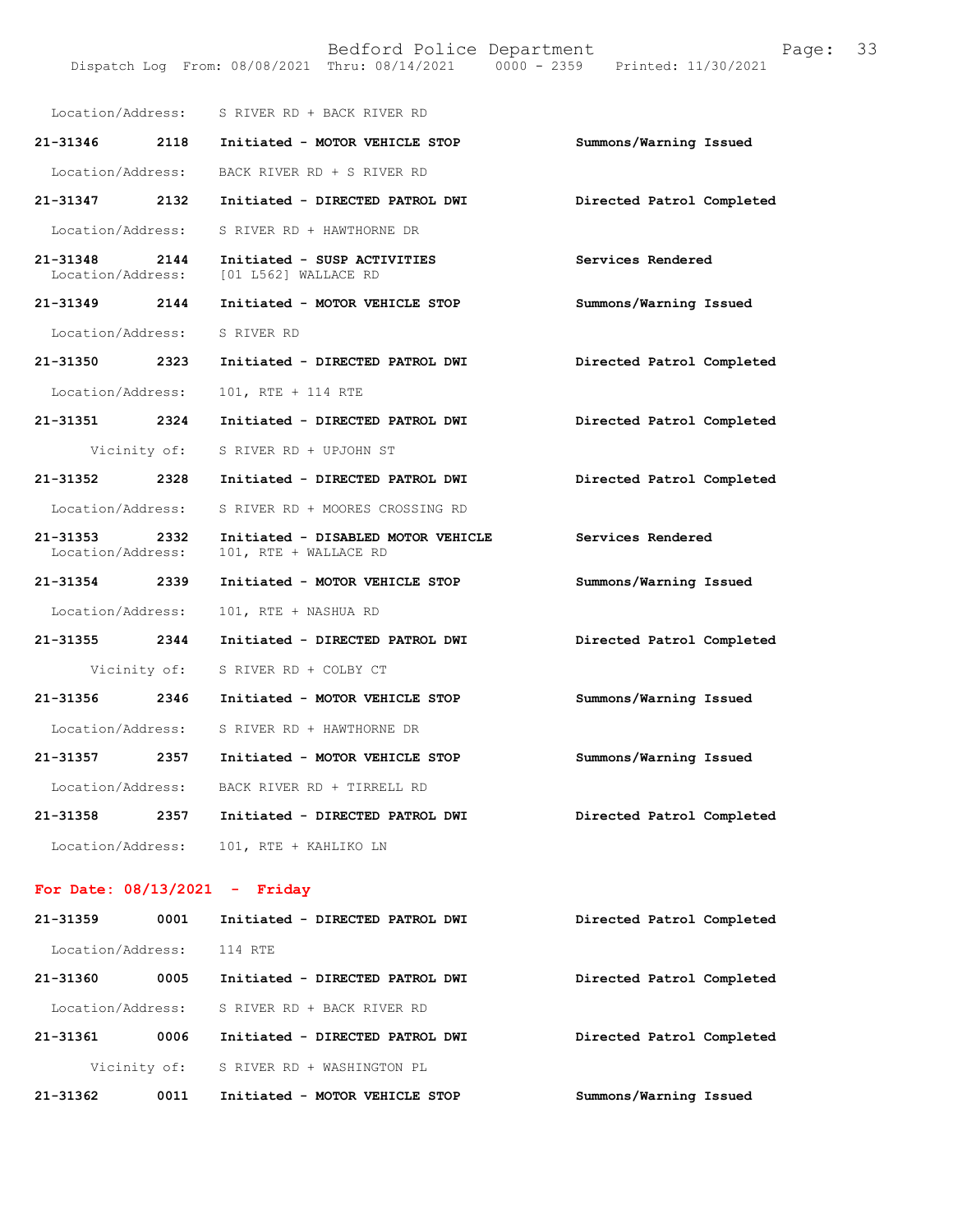|                               |                              | Bedford Police Department<br>Dispatch Log From: 08/08/2021 Thru: 08/14/2021 0000 - 2359 Printed: 11/30/2021                                                                                       | Page:                     | 34 |
|-------------------------------|------------------------------|---------------------------------------------------------------------------------------------------------------------------------------------------------------------------------------------------|---------------------------|----|
|                               | Location/Address:            | S RIVER RD                                                                                                                                                                                        |                           |    |
| 21-31363                      |                              | 0015 Initiated - MOTOR VEHICLE STOP                                                                                                                                                               | Summons/Warning Issued    |    |
| Location/Address:             |                              | 101, RTE + JENKINS RD                                                                                                                                                                             |                           |    |
| 21-31364                      | 0022                         | Initiated - DIRECTED PATROL DWI                                                                                                                                                                   | Directed Patrol Completed |    |
| Location/Address:             |                              | 101, RTE + MEETINGHOUSE RD                                                                                                                                                                        |                           |    |
| 21-31365 0035                 | Location/Address:            | Initiated - SUSP ACTIVITIES<br>[01 L2271] S RIVER RD<br>Refer To Arrest: 21-443-AR                                                                                                                | Arrest(s) Made            |    |
|                               | Arrest:<br>Address:<br>Age:  | PERRY, BRANDON M<br>MANCHESTER, NH<br>29                                                                                                                                                          |                           |    |
|                               | Charges:                     | Cntrl Drug: Sched $1 - 4$ ; Possession subsqt<br>Cntrl Drug: Sched 1 - 4; Possession subsqt<br>Operate after Cert as Habitual Offender<br>Transport Drugs in Motor Vehicle<br>Drive after Rev/Sus |                           |    |
|                               | Refer To Arrest:<br>Arrest:  | $21 - 444 - AR$<br>METHOT, KERRI ANN                                                                                                                                                              |                           |    |
|                               | Address:<br>Age:<br>Charges: | MANCHESTER, NH<br>- 36<br>Cntrl Drug: Sched $1 - 4$ ; Possession                                                                                                                                  |                           |    |
| 21-31366                      | 0052                         | Initiated - DIRECTED PATROL DWI                                                                                                                                                                   | Directed Patrol Completed |    |
| Location/Address:             |                              | 114 RTE + PLUMMER HILL RD                                                                                                                                                                         |                           |    |
| 21-31367                      | 0135                         | Initiated - DIRECTED PATROL DWI                                                                                                                                                                   | Directed Patrol Completed |    |
| Location/Address:             |                              | NEW BOSTON RD + MCALLISTER RD                                                                                                                                                                     |                           |    |
| 21-31368                      | 0143<br>Location/Address:    | Initiated - SUSP ACTIVITIES<br>[01 632] JOPPA HILL RD                                                                                                                                             | Services Rendered         |    |
| 21-31369                      | 0159                         | Initiated - DIRECTED PATROL-CAR BREAK-INS                                                                                                                                                         | Directed Patrol Completed |    |
| Location/Address:             |                              | [01 1312] S RIVER RD                                                                                                                                                                              |                           |    |
| 21-31370                      | 0216                         | Initiated - BUILDING CHECK                                                                                                                                                                        | Building Checked/Secured  |    |
| Location/Address:             |                              | [01 192] NEW BOSTON RD                                                                                                                                                                            |                           |    |
| 21-31371                      | 0217                         | Initiated - BUILDING CHECK                                                                                                                                                                        | Building Checked/Secured  |    |
|                               | Location/Address:            | [01 L848] TECHNOLOGY DR                                                                                                                                                                           |                           |    |
| 21-31372<br>Location/Address: | 0223                         | Initiated - SUSP ACTIVITIES<br>[01 L562] WALLACE RD                                                                                                                                               | Services Rendered         |    |
| 21-31373<br>Location/Address: | 0233                         | Initiated - SUSP ACTIVITIES<br>[01 324] HAWTHORNE DR                                                                                                                                              | Services Rendered         |    |
| 21-31374                      | 0235                         | Initiated - BUILDING CHECK                                                                                                                                                                        | Building Checked/Secured  |    |
|                               | Location/Address:            | [01 284] N AMHERST RD                                                                                                                                                                             |                           |    |
| 21-31375                      | 0328                         | Initiated - DIRECTED PATROL BURGLARY                                                                                                                                                              | Directed Patrol Completed |    |
|                               | Location/Address:            | ATHERSTONE LN                                                                                                                                                                                     |                           |    |
| 21-31376                      | 0331                         | Initiated - DIRECTED PATROL BURGLARY                                                                                                                                                              | Directed Patrol Completed |    |
|                               | Vicinity of:                 | BACK RIVER RD + MEADOWCREST DR                                                                                                                                                                    |                           |    |
| 21-31377                      | 0356<br>Location/Address:    | Phone - MOTOR VEHICLE COMP-IN PROGRESS<br>101, RTE                                                                                                                                                | Services Rendered         |    |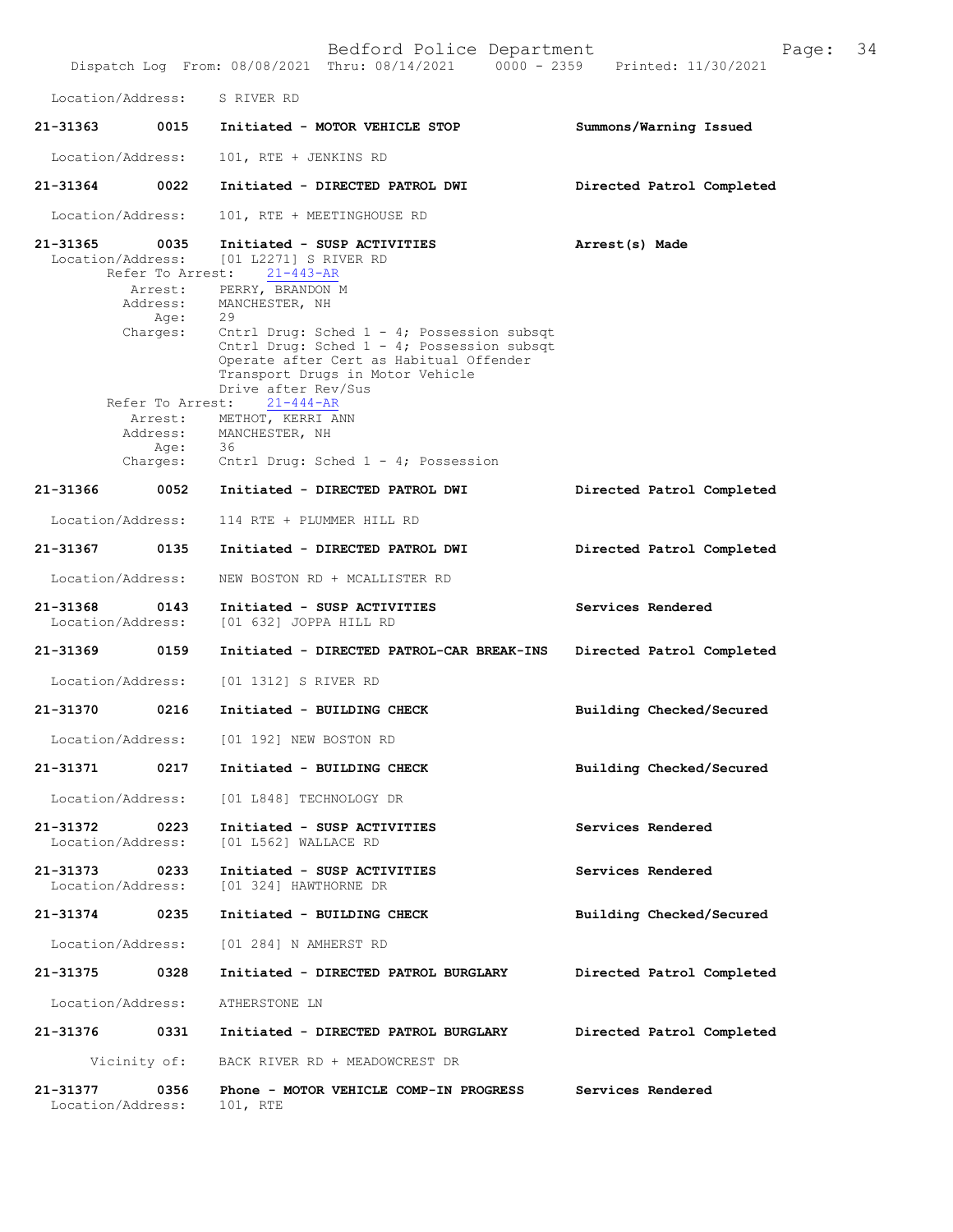21-31378 0416 Initiated - DIRECTED PATROL BURGLARY Directed Patrol Completed Vicinity of: S RIVER RD + PALOMINO LN 21-31379 0426 911 - S-EMERGENCY MEDICAL CALL-CHARL NO TRANSPORT<br>Location/Address: [01 4351 HAWTHORNE DR [01 435] HAWTHORNE DR 21-31380 0527 Initiated - DIRECTED PATROL TRAFFIC ENF Directed Patrol Completed Location/Address: S RIVER RD + TECHNOLOGY DR 21-31381 0540 Initiated - DIRECTED PATROL TRAFFIC ENF Directed Patrol Completed Location/Address: 101, RTE + 114 RTE 21-31382 0553 Initiated - DIRECTED PATROL TRAFFIC ENF Directed Patrol Completed Location/Address: BOYNTON ST + DAVIES ST 21-31383 0614 Initiated - DIRECTED PATROL TRAFFIC ENF Directed Patrol Completed Location/Address: 101, RTE + CHESTNUT DR 21-31384 0656 911 - S-EMERGENCY MEDICAL CALL-CHARL NO TRANSPORT<br>Location/Address: [01 248] RIDGEWOOD RD [01 248] RIDGEWOOD RD 21-31385 0732 Initiated - DIRECTED PATROL TRAFFIC ENF Directed Patrol Completed Location/Address: 101, RTE + JENKINS RD 21-31386 0735 Phone - S-FIRE ALARM Services Rendered Location/Address: [01 1387] TECHNOLOGY DR [01 1387] TECHNOLOGY DR 21-31387 0736 Walk-In - ASSIST-WALK IN Services Rendered 21-31388 0749 Initiated - DIRECTED PATROL ACCIDENTS Directed Patrol Completed Location/Address: 114 RTE + 101, RTE 21-31389 0751 Initiated - DIRECTED PATROL TRAFFIC ENF Directed Patrol Completed Location/Address: S RIVER RD + BACK RIVER RD 21-31390 0757 Initiated - DIRECTED PATROL ACCIDENTS Directed Patrol Completed Location/Address: 101, RTE + HARDY RD 21-31391 0815 Initiated - DIRECTED PATROL TRAFFIC ENF Directed Patrol Completed Location/Address: MEETINGHOUSE RD + 101, RTE 21-31392 0823 Initiated - DIRECTED PATROL TRAFFIC ENF Directed Patrol Completed Location/Address: 101, RTE + HITCHING POST LN 21-31393 0834 Initiated - MOTOR VEHICLE STOP NO PAPERWORK<br>Location/Address: 101, RTE + WALLACE RD 101, RTE + WALLACE RD 21-31394 0848 Initiated - MOTOR VEHICLE STOP Summons/Warning Issued Location/Address: 101, RTE + MEETINGHOUSE RD 21-31396 0849 Phone - LOST PROPERTY No Action Required Location/Address: COBTAIL WAY 21-31395 0852 Initiated - DIRECTED PATROL TRAFFIC ENF Directed Patrol Completed Location/Address: WOODLAWN AVE + DONALD ST

Dispatch Log From: 08/08/2021 Thru: 08/14/2021

Bedford Police Department<br>Thru: 08/14/2021 0000 - 2359 Printed: 11/30/2021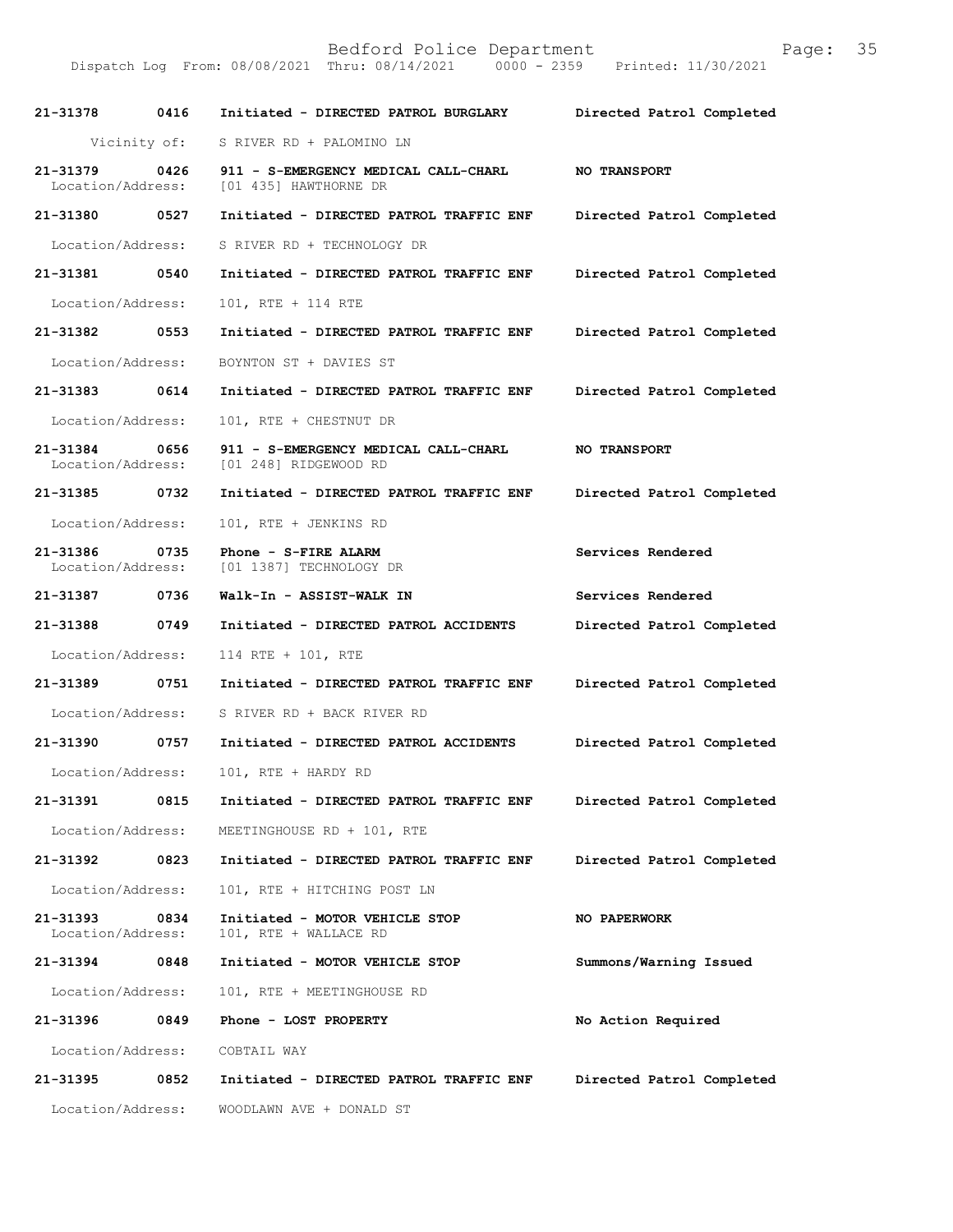21-31397 0906 Initiated - MOTOR VEHICLE STOP Summons/Warning Issued Location/Address: 101, RTE + MEETINGHOUSE RD OFF RAMP 21-31398 0906 Initiated - MOTOR VEHICLE STOP Summons/Warning Issued Location/Address: [01 L481] S RIVER RD 21-31399 0925 Phone - ALARM, BURGLAR Controller and alarm - False<br>
Location/Address: [01 95] RIVERWAY PL [01 95] RIVERWAY PL 21-31400 0944 Initiated - MOTOR VEHICLE STOP Summons/Warning Issued Location/Address: WALLACE RD + BEALS RD 21-31401 0950 Initiated - MOTOR VEHICLE STOP Summons/Warning Issued Location/Address: 101, RTE + CHESTNUT DR 21-31402 0951 Initiated - DIRECTED PATROL TRAFFIC ENF Directed Patrol Completed Location/Address: 101, RTE + WALLACE RD 21-31403 1004 Initiated - DIRECTED PATROL ACCIDENTS Directed Patrol Completed Location/Address: BACK RIVER RD + COUNTY RD 21-31404 1017 Initiated - DIRECTED PATROL BURGLARY Directed Patrol Completed Location/Address: MCALLISTER RD + PASTURE LN 21-31405 1039 Phone - ANIMAL COMPLAINT Could Not Locate<br>Location/Address: COLLENY DR Location/Address: 21-31406 1050 Initiated - DIRECTED PATROL BURGLARY Directed Patrol Completed Location/Address: N AMHERST RD + ROCKWOOD CT 21-31407 1103 Initiated - COMMUNITY POLICING Services Rendered Location/Address: [01 L1607] 101, RTE [01 L1607] 101, RTE 21-31408 1116 Initiated - MOTOR VEHICLE STOP Summons/Warning Issued Location/Address: COUNTY RD + PATTEN RD 21-31409 1119 Initiated - DIRECTED PATROL TRAFFIC ENF Directed Patrol Completed Location/Address: NEW BOSTON RD + WALSCH RD 21-31410 1123 911 - S-EMERGENCY MEDICAL CALL-CHARL TRANSPORTED TO CMC HOSPITAL Location/Address: [01 995] CONSTITUTION DR 21-31411 1131 Phone - POLICE INFORMATION Services Rendered<br>Location/Address: [01 L540] CAMP RD Location/Address: 21-31412 1133 Radio - MOTOR VEHICLE ACCIDENT Services Rendered Location/Address: 101, RTE + 114 RTE 101, RTE + 114 RTE 21-31413 1136 Initiated - DIRECTED PATROL TRAFFIC ENF Directed Patrol Completed Location/Address: 101, RTE + COVENANT WAY 21-31414 1137 Phone - S-MUTUAL AID-MEDICAL NO TRANSPORT Location/Address: [19] MAMMOTH RD Location/Address: 21-31415 1149 Phone - MOTOR VEHICLE ACCIDENT Could Not Locate<br>Location/Address: 101, RTE + MEETINGHOUSE RD OFF RAMP 101, RTE + MEETINGHOUSE RD OFF RAMP

Dispatch Log From: 08/08/2021 Thru: 08/14/2021

Bedford Police Department<br>Thru: 08/14/2021 0000 - 2359 Printed: 11/30/2021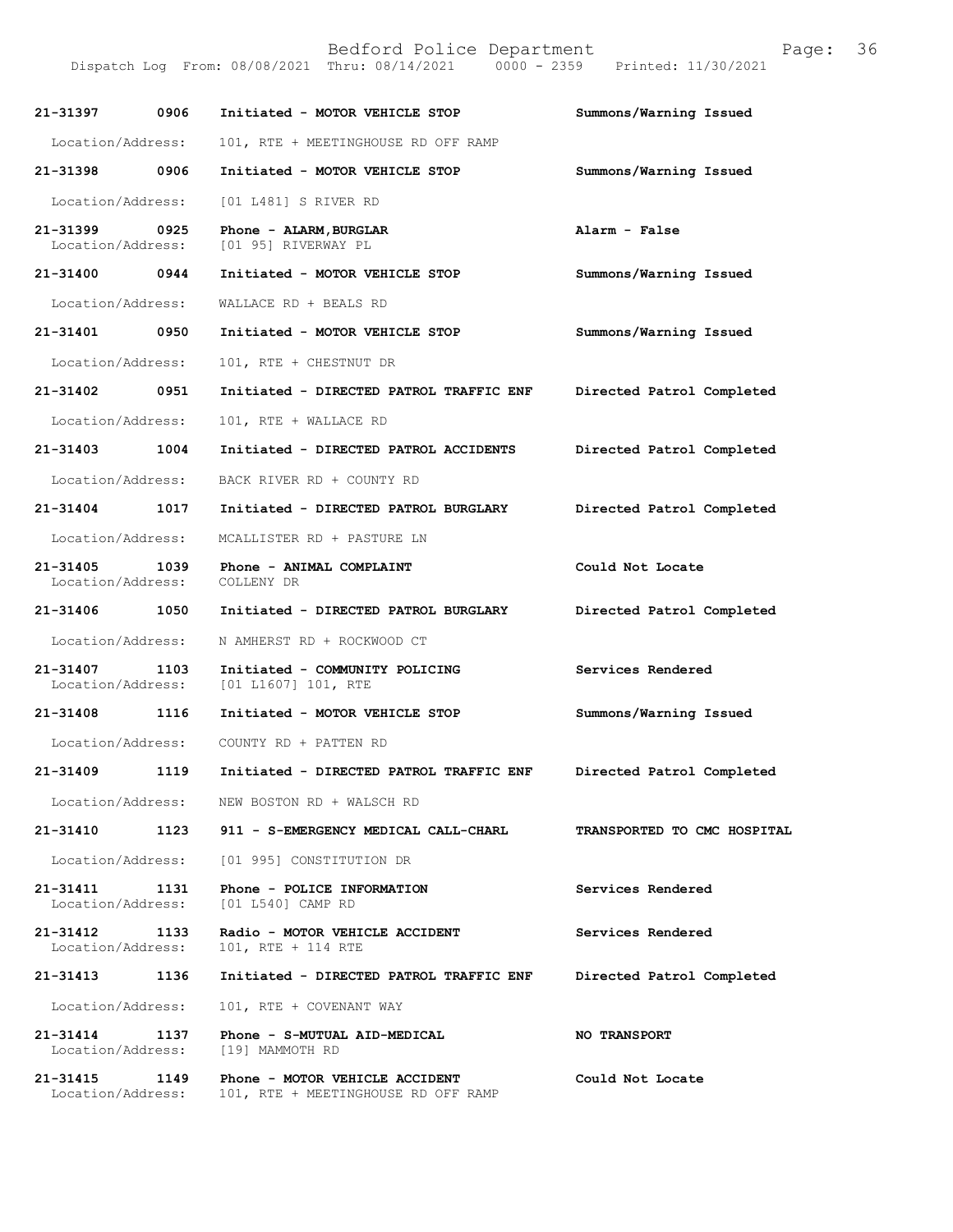|                                                             |      | Bedford Police Department<br>Dispatch Log From: 08/08/2021 Thru: 08/14/2021 0000 - 2359 Printed: 11/30/2021 | 37<br>Page:                    |
|-------------------------------------------------------------|------|-------------------------------------------------------------------------------------------------------------|--------------------------------|
| 21-31416<br>Location/Address: NASHUA RD                     |      | 1237 Phone - MOTOR VEHICLE COMPLAINT                                                                        | Services Rendered              |
|                                                             |      | 21-31419 1250 Phone - ASSIST CITIZEN<br>Location/Address: BACK RIVER RD                                     | Services Rendered              |
| 21-31417 1252 911 - THEFT<br>Location/Address: SANDSTONE DR |      | Refer To Incident: 21-777-OF                                                                                | Investigated                   |
| 21-31418                                                    | 1253 | Phone - S-MUTUAL AID-MEDICAL                                                                                | TRANSPORTED TO CMC HOSPITAL    |
|                                                             |      | Location/Address: [07] S MAIN ST                                                                            |                                |
| 21-31420 1255                                               |      | Initiated - DIRECTED PATROL TRAFFIC ENF                                                                     | Directed Patrol Completed      |
| Location/Address: NASHUA RD                                 |      |                                                                                                             |                                |
|                                                             |      | 21-31423 1255 Phone - DOG COMPLAINT<br>Location/Address: [34] CEDAR DR                                      | Services Rendered              |
| 21-31421 1301 Other - BOLO                                  |      | Location: NASHUA POLICE DEPT                                                                                | Services Rendered              |
| 21-31422 1301 Phone - THEFT<br>Refer To Incident:           |      | Location/Address: [01 2291] PINECREST DR<br>$21 - 778 - OF$                                                 | Investigated                   |
|                                                             |      | 21-31424 1328 Phone - ALARM, BURGLAR<br>Location/Address: [01 L1096] DUBLIN CT                              | Alarm - False                  |
|                                                             |      | 21-31425 1344 Initiated - DIRECTED PATROL TRAFFIC ENF                                                       | Directed Patrol Completed      |
| Location/Address:                                           |      | CAMP RD                                                                                                     |                                |
| 21-31426 1346<br>Location/Address: HILLTOP DR               |      | Phone - ASSIST CITIZEN                                                                                      | Services Rendered              |
|                                                             |      | 21-31427 1351 Phone - S-FIRE ALARM<br>Location/Address: [01 L0000794] OLDE BEDFORD WAY                      | Services Rendered              |
| Refer To Incident:                                          |      | 21-31428 1406 Phone - HARRASSMENT<br>Location/Address: [01 422] 101, RTE<br>$21 - 779 - OF$                 | Services Rendered              |
| 21-31429<br>Location/Address:<br>Refer To Incident:         | 1430 | Phone - FORGERY/COUNTERFEIT<br>[01 1050] DONALD ST<br>$21 - 780 - OF$                                       | Services Rendered              |
| 21-31430                                                    | 1501 | 911 - S-EMERGENCY MEDICAL CALL-CHARL                                                                        | Transported to Elliot Hospital |
| Location/Address:                                           |      | [01 L2098] HAWTHORNE DR                                                                                     |                                |
| 21-31431                                                    | 1529 | Initiated - DIRECTED PATROL TRAFFIC ENF                                                                     | Directed Patrol Completed      |
| Location/Address:                                           |      | S RIVER RD + AUTUMN LN                                                                                      |                                |
| 21-31432                                                    | 1531 | Phone - POLICE INFORMATION                                                                                  | No Action Required             |
| Location/Address:                                           |      | BACK RIVER RD                                                                                               |                                |
| 21-31433<br>Location/Address:                               | 1533 | Initiated - SUSP ACTIVITIES<br>S RIVER RD + WASHINGTON PL                                                   | Services Rendered              |
| 21-31434                                                    | 1535 | Initiated - DIRECTED PATROL TRAFFIC ENF                                                                     | Directed Patrol Completed      |
| Vicinity of:                                                |      | 101, RTE + WALLACE RD                                                                                       |                                |
| 21-31435<br>Location/Address:                               | 1546 | Phone - ALARM, BURGLAR<br>[01 L1278] CAMBRIDGE RD                                                           | Alarm - False                  |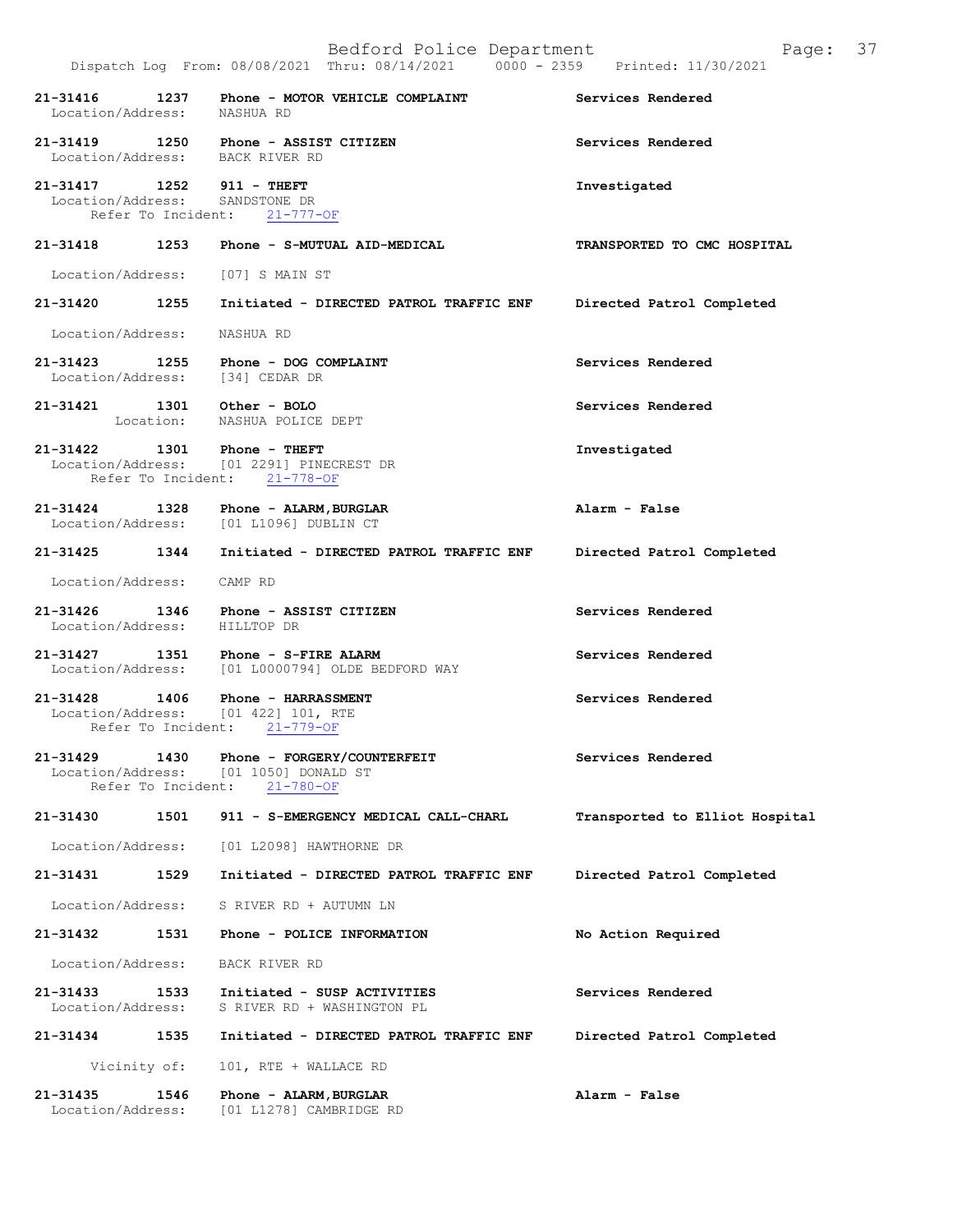|                                    |                                | Dispatch Log From: 08/08/2021 Thru: 08/14/2021<br>$0000 - 2359$                              | Printed: 11/30/2021            |
|------------------------------------|--------------------------------|----------------------------------------------------------------------------------------------|--------------------------------|
| $21 - 31436$                       | 1548                           | 911 - S-EMERGENCY MEDICAL CALL-CHARL                                                         | Transported to Elliot Hospital |
| Location/Address:                  |                                | FOREST DR                                                                                    |                                |
| 21-31437                           | 1553                           | Initiated - MOTOR VEHICLE STOP                                                               | Summons/Warning Issued         |
| Location/Address:                  |                                | 101, RTE                                                                                     |                                |
| 21-31438<br>Location/Address:      | 1600                           | Phone - ALARM, BURGLAR<br>[01 1457] EDINBURGH DR                                             | Alarm - False                  |
| 21-31439<br>Location/Address:      | 1610<br>Refer To Incident:     | 911 - DOMESTIC DISTURB.-IN PROGRESS<br>[01 438] UPJOHN ST<br>$21 - 781 - OF$                 | Services Rendered              |
| 21-31440 1627<br>Location/Address: |                                | 911 - DOG COMPLAINT<br>[01 1387] TECHNOLOGY DR                                               | Investigated                   |
| 21-31443<br>Location/Address:      | 1653<br>Refer To Incident:     | Phone - SEX OFFENSES<br>[01 L2271] S RIVER RD<br>$21 - 782 - OF$                             | Investigated                   |
| 21-31441                           | 1656                           | Initiated - DIRECTED PATROL MOUNTAIN BIKE                                                    | Directed Patrol Completed      |
|                                    | Vicinity of:                   | [01 1235] S RIVER RD                                                                         |                                |
| 21-31442                           | 1656                           | Initiated - DIRECTED PATROL-CAR BREAK-INS                                                    | Directed Patrol Completed      |
| Location/Address:                  |                                | [01 694] S RIVER RD                                                                          |                                |
| 21-31444                           | 1658                           | Initiated - DIRECTED PATROL TRAFFIC ENF                                                      | Directed Patrol Completed      |
| Location/Address:                  |                                | 114 RTE + NEW BOSTON RD                                                                      |                                |
| 21-31445<br>Location/Address:      | 1705                           | Phone - MOTOR VEHICLE COMPLAINT<br>HOLBROOK HILL RD + NEW BOSTON RD                          | Could Not Locate               |
| 21-31446                           | 1709                           | Phone - ALARM, HOLD UP/PANIC                                                                 | Alarm- correct code/reset      |
| Location/Address:                  |                                | [01 L436] S RIVER RD                                                                         |                                |
| 21-31447                           | 1710                           | Initiated - MOTOR VEHICLE STOP                                                               | Summons/Warning Issued         |
| Location/Address:                  |                                | 101, RTE + 114 RTE                                                                           |                                |
| $21 - 31448$<br>Location/Address:  | 1716                           | 911 - MISSING PERSON<br>STEEPLE VIEW LN                                                      | Services Rendered              |
| $21 - 31449$                       | 1738                           | Initiated - DIRECTED PATROL TRAFFIC ENF                                                      | Directed Patrol Completed      |
| Location/Address:                  |                                | S RIVER RD + COLBY CT                                                                        |                                |
| $21 - 31450$                       | 1742                           | Phone - MOTOR VEHICLE COMPLAINT                                                              | No Action Required             |
| Location/Address:                  |                                | 101, RTE + WALLACE RD                                                                        |                                |
| 21-31451                           | 1759<br>Refer To Arrest:       | Initiated - MOTOR VEHICLE STOP<br>Location/Address: [01 324] HAWTHORNE DR<br>$21 - 445 - AR$ | Arrest(s) Made                 |
|                                    | Arrest:<br>Address:<br>Age:    | BELAND, SAMANTHA M<br>MANCHESTER, NH<br>29                                                   |                                |
|                                    | Charges:<br>Refer To Incident: | Cntrl Drug: Sched $1 - 4$ ; Possession<br>Bench Warrants<br>$21 - 798 - OF$                  |                                |
| 21-31452                           | 1813                           | Initiated - MOTOR VEHICLE STOP                                                               | Summons/Warning Issued         |

Location/Address: 101, RTE + BEDFORD CENTER RD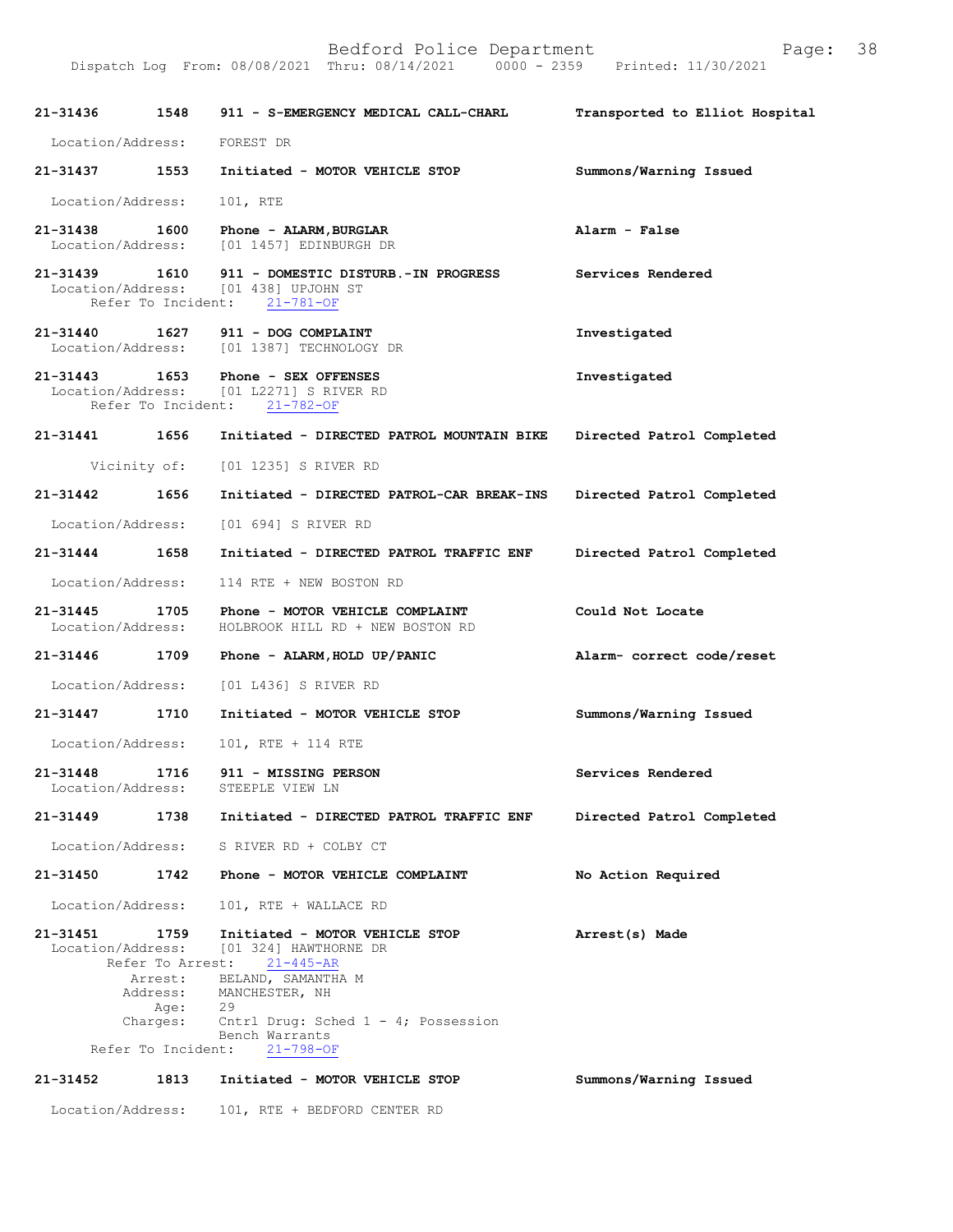|                                    |                    | Bedford Police Department<br>Dispatch Log From: 08/08/2021 Thru: 08/14/2021 0000 - 2359 Printed: 11/30/2021 | Page:                          | 39 |
|------------------------------------|--------------------|-------------------------------------------------------------------------------------------------------------|--------------------------------|----|
| 21-31453 1832                      |                    | Initiated - DIRECTED PATROL-CAR BREAK-INS Directed Patrol Completed                                         |                                |    |
|                                    |                    | Location/Address: [01 L2252] JENKINS RD                                                                     |                                |    |
| 21-31454 1835                      |                    | Initiated - MOTOR VEHICLE STOP                                                                              | Summons/Warning Issued         |    |
| Location/Address:                  |                    | $114$ RTE + $101$ , RTE                                                                                     |                                |    |
| 21-31455 1850                      |                    | Initiated - MOTOR VEHICLE STOP                                                                              | Summons/Warning Issued         |    |
| Location/Address:                  |                    | [07] SECOND ST                                                                                              |                                |    |
| 21-31456 1859<br>Location/Address: |                    | Phone - DOG COMPLAINT<br>[01 1050] DONALD ST                                                                | Could Not Locate               |    |
| 21-31457 1918                      |                    | Initiated - MOTOR VEHICLE STOP                                                                              | Summons/Warning Issued         |    |
| Location/Address:                  |                    | 101, RTE + GREY ROCK RD                                                                                     |                                |    |
| 21-31458 1940                      |                    | Initiated - DIRECTED PATROL-CAR BREAK-INS                                                                   | Directed Patrol Completed      |    |
| Location/Address:                  |                    | N AMHERST RD + WALLACE RD                                                                                   |                                |    |
| 21-31459 1947                      |                    | Initiated - DIRECTED PATROL-CAR BREAK-INS Directed Patrol Completed                                         |                                |    |
|                                    | Vicinity of:       | COUNTY RD + NASHUA RD                                                                                       |                                |    |
| 21-31460 1952<br>Location/Address: |                    | Phone - ALARM, BURGLAR<br>[01 L1173] TECHNOLOGY DR                                                          | Alarm - False                  |    |
| 21-31461 2005                      |                    | Initiated - DIRECTED PATROL BURGLARY                                                                        | Directed Patrol Completed      |    |
| Location/Address:                  |                    | N AMHERST RD + CAMPBELL RD                                                                                  |                                |    |
| Location/Address:                  |                    | 21-31462 2016 911 - MOTOR VEHICLE ACCIDENT<br>WALLACE RD                                                    | Services Rendered              |    |
|                                    |                    | 21-31463 2049 Initiated - MOTOR VEHICLE STOP                                                                | Summons/Warning Issued         |    |
|                                    |                    | Location/Address: [01 308] COLBY CT                                                                         |                                |    |
| Location/Address:                  |                    | 21-31464 2059 Phone - ANIMAL COMPLAINT<br>OLD STONE WAY                                                     | Services Rendered              |    |
| $21 - 31465$                       | 2116               | 911 - S-MOTOR VEHICLE ACCIDENT INJ                                                                          | Transported to Elliot Hospital |    |
| Location/Address:                  | Refer To Incident: | NEW BOSTON RD + HOLBROOK RD<br>$21 - 783 - OF$                                                              |                                |    |
| 21-31466<br>Location/Address:      | 2153               | Phone - S-FIRE ALARM<br>[01 2307] WILDWOOD DR                                                               | Services Rendered              |    |
| 21-31467                           | 2315               | 911 - S-EMERGENCY MEDICAL CALL-DELTA                                                                        | Transported to Elliot Hospital |    |
| Location/Address:                  |                    | F.E. EVERETT SOUTH TPKE                                                                                     |                                |    |

| $21 - 31468$ | 2351 | Initiated - DIRECTED PATROL DWI           | Directed Patrol Completed |
|--------------|------|-------------------------------------------|---------------------------|
|              |      | Vicinity of: S RIVER RD + HAWTHORNE DR    |                           |
| $21 - 31469$ | 2353 | Initiated - DIRECTED PATROL DWI           | Directed Patrol Completed |
|              |      | Location/Address: 101, RTE + GREY ROCK RD |                           |

## For Date:  $08/14/2021$  - Saturday

| 21-31470<br>0011<br>Initiated - DIRECTED PATROL DWI | Directed Patrol Completed |
|-----------------------------------------------------|---------------------------|
|-----------------------------------------------------|---------------------------|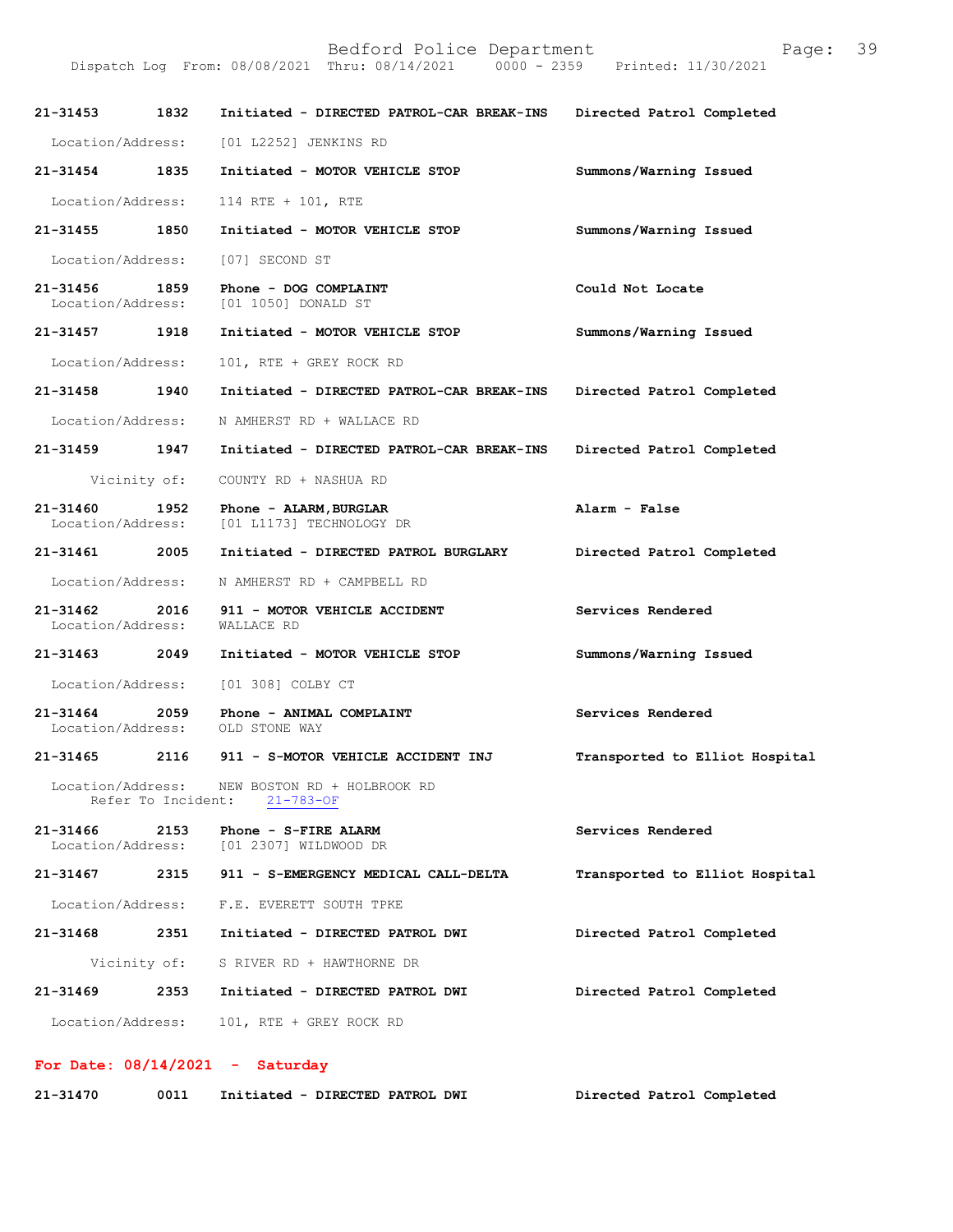|                               |                                                                                                 | Bedford Police Department<br>Dispatch Log From: 08/08/2021 Thru: 08/14/2021 0000 - 2359 Printed: 11/30/2021                                                                                                                                                                                                                                                                                    | 40<br>Page:                        |
|-------------------------------|-------------------------------------------------------------------------------------------------|------------------------------------------------------------------------------------------------------------------------------------------------------------------------------------------------------------------------------------------------------------------------------------------------------------------------------------------------------------------------------------------------|------------------------------------|
|                               |                                                                                                 | Vicinity of: S RIVER RD + KILTON RD                                                                                                                                                                                                                                                                                                                                                            |                                    |
| 21-31471                      |                                                                                                 | 0016 Initiated - DIRECTED PATROL DWI                                                                                                                                                                                                                                                                                                                                                           | Directed Patrol Completed          |
| Location/Address:             |                                                                                                 | 101, RTE + WALLACE RD                                                                                                                                                                                                                                                                                                                                                                          |                                    |
| 21-31472                      | 0116                                                                                            | Initiated - DIRECTED PATROL DWI                                                                                                                                                                                                                                                                                                                                                                | Directed Patrol Completed          |
| Location/Address:             |                                                                                                 | 101, RTE + JOPPA HILL RD                                                                                                                                                                                                                                                                                                                                                                       |                                    |
| 21-31473                      | 0218                                                                                            | Initiated - DIRECTED PATROL DWI                                                                                                                                                                                                                                                                                                                                                                | Directed Patrol Completed          |
| Vicinity of:                  |                                                                                                 | 101, RTE + 114 RTE                                                                                                                                                                                                                                                                                                                                                                             |                                    |
| 21-31474                      | 0220                                                                                            | Initiated - DIRECTED PATROL BURGLARY                                                                                                                                                                                                                                                                                                                                                           | Directed Patrol Completed          |
|                               |                                                                                                 | Vicinity of: HARDY RD + SOUTH HILLS DR                                                                                                                                                                                                                                                                                                                                                         |                                    |
| 21-31475                      | 0220                                                                                            | Initiated - DIRECTED PATROL DWI                                                                                                                                                                                                                                                                                                                                                                | Directed Patrol Completed          |
|                               |                                                                                                 | Location/Address: S RIVER RD + AUTUMN LN                                                                                                                                                                                                                                                                                                                                                       |                                    |
| 21-31476 0254                 |                                                                                                 | Initiated - MOTOR VEHICLE STOP                                                                                                                                                                                                                                                                                                                                                                 | Summons/Warning Issued             |
| Location/Address:             |                                                                                                 | S RIVER RD + HAWTHORNE DR                                                                                                                                                                                                                                                                                                                                                                      |                                    |
| 21-31477                      | 0306                                                                                            | Initiated - DIRECTED PATROL BURGLARY                                                                                                                                                                                                                                                                                                                                                           | Directed Patrol Completed          |
| Location/Address:             |                                                                                                 | BEALS RD + JENKINS RD                                                                                                                                                                                                                                                                                                                                                                          |                                    |
| 21-31478<br>Location/Address: | 0307                                                                                            | Initiated - SUSP ACTIVITIES<br>[01 324] HAWTHORNE DR                                                                                                                                                                                                                                                                                                                                           | Services Rendered                  |
| $21 - 31479$                  | 0337<br>Refer To Arrest:<br>Arrest:<br>Age:<br>Refer To Arrest:<br>Address:<br>Age:<br>Charges: | Initiated - SUSP ACTIVITIES<br>Location/Address: [01 L2271] S RIVER RD<br>21-446-AR<br>LABRAKE, ROBERT<br>Address: STAR LAKE, NY<br>- 28<br>Charges: Cntrl Drug: Sched $1 - 4$ ; Possession<br>Cntrl Drug: Sched $1 - 4$ ; Possession<br>$21 - 447 - AR$<br>Arrest: KENTILE, RICHARD<br>TUPPER LAKE, NY<br>54<br>Cntrl Drug: Sched $1 - 4$ ; Possession<br>Cntrl Drug: Sched 1 - 4; Possession | Arrest(s) Made                     |
| 21-31480<br>Location/Address: | 0344                                                                                            | 911 - ANIMAL COMPLAINT<br>BEAVER LN                                                                                                                                                                                                                                                                                                                                                            | Services Rendered                  |
| 21-31481                      | 0455                                                                                            | Initiated - MOTOR VEHICLE STOP                                                                                                                                                                                                                                                                                                                                                                 | Summons/Warning Issued             |
| Location/Address:             |                                                                                                 | 101, RTE + WALLACE RD                                                                                                                                                                                                                                                                                                                                                                          |                                    |
| 21-31482                      | 0506                                                                                            | Initiated - MOTOR VEHICLE STOP                                                                                                                                                                                                                                                                                                                                                                 | Summons/Warning Issued             |
| Location/Address:             |                                                                                                 | 101, RTE + NASHUA RD                                                                                                                                                                                                                                                                                                                                                                           |                                    |
| 21-31483                      | 0524                                                                                            | 911 - S-EMERGENCY MEDICAL CALL-BRAVO                                                                                                                                                                                                                                                                                                                                                           | Transported to Elliot Hospital     |
| Location/Address:             |                                                                                                 | [01 1387] TECHNOLOGY DR                                                                                                                                                                                                                                                                                                                                                                        |                                    |
| 21-31484                      | 0739                                                                                            | 911 - S-EMERGENCY MEDICAL CALL-CHARL                                                                                                                                                                                                                                                                                                                                                           | <b>TRANSPORTED TO CMC HOSPITAL</b> |
| Location/Address:             |                                                                                                 | [01 2198] OLD BEDFORD RD                                                                                                                                                                                                                                                                                                                                                                       |                                    |
| 21-21451                      | 0800                                                                                            | Other - POLICE INFORMATION                                                                                                                                                                                                                                                                                                                                                                     | No Action Required                 |
| Location/Address:             |                                                                                                 | [01 L1706] NEW BOSTON RD                                                                                                                                                                                                                                                                                                                                                                       |                                    |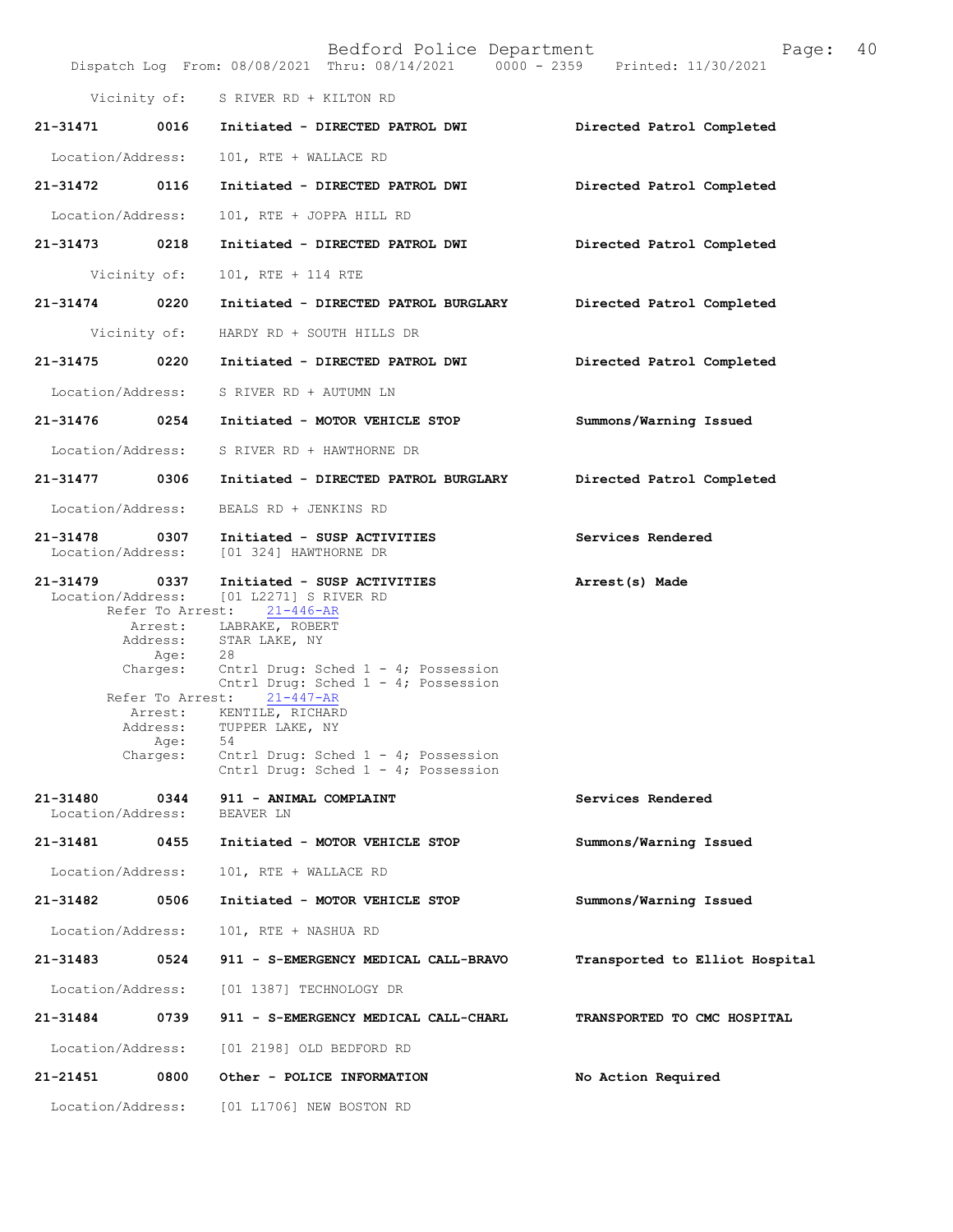Bedford Police Department<br>Thru: 08/14/2021 0000 - 2359 Printed: 11/30/2021 Dispatch Log From: 08/08/2021 Thru: 08/14/2021 21-31485 0829 Initiated - DIRECTED PATROL TRAFFIC ENF Directed Patrol Completed Location/Address: WALLACERD + 101, RTE 21-31486 0838 Initiated - MOTOR VEHICLE STOP Summons/Warning Issued Location/Address: 101, RTE + TWIN BROOK LN 21-31487 0847 Initiated - DIRECTED PATROL TRAFFIC ENF Directed Patrol Completed Location/Address: 114 RTE + NEW BOSTON RD 21-31488 0855 Walk-In - FINGERPRINTS Services Rendered Location/Address: WOODLAWN AVE Location/Address: 21-31489 0857 Initiated - DIRECTED PATROL TRAFFIC ENF Directed Patrol Completed Location/Address: WALLACE RD + NASHUA RD 21-31490 0918 Initiated - DIRECTED PATROL TRAFFIC ENF Directed Patrol Completed Location/Address: WALLACERD + HANCOCKDR 21-314910919 911-THEFT Investigated Location/Address: HERSEY ST<br>Refer To Incident: 21-784-OF Refer To Incident: 21-31492 0936 911 - S-EMERGENCY MEDICAL CALL-DELTA NO TRANSPORT<br>Location/Address: [01 L2471] S RIVER RD [01 L2471] S RIVER RD 21-31493 0939 Initiated - DIRECTED PATROL TRAFFIC ENF Directed Patrol Completed Location/Address: LIBERTY HILL RD + OLDE ENGLISH RD 21-31494 0941 Initiated - MOTOR VEHICLE STOP Summons/Warning Issued Location/Address: LIBERTY HILL RD 21-31495 0942 Phone - ALARM, BURGLAR Alarm-correctcode/reset Location/Address: [01 L685] HARVARD LN 21-31496 0946 911 - S-CHECKAN ODOR Services Rendered Location/Address: 21-31497 0949 Phone - ASSIST OTHER AGENCY Directed Patrol Completed Location: [21] NASHUA PD 21-31498 1007 Initiated - MOTOR VEHICLE STOP Summons/Warning Issued Location/Address: 101, RTE + 114 RTE 21-31499 1013 Initiated - MOTOR VEHICLE STOP Summons/Warning Issued Location/Address: 114 RTE 21-31500 1013 Initiated - DIRECTED PATROL TRAFFIC ENF Directed Patrol Completed Location/Address: S RIVER RD + COLBY CT 21-31501 1026 Phone - BOLO<br>
Location: FRANKLIN FRANKLIN 21-31502 1033 Walk-In - FINGERPRINTS Services Rendered Location/Address: [07] OAK ST Location/Address: 21-31503 1115 Phone - Parking Complaint No Action Required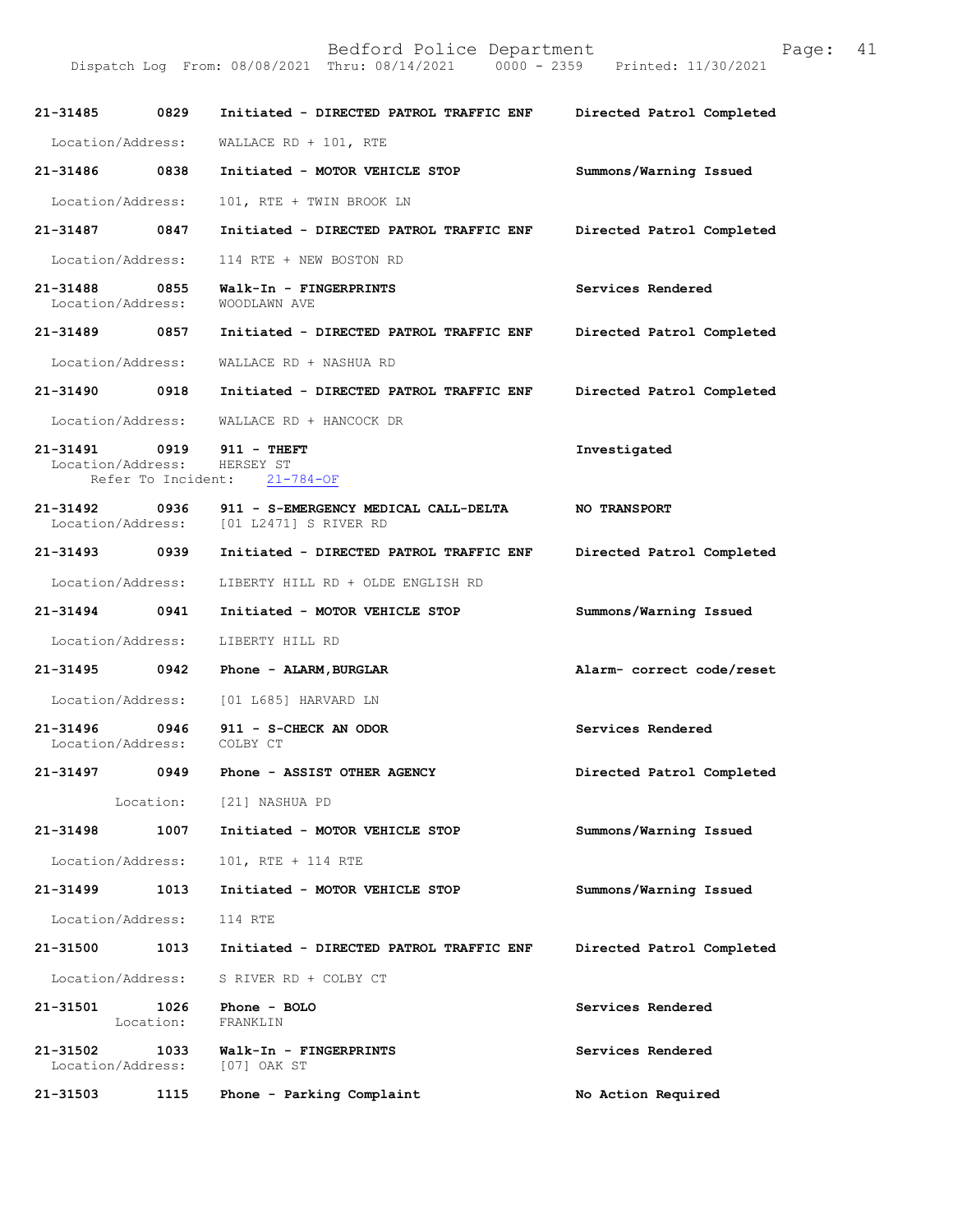|                               |              | Bedford Police Department<br>Dispatch Log From: 08/08/2021 Thru: 08/14/2021 0000 - 2359 Printed: 11/30/2021        | Page:                          | 42 |
|-------------------------------|--------------|--------------------------------------------------------------------------------------------------------------------|--------------------------------|----|
|                               |              | Location/Address: MARSTON DR                                                                                       |                                |    |
|                               |              | 21-31504 1120 Phone - ASSIST CITIZEN<br>Location/Address: [01 474] CONSTITUTION DR<br>Refer To Incident: 21-782-OF | Services Rendered              |    |
| 21-31505                      | 1137         | Initiated - DIRECTED PATROL TRAFFIC ENF                                                                            | Directed Patrol Completed      |    |
| Location/Address:             |              | JENKINS RD + BEALS RD                                                                                              |                                |    |
| 21-31506 1144                 |              | Walk-In - FINGERPRINTS<br>Location/Address: [01 474] CONSTITUTION DR                                               | Services Rendered              |    |
| 21-31507 1214                 |              | Initiated - DIRECTED PATROL BURGLARY                                                                               | Directed Patrol Completed      |    |
|                               |              | Location/Address: N AMHERST RD + SCOTT RD                                                                          |                                |    |
| 21-31509 1231                 |              | Initiated - INVESTIGATION-FOLLOW UP<br>Location/Address: [07 M2] ELLIOT WAY<br>Refer To Incident: 21-783-OF        | Investigated                   |    |
| 21-31508 1234                 |              | Initiated - MOTOR VEHICLE STOP                                                                                     | Summons/Warning Issued         |    |
| Location/Address:             |              | 101, RTE + OLDE BEDFORD WAY                                                                                        |                                |    |
| 21-31510                      | 1249         | Phone - S-MUTUAL AID-MEDICAL                                                                                       | Transported to Elliot Hospital |    |
| Location/Address:             |              | [07] S MAIN ST                                                                                                     |                                |    |
| 21-31511 1259                 |              | Initiated - DIRECTED PATROL ACCIDENTS                                                                              | Directed Patrol Completed      |    |
| Location/Address:             |              | JENKINS RD + 101, RTE                                                                                              |                                |    |
| 21-31512 1313                 |              | Initiated - MOTOR VEHICLE STOP                                                                                     | Summons/Warning Issued         |    |
| Location/Address:             |              | 101, RTE + COVENANT WAY                                                                                            |                                |    |
| 21-31513 1320                 |              | Initiated - DIRECTED PATROL TRAFFIC ENF                                                                            | Directed Patrol Completed      |    |
|                               |              | Vicinity of: WALLACE RD + CANDY LN                                                                                 |                                |    |
| 21-31514 1323                 |              | Initiated - MOTOR VEHICLE STOP                                                                                     | Summons/Warning Issued         |    |
| Location/Address:             |              | BEALS RD + CABOT LN                                                                                                |                                |    |
| 21-31515                      | 1341         | Initiated - DIRECTED PATROL TRAFFIC ENF                                                                            | Directed Patrol Completed      |    |
| Location/Address:             |              | GAGE GIRLS RD + BEALS RD                                                                                           |                                |    |
| 21-31516                      | 1403         | Initiated - MOTOR VEHICLE STOP                                                                                     | Summons/Warning Issued         |    |
| Location/Address:             |              | 101, RTE + WALLACE RD                                                                                              |                                |    |
| 21-31517                      | 1414         | Initiated - MOTOR VEHICLE STOP                                                                                     | Summons/Warning Issued         |    |
| Location/Address:             |              | WALLACE RD + ALDER WAY                                                                                             |                                |    |
| 21-31518<br>Location/Address: | 1506         | 911 - MOTOR VEHICLE ACCIDENT<br>[01 L1803] S RIVER RD                                                              | Services Rendered              |    |
| 21-31519                      | 1539         | Initiated - DIRECTED PATROL TRAFFIC ENF                                                                            | Directed Patrol Completed      |    |
|                               | Vicinity of: | S RIVER RD + MEETINGHOUSE RD                                                                                       |                                |    |
| 21-31520                      | 1542         | Initiated - DIRECTED PATROL TRAFFIC ENF                                                                            | Directed Patrol Completed      |    |
| Location/Address:             |              | 114 RTE + WHITE AVE                                                                                                |                                |    |
| 21-31521                      | 1612         | Initiated - DIRECTED PATROL TRAFFIC ENF                                                                            | Directed Patrol Completed      |    |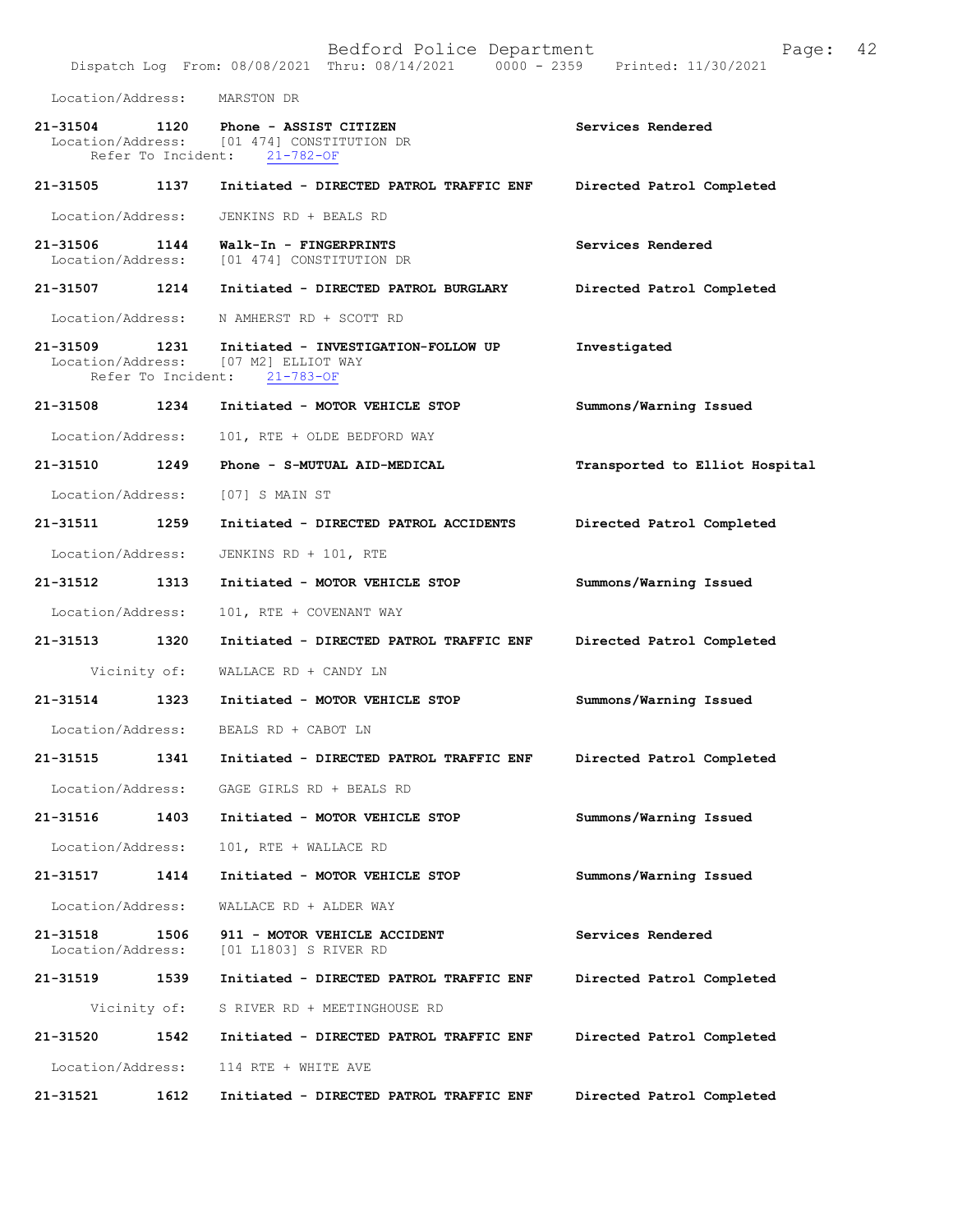|                               |                                                                       | Bedford Police Department<br>Dispatch Log From: 08/08/2021 Thru: 08/14/2021 0000 - 2359 Printed: 11/30/2021                                             | 43<br>Page:               |
|-------------------------------|-----------------------------------------------------------------------|---------------------------------------------------------------------------------------------------------------------------------------------------------|---------------------------|
|                               |                                                                       | Location/Address: [01 192] NEW BOSTON RD                                                                                                                |                           |
| 21-31522                      | 1612                                                                  | Initiated - DIRECTED PATROL TRAFFIC ENF                                                                                                                 | Directed Patrol Completed |
| Vicinity of:                  |                                                                       | S RIVER RD + COLBY CT                                                                                                                                   |                           |
| 21-31523                      | 1628                                                                  | Initiated - MOTOR VEHICLE STOP                                                                                                                          | Summons/Warning Issued    |
| Location/Address:             |                                                                       | NEW BOSTON RD + DUNLAP DR                                                                                                                               |                           |
| 21-31524                      | 1629                                                                  | Initiated - DIRECTED PATROL ACCIDENTS                                                                                                                   | Directed Patrol Completed |
| Vicinity of:                  |                                                                       | S RIVER RD + SOMERVILLE DR                                                                                                                              |                           |
| 21-31525                      | 1635                                                                  | Initiated - DIRECTED PATROL TRAFFIC ENF                                                                                                                 | Directed Patrol Completed |
| Location/Address:             |                                                                       | 101, RTE + KAHLIKO LN                                                                                                                                   |                           |
| 21-31526 1648                 |                                                                       | Initiated - DIRECTED PATROL TRAFFIC ENF                                                                                                                 | Directed Patrol Completed |
| Location/Address:             |                                                                       | WALLACE RD + MAGAZINE ST                                                                                                                                |                           |
| 21-31527                      | 1650                                                                  | Initiated - MOTOR VEHICLE STOP                                                                                                                          | Summons/Warning Issued    |
| Location/Address:             |                                                                       | S RIVER RD + IRON HORSE DR                                                                                                                              |                           |
| 21-31528                      | 1711                                                                  | Initiated - MOTOR VEHICLE STOP                                                                                                                          | Summons/Warning Issued    |
| Location/Address:             |                                                                       | WALLACE RD + ROYAL ST                                                                                                                                   |                           |
| 21-31529                      | 1719                                                                  | Initiated - MOTOR VEHICLE STOP                                                                                                                          | Summons/Warning Issued    |
| Location/Address:             |                                                                       | MEETINGHOUSE RD                                                                                                                                         |                           |
| 21-31530                      | 1730                                                                  | Initiated - DIRECTED PATROL TRAFFIC ENF                                                                                                                 | Directed Patrol Completed |
| Location/Address:             |                                                                       | 101, RTE + CONSTITUTION DR                                                                                                                              |                           |
| 21-31531                      | 1737                                                                  | Initiated - DIRECTED PATROL TRAFFIC ENF                                                                                                                 | Directed Patrol Completed |
| Vicinity of:                  |                                                                       | S RIVER RD + PARK DR                                                                                                                                    |                           |
| 21-31532<br>Location/Address: | 1739<br>Refer To Summons:<br>Summons:<br>Address:<br>Age:<br>Charges: | Initiated - MOTOR VEHICLE STOP<br>MEETINGHOUSE RD<br>$21 - 448 - AR$<br>SOWEMIMO, ADEBAYO<br>MANCHESTER, NH<br>34<br>License Regd; Op w/o Valid License | Arrest(s) Made            |
| 21-31533<br>Location/Address: | 1756                                                                  | Phone - MOTOR VEHICLE COMPLAINT<br>101, RTE                                                                                                             | Could Not Locate          |
| 21-31534<br>Location/Address: | 1812                                                                  | Phone - S-SERVICE CALL<br>AMERICAN BEAUTY LN                                                                                                            | Services Rendered         |
| 21-31535                      | 1820                                                                  | Initiated - DIRECTED PATROL-CAR BREAK-INS                                                                                                               | Directed Patrol Completed |
| Location/Address:             |                                                                       | [01 L1804] S RIVER RD                                                                                                                                   |                           |
| 21-31536                      | 1826                                                                  | Phone - S-MUTUAL AID-MEDICAL                                                                                                                            | No Action Required        |
| Location/Address:             |                                                                       | [07] MCGREGOR ST                                                                                                                                        |                           |
| 21-31537                      | 1830                                                                  | Initiated - DIRECTED PATROL-CAR BREAK-INS                                                                                                               | Directed Patrol Completed |
| Location/Address:             |                                                                       | [01 1050] DONALD ST                                                                                                                                     |                           |
| 21-31538<br>Location/Address: | 1852                                                                  | Phone - RESTRAINING ORDER<br>[01 335] COLBY CT                                                                                                          | Investigated              |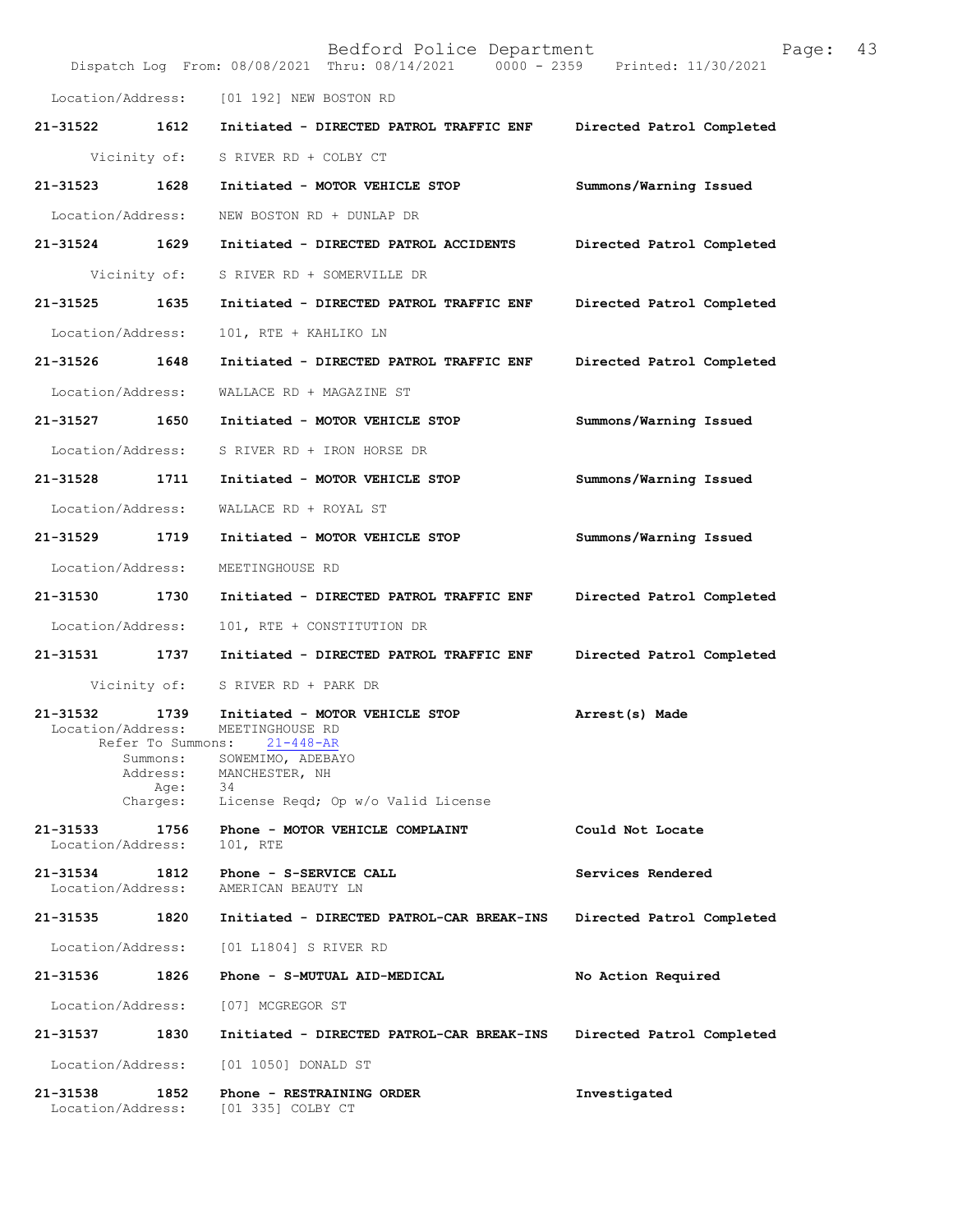|                                                          |           |                                                                                               | Printed: 11/30/2021       |  |
|----------------------------------------------------------|-----------|-----------------------------------------------------------------------------------------------|---------------------------|--|
| 21-31539                                                 | 1901      | Initiated - DIRECTED PATROL-CAR BREAK-INS                                                     | Directed Patrol Completed |  |
| Location/Address:                                        |           | [01 1108] LEAVY DR                                                                            |                           |  |
| 21-31540<br>Location/Address:                            | 1913      | Initiated - RESTRAINING ORDER SERVICE<br>[01 335] COLBY CT                                    | Services Rendered         |  |
| 21-31541<br>Location/Address:                            | 1932      | Phone - DISABLED MOTOR VEHICLE<br>101, RTE                                                    | Services Rendered         |  |
| 21-31542                                                 | 2006      | Initiated - DIRECTED PATROL BURGLARY                                                          | Directed Patrol Completed |  |
| Location/Address:                                        |           | DONALD ST + CURTIS LN                                                                         |                           |  |
| 21-31543 2019<br>Location/Address:<br>Refer To Incident: |           | Phone - THEFT<br>[01 335] COLBY CT<br>$21 - 785 - OF$                                         | Investigated              |  |
| $21 - 31544$<br>Location/Address:                        | 2040      | Phone - CRIMINAL TRESPASS-IN PROGRESS<br>[01 1312] S RIVER RD<br>Refer To Incident: 21-786-OF | Investigated              |  |
| 21-31545                                                 | 2052      | Initiated - BUILDING CHECK                                                                    | Building Checked/Secured  |  |
| Location/Address:                                        |           | [01 L653] OLD BEDFORD RD                                                                      |                           |  |
| 21-31546                                                 | 2109      | Initiated - MOTOR VEHICLE STOP                                                                | Summons/Warning Issued    |  |
| Location/Address:                                        |           | MCALLISTER RD + NEW BOSTON RD                                                                 |                           |  |
| 21-31547<br>2125                                         |           | Initiated - BUILDING CHECK                                                                    | Building Checked/Secured  |  |
| Location/Address:                                        |           | [01 192] NEW BOSTON RD                                                                        |                           |  |
| 21-31548<br>2131                                         |           | Initiated - BUILDING CHECK                                                                    | Merge: 21-31549 By: 0233  |  |
| Location/Address:                                        |           | [01 L1706] NEW BOSTON RD                                                                      |                           |  |
| 21-31549                                                 | 2132      | Initiated - BUILDING CHECK                                                                    | Building Checked/Secured  |  |
| Location/Address:                                        |           | [01 L1706] NEW BOSTON RD                                                                      |                           |  |
| 21-31550                                                 | 2133      | Initiated - BUILDING CHECK                                                                    | Building Checked/Secured  |  |
| Location/Address:                                        |           | [01 L0000792] S RIVER RD                                                                      |                           |  |
| 2135<br>21-31551                                         |           | Phone - LOST PROPERTY                                                                         | No Action Required        |  |
| Location/Address:                                        |           | BEDFORD CENTER RD                                                                             |                           |  |
| 21-31552                                                 | 2153      | Initiated - BUILDING CHECK                                                                    | Building Checked/Secured  |  |
| Location/Address:                                        |           | HAWTHORNE DR + S RIVER RD                                                                     |                           |  |
| 21-31553                                                 | 2153      | Initiated - BUILDING CHECK                                                                    | Building Checked/Secured  |  |
|                                                          | Location: | HOTELS WITH SEC 3/4 ON FOOT                                                                   |                           |  |
| 21-31554<br>Location/Address:                            | 2159      | Phone - ALARM, BURGLAR<br>[01 1050] DONALD ST                                                 | Alarm - False             |  |
| 21-31555                                                 | 2335      | Initiated - DIRECTED PATROL DWI                                                               | Directed Patrol Completed |  |
| Location/Address:                                        |           | S RIVER RD + MEETINGHOUSE RD                                                                  |                           |  |
| 21-31556                                                 | 2335      | Initiated - DIRECTED PATROL DWI                                                               | Directed Patrol Completed |  |
| Location/Address:                                        |           | 101, RTE + MEETINGHOUSE RD                                                                    |                           |  |